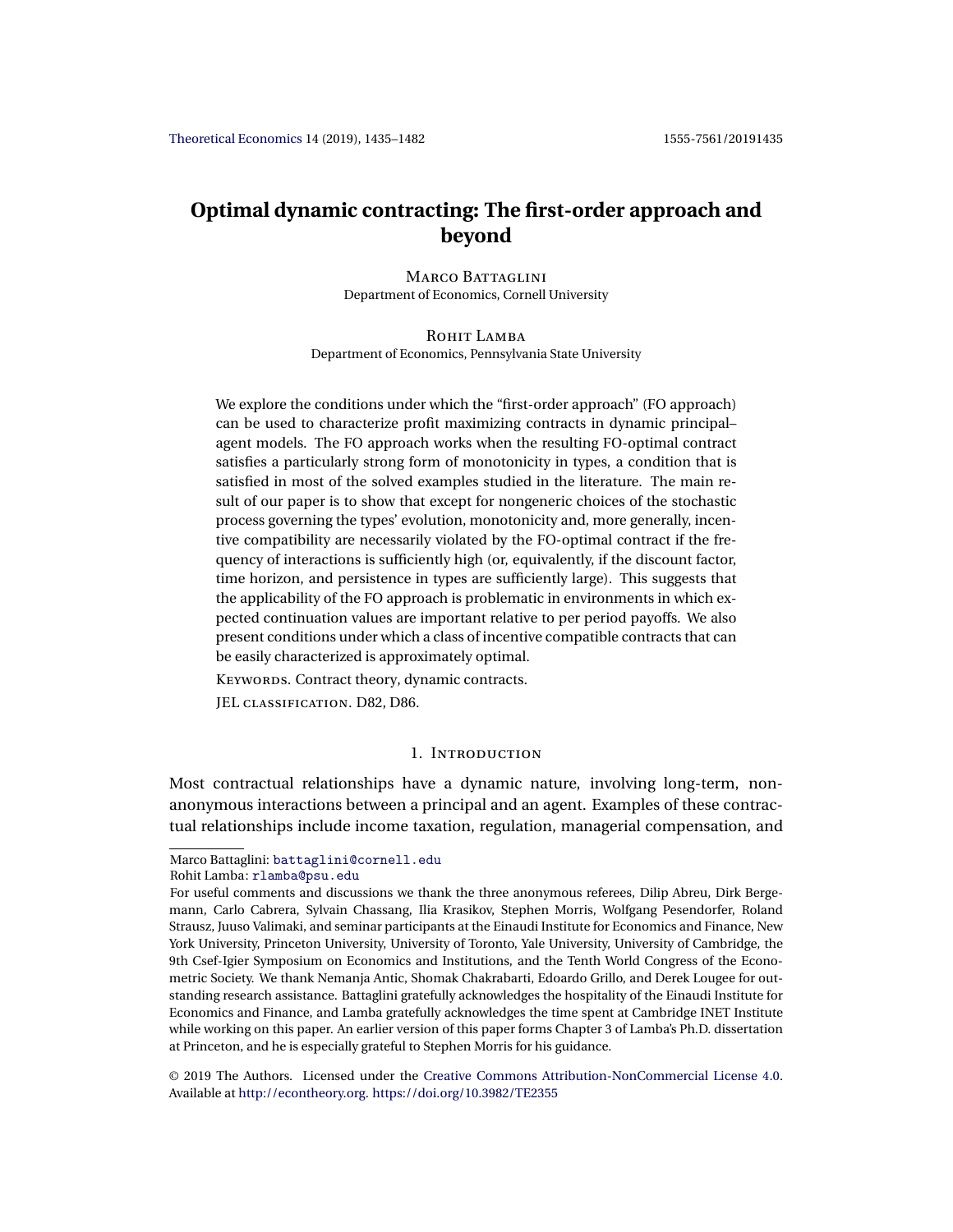<span id="page-1-0"></span>a monopolist repeatedly selling a nondurable good to a buyer. In these environments, contracts can be made contingent on past realizations of the agent's type, allowing the principal to use the agent's revealed preferences to screen future types' realizations. This may be particularly useful in limiting asymmetric information and agency problems when the type is persistent over time.

Despite recent advances in contract theory, there is still a limited understanding about how to use this information to design optimal contracts. Dynamic contracts are difficult to study because they involve a large number of incentive compatibility constraints. The analysis has, therefore, been limited to economic environments in which a form of the "first-order approach" can be applied; that is, environments in which the optimal contract can be fully characterized using only the necessary conditions implied by local incentive compatibility constraints. While the first-order approach can be generally applied in static environments under standard regularity assumptions, in dynamic models, local incentive compatibility constraints have been shown to be sufficient only in certain specific economic environments. $<sup>1</sup>$ </sup>

This leaves three sets of open questions. First, what is the general applicability of the first-order approach and what are its implications? Second, in environments in which the first-order approach does not hold, what do the optimal contracts look like? Finally, if characterizing the optimal contracts is complicated, can we approximate the optimal contracts with simpler contracts that guarantee a minimal loss in profits?

To address these questions, we consider a simple principal–agent model in which a monopolist repeatedly sells a nondurable good to a buyer. The "type" of the buyer, which parametrizes her utility, is private information, and it evolves over time according to a general N-state Markov process. Higher types are assumed to have higher marginal valuations, and their associated conditional distributions on future types first-order stochastically dominate the conditional distributions of lower types.

We start our analysis by exploring the applicability of the first-order approach. We show that if we ignore global incentive compatibility constraints, necessary local incentive constraints allow us to state a "dynamic envelope theorem" with discrete types through which the agent's equilibrium rent can be expressed just as a function of the expected allocation. The dynamic envelope theorem allows for a simple characterization of the profit maximizing contract. In keeping with the terminology of the static literature, this contract is referred to as the first-order-optimal (FO-optimal) contract. While this is not a completely new finding, as similar "envelope conditions" have been characterized in the literature, it allows us to characterize necessary and sufficient conditions for the applicability of the first-order (FO) approach in general environments with finite Markovian types.<sup>2</sup> These conditions tend to be very complicated functions of the underlying parameters of the problem. An easily verifiable sufficient (but not necessary) condition for the FO approach to work is that the associated FO-optimal contract

<sup>&</sup>lt;sup>1</sup>We discuss the literature in greater detail in [Section 7.](#page-23-0)

<sup>&</sup>lt;sup>2</sup>Specifically, our formula is a straightforward generalization to  $N$  types of the formula in [Battaglini](#page-44-0) [\(2005\)](#page-44-0). For continuous types, see derivations by [Baron and Besanko](#page-44-0) [\(1984\)](#page-44-0), [Besanko](#page-44-0) [\(1985\)](#page-44-0), [Laffont and](#page-46-0) [Tirole](#page-46-0) [\(1996\)](#page-46-0), [Courty and Li](#page-45-0) [\(2000\)](#page-45-0), and, more recently, [Pavan et al.](#page-46-0) [\(2014\)](#page-46-0).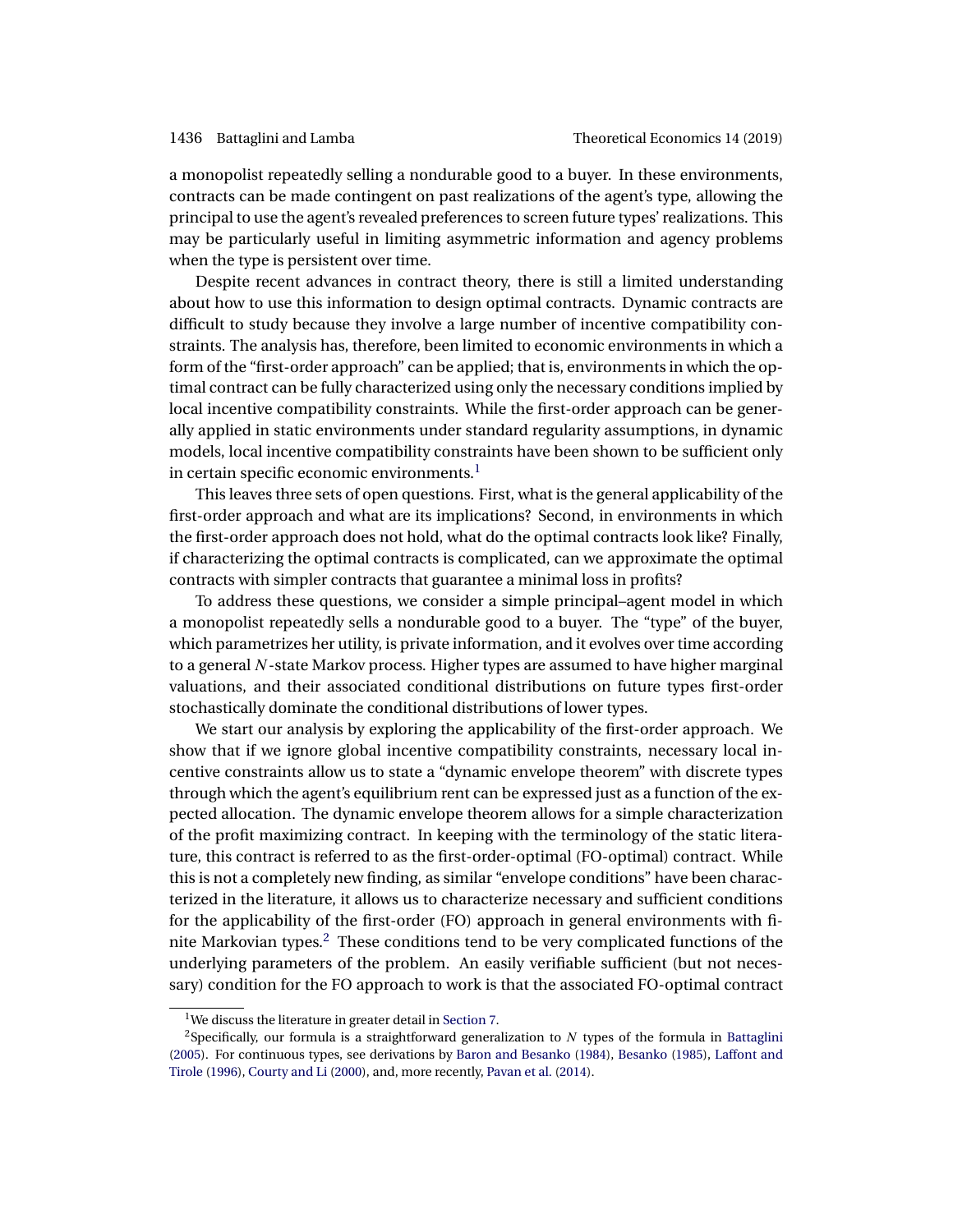<span id="page-2-0"></span>satisfies a simple form of *monotonicity* that puts a natural partial order on the set of histories of types. We show that the solved examples that have been used in the literature to motivate the use of the FO approach satisfy this condition.

The main result of our paper is to show that, for a generic choice of the stochastic process governing the evolution of types, incentive compatibility is necessarily violated by the FO-optimal contract if the frequency of the principal–agent interactions is sufficiently high (or, equivalently, if the discount factor, time horizon, and types' persistence are sufficiently large). This suggests that the applicability of the FO approach is problematic in environments in which expected continuation values are important relative to per period payoffs, both in terms of magnitude and informational content.<sup>3</sup> These findings have significant implications for the literature on dynamic contracts, which has recently been applied to study problems ranging from optimal pricing to dynamic taxation and insurance.

If the first-order approach is not valid, what can a researcher do? A possibility is obviously to deal with all the incentive constraints, though this is, in general, very hard. We take a first step in this direction by characterizing the optimal contract in a simple two-period, three-type environment. While this is just an example, it provides a first look at the shape of the optimal contract in environments in which the FO approach is not applicable. It shows, among other things, that binding global incentive constraints lead to pooling across histories in the dynamic model.

A second possible approach is to give up on characterizing an exactly optimal contract and instead attempt to design an incentive compatible contract that is approximately optimal in environments of interest. We identify a particular class of allocations, which we term *monotonic contracts*, for which the optimal implementable contract can be easily characterized. We show that as the agent's discount factor converges to 1 and/or types converge to being perfectly persistent (independently of the order of the two limits), the average profit in the optimal monotonic contract converges to the average optimal profit. The optimal monotonic contracts is globally incentive compatible and numerical analysis reveal that it performs well even for intermediate value of persistence and discounting.

We proceed as follows. In [Section 2,](#page-3-0) we present the model, and characterize the dynamic envelope formula and the associated first-order optimal contract. In [Section 3,](#page-5-0) we characterize conditions for the validity of the first-order approach. In [Section 4,](#page-12-0) we establish the limits of the first-order approach in the form of an impossibility result for a generic class of primitives. In [Section 5,](#page-20-0) we briefly discuss the three-type, two-period example, which is completely characterized in the Supplemental Material, available in a supplementary file on the journal website, [http://econtheory.org/supp/2355/supplement.pdf.](http://econtheory.org/supp/2355/supplement.pdf) In [Section 6,](#page-21-0) we introduce and study monotonic contracts. In [Section 7,](#page-23-0) we provide an overview of the literature. Finally, conclusions are presented in [Section 4.](#page-12-0) Proofs can be found in the [Appendices.](#page-25-0)

 $3$ Moreover, numerical examples presented here and in [Battaglini and Lamba](#page-44-0) [\(2015\)](#page-44-0) show that the FO approach is easily violated for intermediate levels of interaction and/or persistence as well.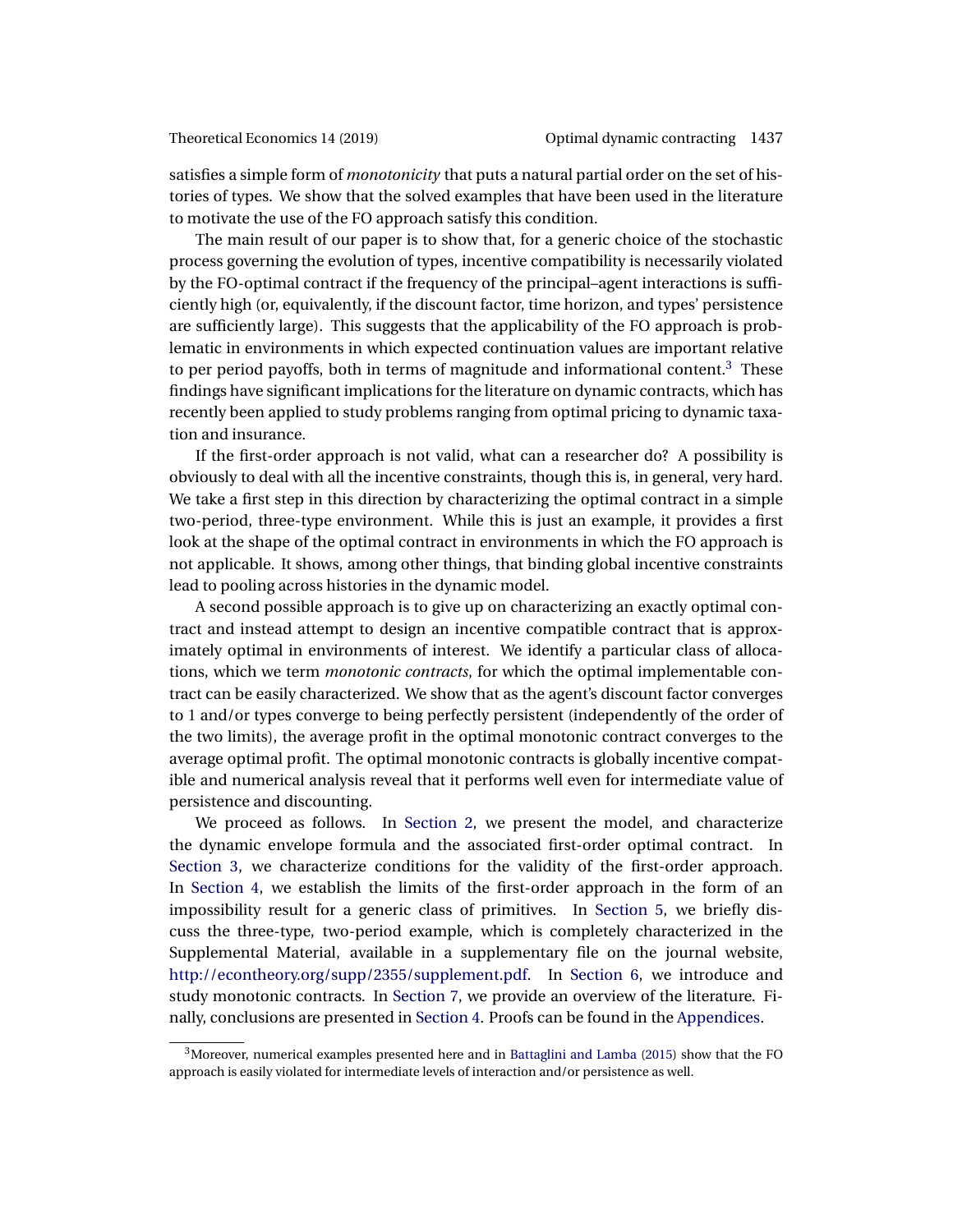### 2. MODEL

#### 2.1 *Setup*

<span id="page-3-0"></span>There are two players: a buyer (or consumer) and a seller (or monopolist). The buyer repeatedly buys a nondurable good from the seller. A consumer of type  $\theta$  enjoys a per period utility  $u(\theta, q) - p$  for q units of the good bought at a price p. In every period, the seller produces the good with a cost function  $c(q)$ . The utility and cost functions satisfy the usual conditions. The utility function  $u(\theta, q)$  is increasing and differentiable in both arguments with  $u(\theta, 0) = 0$ , it is concave in q, and it satisfies the single-crossing condition.

## Assumption 1. *We have*  $u_{\theta q}(\theta, q) > 0$  *for any*  $\theta$  *and*  $q$ .

The cost function  $c(q)$  is increasing, convex, and differentiable with  $c'(0) = 0$  and  $\lim_{q\to\infty} c'(q) = \infty$ . For future reference, let  $s(\theta, q) = u(\theta, q) - c(q)$  be the instantaneous surplus generated by a contract that supplies quantity  $q$  to a buyer of type  $\theta$ . In what follows,  $s_q(\theta, q)$  and  $u_q(\theta, q)$  denote the derivatives with respect to q. To illustrate some of the results, we will repeatedly use the classic version of this model proposed by [Mussa](#page-46-0) [and Rosen](#page-46-0) [\(1978\)](#page-46-0) in which  $u(\theta, q) = \theta q$  and  $c(q) = (1/2) \cdot q^2$ .

We assume that time is discrete, and that the relationship between the buyer and the seller lasts for  $T \ge 2$  periods. The type  $\theta^t$  evolves over time according to a Markov process. There are  $N + 1$  possible types,  $\Theta = {\theta_0, \theta_1, \dots, \theta_N}$ , with  $\theta_i - \theta_{i+1} = \Delta \theta > 0$  for any  $i = 0, \ldots, N - 1$ . Let  $\mathcal{N} = \{0, 1, 2, \ldots, N\}$  denote the set of all indices of types, noting that the indices uniquely identify the types. The probability of next period type being  $k$ if the current type is i is given by  $f(\theta_k|\theta_i) = f_{ik}$ . Let F be the conditional cumulative distribution function (CDF) defined by  $F(\theta_j|\theta_i) = \sum_{k=0}^{N-j} f_{i(j+k)}$ , with a shorthand  $F_{ij}$ . The distribution of next period's types conditional on current type being  $i$  today is denoted by  $\mathbf{f}_i = (f_{i0}, f_{i1}, \dots, f_{iN})$ , where we assume that  $\mathbf{f}_i$  has full support (i.e.,  $f_{ij} > 0$  for any *i*, *j*), and  $f_i$  first-order stochastically dominates  $f_j$  for any i and any  $j > i$ . Given that higher indices imply lower values, first-order stochastic dominance can be stated as follows.

Assumption 2. *We have*  $F(\theta_i|\theta_i) \leq F(\theta_i|\theta_k)$  *for any j and i*  $\leq k$ *.* 

In each period, the consumer observes the realization of his own type; the seller, in contrast, can only observe past allocations. At date 0 the seller has a prior  $\mu =$  $(\mu_0, \ldots, \mu_N)$  on the agent's type. For convenience in most of what follows, we assume the prior has full support, so  $\mu_i > 0$  for any *i*.

In static models, standard concavity assumptions on the objective and distributional assumptions such as monotone hazard rate on the prior ensure the validity of the firstorder approach; see, for example, [Stole](#page-46-0) [\(2001\)](#page-46-0). We require the former assumption, but we do not need the latter. Define

$$
\Phi(\theta_i, q) = s(\theta_i, q) - \frac{1 - \sum_{k=i}^N \mu_k}{\mu_i} \cdot [u(\theta_{i-1}, q) - u(\theta_i, q)].
$$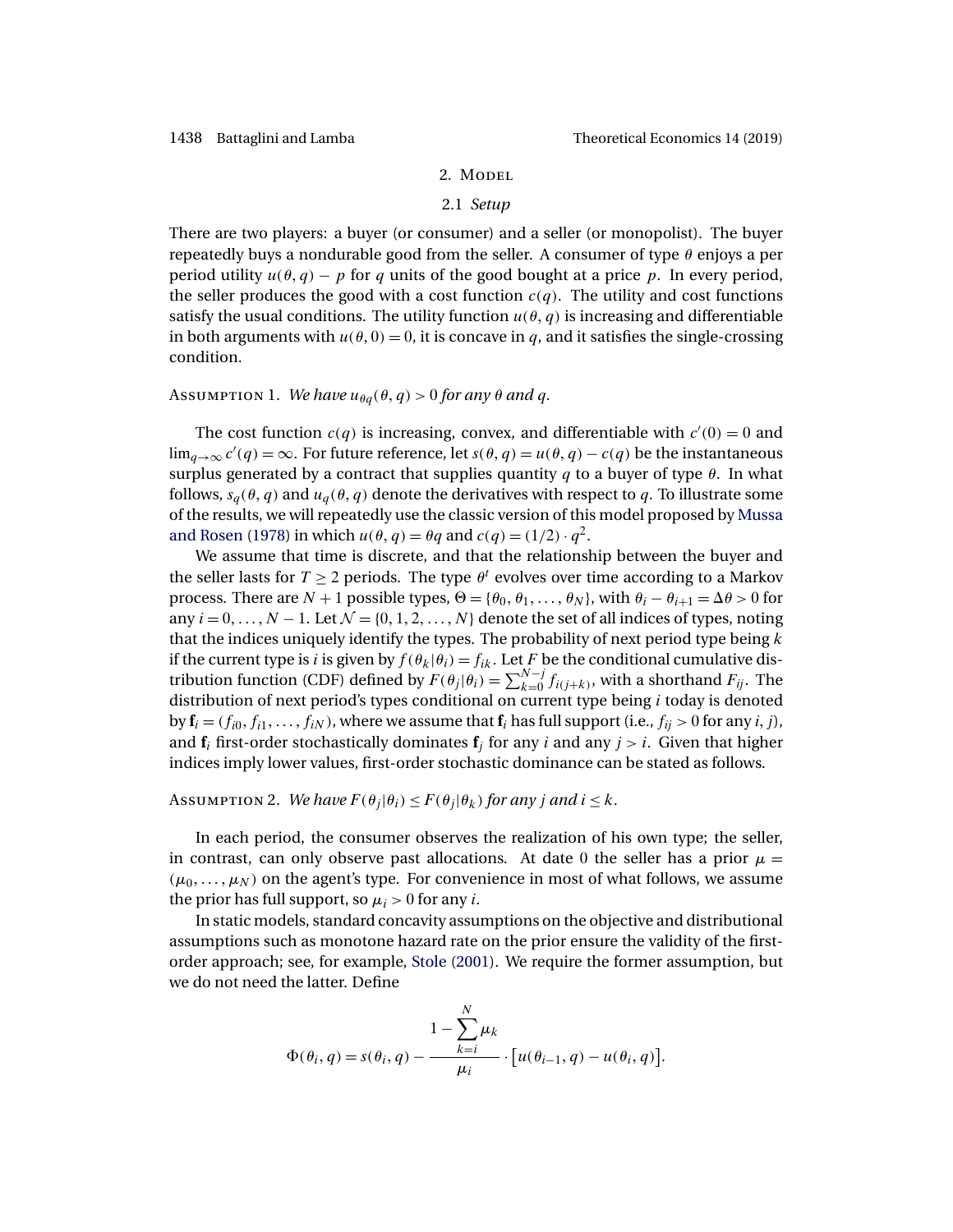<span id="page-4-0"></span>Assumption 3. *The function is concave in* q *for all* θi *and has a a unique interior maximum over* q ∀i*.*

This assumption rules out situations in which even in the static model, the optimal solution is the zero-supply corner solution.

In period 1 the seller offers a supply contract to the buyer. The buyer can reject the offer or accept it. In the latter case, the buyer can walk away from the relationship at any time  $t \geq 1$  if the expected continuation utility offered by the contract falls below the reservation value  $U = 0$ . In line with the standard model of price discrimination, the monopolist commits to the contract that is offered. The common discount factor is  $\delta \in (0,1).^4$ 

It is easy to show that in this environment a form of the revelation principle is valid [\(Myerson](#page-46-0) [\(1986\)](#page-46-0)), which allows us to consider, without loss of generality, only contracts that depend on the history of type revelations; i.e., the contract can be written as  $\langle \mathbf{p}, \mathbf{q} \rangle =$  $(p(\theta^t | h^{t-1}), q(\theta^t | h^{t-1}))_{t=1}^T$ , where  $h^{t-1}$  and  $\theta^t$  are, respectively, the public history up to period  $t-1$  and the type revealed at time  $t.^5$  In general,  $h^t$  can be defined recursively as  $h^t = \{h^{t-1}, \theta^t\}, h^0 = \varnothing$ . The set of possible histories at time t is denoted  $H^t$  (for simplicity  $H = H<sup>T</sup>$ ). Let  $\kappa_t$  be the mapping that projects the first t elements of a vector. The set of full histories that follow  $h^t$  until time t is given by  $H(h^t) = \{h \in H | \kappa_t(h) = h^t\}$ . It is also useful to define the set  $\widehat{H}(h^t) = \{h \in H(h^t) | h_\tau < \theta_0 \,\forall \tau > t\}$ . This is the set of histories following  $h^t$  in which all realizations after t are lower than  $\theta_0$ , the highest type.

A strategy for a seller consists of offering a direct mechanism **pq** as described above. The strategy of a consumer is, at least potentially, contingent on a richer history  $h_A^t = \{h_A^{t-1}, \theta^t, \widehat{\theta}^{t-1}\}$ , starting from  $h_A^0 = \theta^1$ , where  $\theta^t$  is the actual type every period and  $\hat{\theta}^i$  is the revealed type. For a given contract, a strategy for the consumer is simply a function that maps a history  $h_A^t$  into a revealed type:  $h_A^t \mapsto s(h_A^t)$ .

### 2.2 *The principal's problem*

The seller's problem consists of choosing a contract  $\langle \mathbf{p}, \mathbf{q} \rangle$  that maximizes profits under two sets of constraints: incentive compatibility constraints, which guarantee that an agent of type i does not want to report being of type j after any history  $h^t$ , and individual rationality constraints, which guarantee that all types expect to receive at least their reservation utility  $U = 0$  after any history  $h^t$ . Since the choice of prices and quantities corresponds to the choice of utilities and quantities for the buyer, this problem can be conveniently represented as a choice of  $\langle \mathbf{U}, \mathbf{q} \rangle = (U(\theta^t | h^{t-1}), q(\theta^t | h^{t-1}))_{t=1}^T$ , where  $U(\theta^t | h^{t-1})$  is the expected utility of type  $\theta^t$  after history  $h^{t-1}$ .

By the one-shot deviation principle, the incentive compatibility constraint  $IC_{i,j}(h^{t-1})$  requires  $U(\theta_i|h^{t-1}) \ge U(\theta_i;\theta_i|h^{t-1}) \forall \theta_i, \theta_i, h^{t-1}$ , where  $U(\theta_i;\theta_i|h^{t-1})$  is the

<sup>&</sup>lt;sup>4</sup>So by "static model," we mean the model described above with  $T = 1$  or  $\delta = 0$ .

<sup>&</sup>lt;sup>5</sup>Note that the superscript on  $\theta$  signifies time period and subscript signifies the type:  $\theta_i^t$ . Often we write just one of them and the other is clear from the context.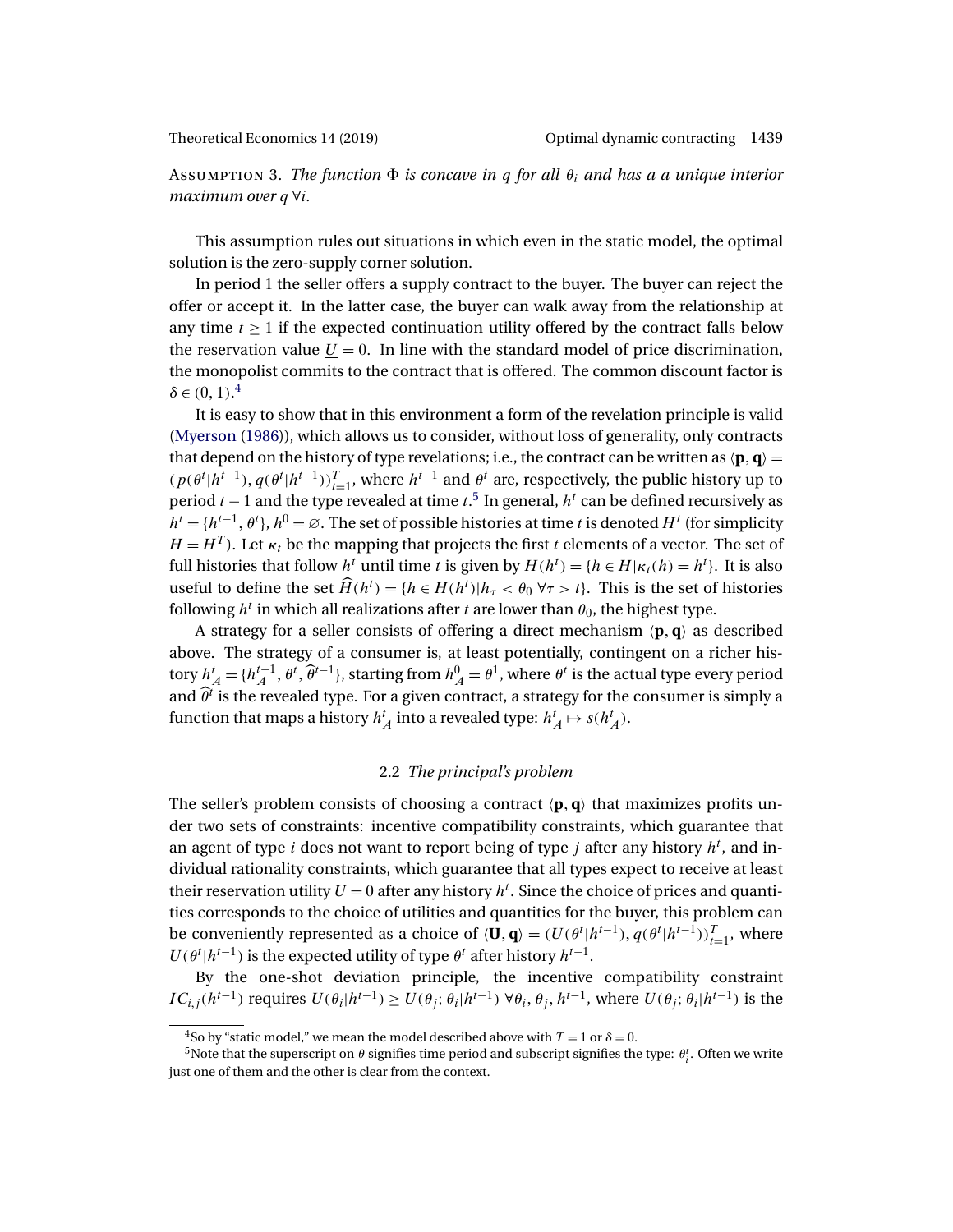<span id="page-5-0"></span>expected utility of type  $\theta_i$  reporting to be of type  $\theta_i$  at time t after history  $h^{t-1}$  and truthfully reporting thereafter. This constraint can easily be rewritten in terms of  $\langle \mathbf{U}, \mathbf{q} \rangle$  as

$$
U(\theta_i|h^{t-1}) \ge U(\theta_j|h^{t-1}) + \delta \sum_{k=0}^N (f_{ik} - f_{jk})U(\theta_k|h^{t-1}, \theta_j)
$$
  
+  $u(\theta_i, q(\theta_j|h^{t-1})) - u(\theta_j, q(\theta_j|h^{t-1})).$ 

The individual rationality constraint for type *i* at history  $h^{t-1}$ ,  $IR_i(h^{t-1})$ , is a simple nonnegativity constraint,

$$
U(\theta_i|h^{t-1})\geq 0.
$$

For future reference, we call *local downward constraints* the incentive constraints that are associated with a deviation to a contiguous lower type (i.e.,  $IC_{i,i+1}(h^{t-1})$ ), and *local upward constraints* the incentive constraints that are associated with a deviation to a contiguous higher type (i.e.,  $IC_{i+1,i}(h^{t-1})$ ). We refer to all the other constraints as *global*. A contract that satisfies all incentive and individual rationality constraints is said to be *implementable*.

Let  $E[S(q)]$  denote the expected discounted surplus across time and types. The monopolist's problem is to maximize expected surplus net of the buyer's expected equilibrium rents:

$$
\max_{(\mathbf{U},\mathbf{q})} \left\{ E[S(\mathbf{q})] - \sum_{i=0}^{N} \mu_i U(\theta_i | h^0) \right\}.
$$
\n
$$
\text{s.t. } \mathbf{q} \ge 0 \text{ and } IR_i(h^{t-1}), IC_{i,j}(h^{t-1}) \right\}.
$$
\n
$$
\text{for any } i, j, t \text{ and } h^{t-1} \in H^{t-1}
$$
\n
$$
(1)
$$

This is a standard maximization problem of a concave function under a system of nonlinear constraints. As T and N increase, the number of variables and constraints becomes prohibitively large, making it unclear whether (1) is analytically tractable.

#### 3. The first-order approach

#### 3.1 *Characterization*

The typical approach in the literature to attack problem (1) is first to study a relaxed problem in which only the individual rationality constraint of the lowest type and the local downward constraints  $IC_{i,i+1}(h^t)$  are considered. The remaining constraints can be verified ex post after the solution of the relaxed problem has been characterized.

DEFINITION 1. A contract is first-order optimal if it maximizes expected profit under the constraints  $IR_N(h^{t-1})$  and  $IC_{i,i+1}(h^{t-1})$   $\forall i \in \mathcal{N} \setminus \{N\}, \forall h^{t-1} \in H^{t-1}, \forall t$ .

Interest in FO-optimal contracts is based on the fact that in many environments they coincide with the optimal contracts. Under standard assumptions, the FO-optimal contract coincides with the optimal contract in a static environment, both with finite and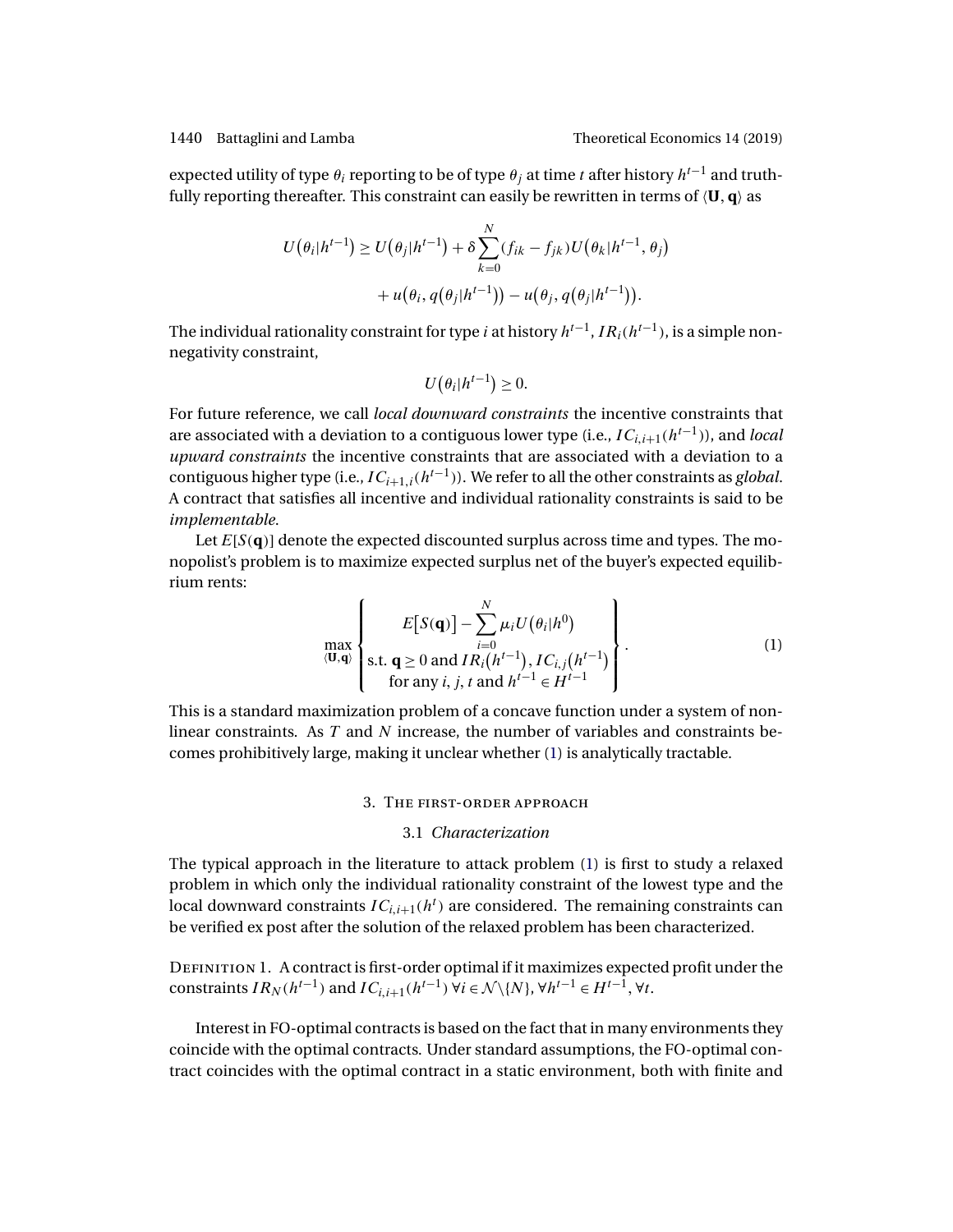<span id="page-6-0"></span>

continuous type spaces (see, for example, [Stole](#page-46-0)  $(2001)$ ).<sup>6</sup> This approach has also been used in all papers that have extended the principal–agent model to dynamic environments; for example, the first-order autoregressive environment [\(Besanko](#page-44-0) [\(1985\)](#page-44-0)) and the Markov environment with two types [\(Battaglini](#page-44-0) [\(2005\)](#page-44-0)).<sup>7</sup> A significant applied literature follows this approach, using numerical approximations to verify a sample of the remaining constraints.<sup>8</sup>

It is easy to show that when we consider the relaxed problem, the downward incentive compatibility constraints can be assumed to hold with equality.<sup>9</sup> This allows us to simplify the the optimization problem drastically by eliminating the vector **U**. Define

$$
\Delta F(\theta_j|\theta_i) = F(\theta_j|\theta_i) - F(\theta_j|\theta_{i-1})
$$

to be the effect on the conditional distribution of a marginal change in type in the previous period. It is important to note that first-order stochastic dominance implies  $\Delta F(\theta_j|\theta_i) \ge 0$  for all *i* and *j*. Recalling that  $\widehat{H}(h^t)$  is the set of histories following  $h^t$  in which all realizations after t are lower than  $\theta_0$ , and representing by  $h_k$  the kth element of history  $h$ , we have the following characterization of the agent's utility as a function of **q** only.<sup>10</sup>

Lemma 1. *For a FO-optimal contract,*

$$
\frac{U^*(\theta_i|h^{t-1}) - U^*(\theta_{i+1}|h^{t-1})}{\Delta \theta}
$$
\n
$$
= \frac{\int_{\theta_{i+1}}^{\theta_i} u_{\theta}(x, q^*(\theta_{i+1}|h^{t-1})) dx}{\Delta \theta}
$$
\n
$$
+ \sum_{\hat{h} \in \widehat{H}(h^{t-1}, \theta_{i+1})} \sum_{\tau > t} \delta^{\tau-t} \left[ \frac{\int_{k=t+1}^{\tau} \Delta F(\hat{h}_k|\hat{h}_{k-1})}{u_{\theta}(x, q^*(\hat{h}_{\tau}|\hat{h}^{\tau-1})) dx} \right]
$$
\n
$$
(2)
$$

*for any*  $i \in \mathcal{N} \setminus \{N\}, h^{t-1} \in H^{t-1}$ *, and*  $t = 1, ..., T$ *.* 

<sup>8</sup>See [Section 7](#page-23-0) for a discussion of this literature.

 $9$ The details of the statements made in this section are formally proven in the [Appendix.](#page-25-0)

 $^{10}$ To interpret (2), note that, given a history  $\hat h$ ,  $\hat h^{\tau-1}=(\hat h_1,\dots,\hat h_{\tau-1})$  is the realized history at time  $\tau-1$ , and  $\hat{h}_{\tau}$  is the realization of the type at time  $\tau$ . It follows that  $q(\hat{h}_{\tau}|\hat{h}^{\tau-1})$  is the quantity at time  $\tau$  when the realized history is  $\hat{h}^{\tau-1}.$ 

 $6A$  sufficient condition for the FO-optimal contract to be optimal in a static environment is that the prior μ satisfies the monotone hazard rate condition and  $u_{\theta}(\theta, q)$  is non-increasing in  $\theta$ —conditions satisfied, for example, by a uniform prior and  $u(\theta, q) = \theta q$ . See [Stole](#page-46-0) [\(2001\)](#page-46-0) for discussion of these results.

<sup>7</sup>Another class of models in which the allocation takes place only in the final period, called sequential screening, has produced interesting cases in which the FO-optimal contract is indeed optimal. See [Courty](#page-45-0) [and Li](#page-45-0) [\(2000\)](#page-45-0) and the discussion in [Section 7.](#page-23-0)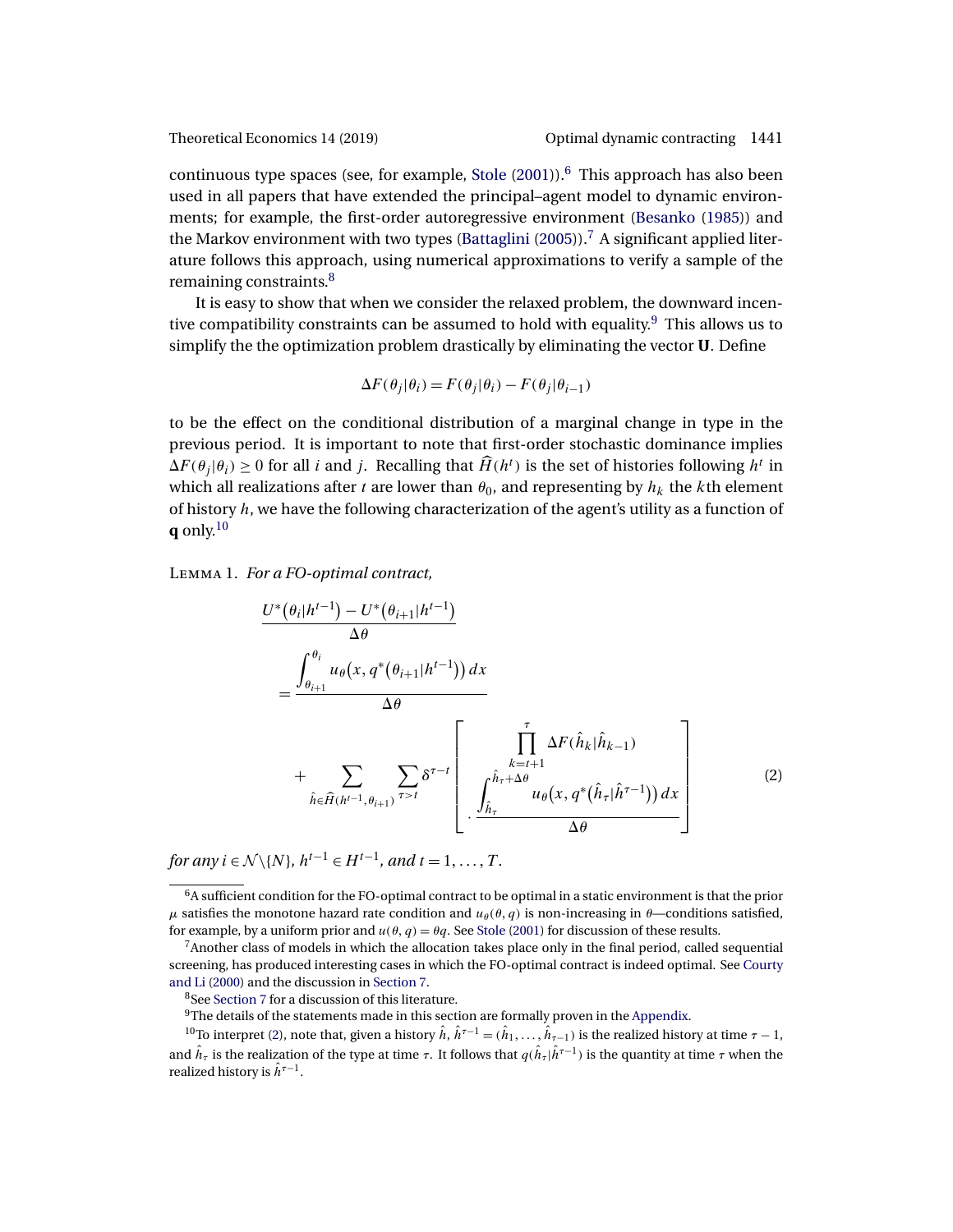<span id="page-7-0"></span>[Lemma 1](#page-6-0) presents a straightforward dynamic extension of the envelope formula introduced by [Myerson](#page-46-0) [\(1981\)](#page-46-0). (This can be seen by taking δ to zero, in which case the second term on the right-hand side vanishes and [\(2\)](#page-6-0) coincides with the classic static formula.<sup>11</sup>) Although the formula is a complicated function of conditional probabilities and allocations, in specific environments it is quite tractable, as we will see in the examples of [Section 3.2.](#page-8-0)

We can express the utility vector solely as a function of **q** using [Lemma 1.](#page-6-0) Define

$$
U^*(\theta_i|h^{t-1};\mathbf{q}) = \sum_{n=1}^{N-i} \left[ \begin{array}{c} \int_{\theta_{i+n}}^{\theta_{i+n-1}} u_{\theta}(x, q^*(\theta_{i+n}|h^{t-1})) dx \\ + \sum_{\hat{h} \in \hat{H}(h^{t-1}, \theta_{i+n})} \sum_{\tau>t} \delta^{\tau-t} \left[ \begin{array}{c} \prod_{k=t+1}^{\tau} \Delta F(\hat{h}_k|\hat{h}_{k-1}) \\ \cdot \int_{\hat{h}_{\tau}}^{\hat{h}_{\tau}+\Delta\theta} u_{\theta}(x, q^*(\hat{h}_{\tau}|\hat{h}^{\tau-1})) dx \end{array} \right] \right]
$$
(3)

for all *i* < *N*, and define  $U^*(\theta_N | h^{t-1}; \mathbf{q}) = 0$ . Corollary 1 immediately follows from [\(2\)](#page-6-0).

COROLLARY 1. *For a FO-optimal contract, we have*  $U^*(\theta_i|h^{t-1}) = U^*(\theta_i|h^{t-1};\mathbf{q})$  *for all i*∈  $N$ *,*  $h^{t-1}$  ∈  $H^{t-1}$ *, and t.* 

The FO-optimal contract can now be characterized as the solution of the program

$$
\max_{\mathbf{q}\geq 0} \Biggl\{ E\bigl[S(\mathbf{q})\bigr] - \sum_{i=0}^{N} \mu_i U^*(\theta_i | h^0; \mathbf{q}) \Biggr\}.
$$
 (4)

This problem can be solved to obtain a closed-form solution. Let  $D(h^t)$  be equal to 1 at  $t = 1$  and for  $t > 1$ , define

$$
D(h^{t}) = \begin{cases} 0 & \text{if } h_{\tau}^{t} = \theta_{0} \text{ for any } \tau \leq t, \\ \prod_{\tau=1}^{t-1} \left( \frac{\Delta F\left(h_{\tau+1}^{t} | h_{\tau}^{t}\right)}{f\left(h_{\tau+1}^{t} | h_{\tau}^{t}\right)} \right) & \text{otherwise.} \end{cases}
$$
(5)

These are the dynamic distortions associated with the FO-optimal contract. Recall that for any  $\theta_i$ ,  $s(\theta_i, q)$  is the per period surplus (i.e.,  $u(\theta_i, q) - c(q)$ ) and  $s_q(\theta_i, q)$  is its derivative with respect to  $q$ . From the first-order necessary conditions of (4) we can easily characterize the FO-optimal contract as follows.<sup>12</sup>

 $11A$  continuous-type version of the formula is presented by [Baron and Besanko](#page-44-0) [\(1984\)](#page-44-0) for the case in which  $T = 3$  and by [Besanko](#page-44-0) [\(1985\)](#page-44-0) for an infinite-horizon model with first-order autoregressive types in which shocks have independent realizations. [Battaglini](#page-44-0) [\(2005\)](#page-44-0) states the formula for a Markov process with two states; [\(2\)](#page-6-0) is a direct, but more involved extension of this result for the case with  $|0| \ge 2$ . [Pavan et al.](#page-46-0) [\(2014\)](#page-46-0) present a general version of the formula for a continuous-type space and other stochastic processes.

<sup>&</sup>lt;sup>12</sup>Note that in the following expression,  $D(h^{t-1}, \theta_i)$  corresponds to  $D(h^t)$  for  $h^t = \{h^{t-1}, \theta_i\}$ . Also,  $\theta_{-1}$  is any dummy type.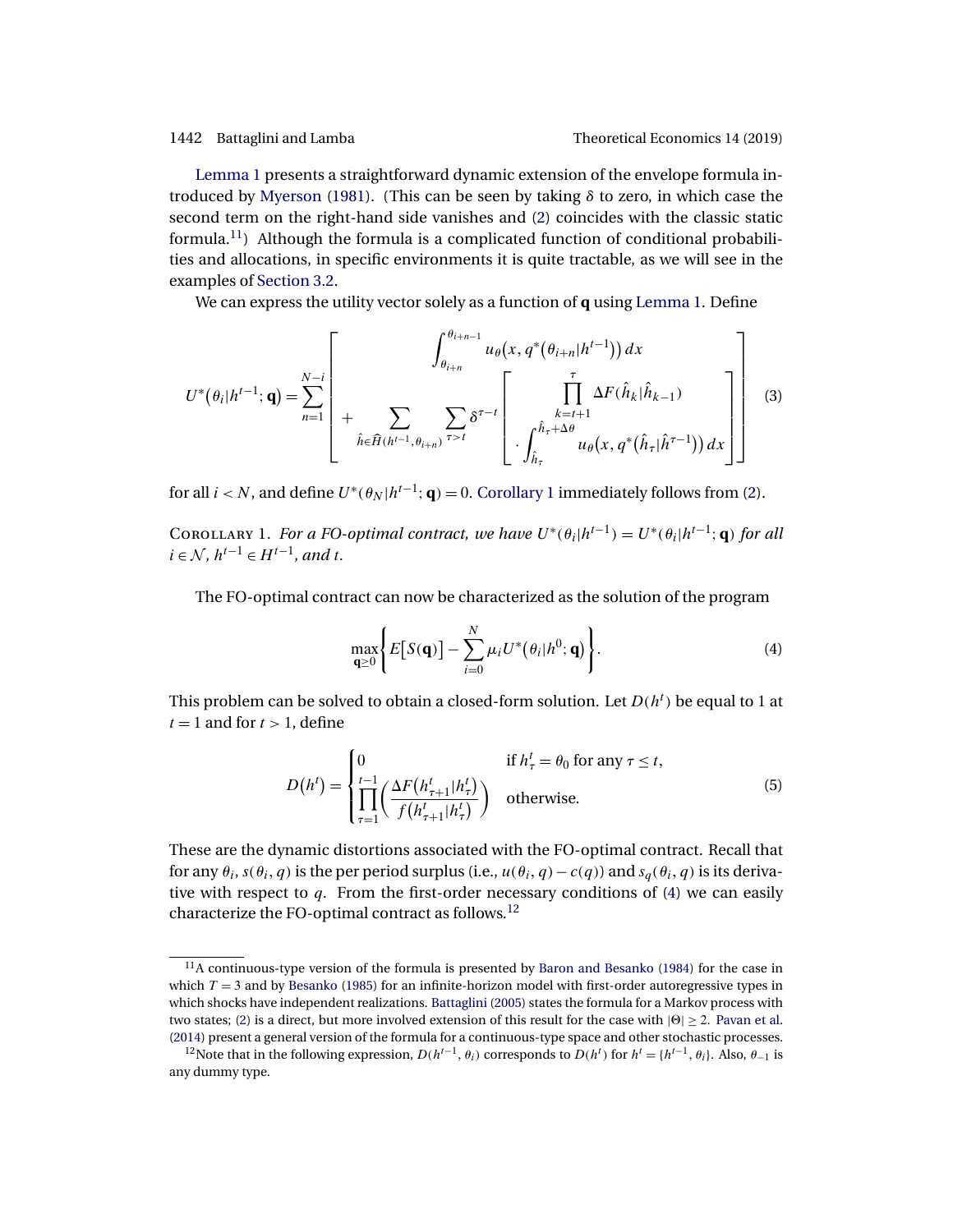<span id="page-8-0"></span>Proposition 1. *For a FO-optimal contract, we have*

$$
s_q(\theta_i, q^*(\theta_i|h^{t-1})) \le \frac{1 - \sum_{k=j}^N \mu_k}{\mu_j} \cdot D(h^{t-1}, \theta_i) \cdot \int_{\theta_i}^{\theta_{i-1}} u_{\theta q}(x, q^*(\theta_i|h^{t-1})) dx \tag{6}
$$

for all  $i \in \mathcal{N},$   $h^{t-1} \in H^{t-1}$  and  $t$ , where  $\theta_j = h^t_1$ , and the above is satisfied with equality if  $q^*(\theta_i|h^{t-1}) > 0$ .

It is customary in the literature to assume that the objective function in [\(4\)](#page-7-0) is concave (see [Stole](#page-46-0) [\(2001\)](#page-46-0) for example). In this case, (6) is necessary and sufficient, and so it uniquely defines the FO-optimal contract. Although this assumption is not required for the following results, it is always verified if we assume preferences à la [Mussa and Rosen](#page-46-0) [\(1978\)](#page-46-0); i.e.,  $u(\theta, q) = \theta q$  and  $c(q) = (1/2)q^2$ . In this case, at an interior solution,

$$
1 - \sum_{k=j}^{N} \mu_k
$$
  
 
$$
q^*(\theta_i|h^{t-1}) = \theta_i - \frac{1 - \sum_{k=j}^{N} \mu_k}{\mu_j} D(h^{t-1}, \theta_i) \Delta \theta, \tag{7}
$$

where  $\theta_j = h_1^t$ .

Some distinct characteristics easily emerge from (6) even without assuming that it admits a unique solution. Since the right-hand side of (6) is nonnegative, the contract is always distorted downward, at least weakly. So, analogous to the static case, we never have overprovision, but we can have under provision. Moreover, the righthand side becomes zero when the type is  $\theta_0$ , the highest type. In this case the contract is efficient in all following periods, a phenomenon that has been called *generalized no-distortion at the top* [\(Battaglini](#page-44-0) [\(2005\)](#page-44-0)). For any other history, the quantities are distorted strictly below the efficient level. The distortion (or wedge) is exactly equal to  $[\sum_{k=0}^{j-1} \mu_k/\mu_i] D(h^{t-1}, \theta_i) \Delta \theta$ , which is state contingent and depends on the entire history.

### 3.2 *When does the first-order approach work?*

Given the (relatively) simple characterization of [Proposition 1,](#page-7-0) the imperative question is, "when is it without loss of generality to focus on the first-order approach?" To verify the validity of the FO approach, we need to establish that the solution of [\(4\)](#page-7-0) satisfies the full set of constraints in [\(1\)](#page-5-0). It is not difficult to define a necessary and sufficient condition for the FO approach to work. Let  $\Gamma_{ii}(h^{t-1}) = U(\theta_i|h^{t-1}) - U(\theta_i;\theta_i|h^{t-1})$  be the marginal rent received by type  $i$  for truthfully reporting her type rather than reporting type j. Naturally, a contract is incentive compatible if and only if these rents are nonnegative. For a FO-optimal contract with  $q^* = \{q^*(\theta_i|h^{t-1}) \forall i, h^{t-1}\}\$  that solves problem [\(4\)](#page-7-0),  $\Gamma_{ii}(h^{t-1})$  can be written as

$$
\Gamma_{ij}^*(h^{t-1}) = U^*(\theta_i|h^{t-1};\mathbf{q}^*) - U^*(\theta_j|h^{t-1};\mathbf{q}^*) - \int_{\theta_j}^{\theta_i} u_\theta(x, q^*(\theta_j|h^{t-1})) dx
$$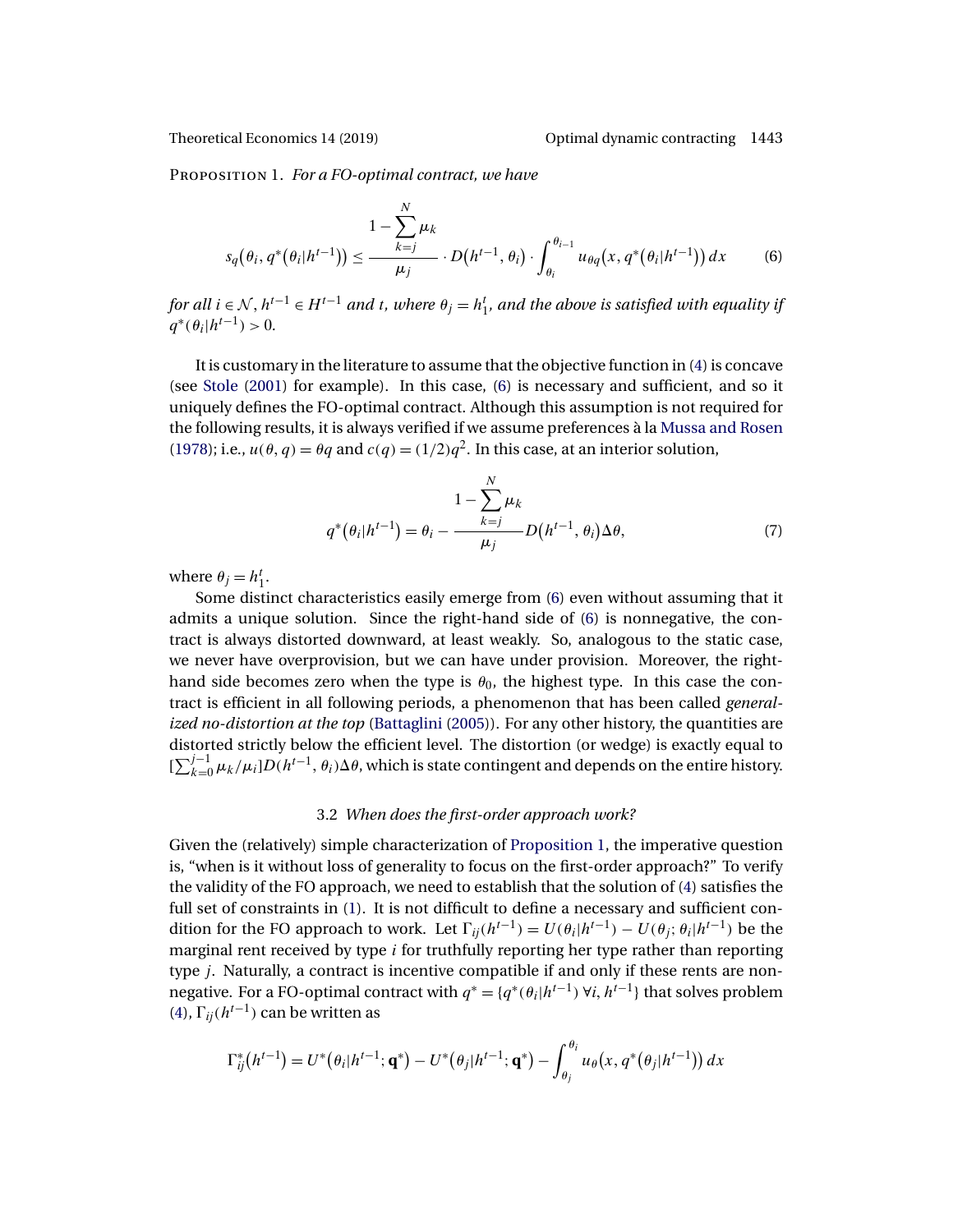<span id="page-9-0"></span>1444 Battaglini and Lamba Theoretical Economics 14 (2019)

$$
-\sum_{k=0}^{N}(f_{ik}-f_{jk})U^*(\theta_k|h^{t-1},\theta_j;\mathbf{q}^*),
$$
\n(8)

where  $U^*(\theta_k|h^{t-1}, \theta_i; \mathbf{q}^*)$  is the rent associated with the FO-optimal allocation  $\mathbf{q}^*$  as given by [\(3\)](#page-7-0). Note that  $\Gamma^*$  is purely a function of the parameters of the model: the agent's utilities u, the discount factor  $\delta$ , the types' distribution F, and the prior  $\mu$ .

L $\textsc{1}$ вмма 2. *A FO-optimal contract is incentive compatible if and only if*  $\Gamma^*_{i,j}(h^{t-1})$  ≥ 0 *for all*  $i, j \in \mathcal{N}$ ,  $h^{t-1} \in H^{t-1}$ , and t.

As for all necessary and sufficient conditions for incentive compatibility, Lemma 2 is just a reformulation of the definition, which is useful to the extent that it characterizes a nonempty set of environments and to the extent that it allows us to better understand the features of the parameter space for which incentive compatibility holds. While this typically reduces to requiring a monotone hazard rate in the static model, there is no such hope in the dynamic model. In [Section 4,](#page-12-0) we use Lemma 2 to characterize general properties of the parameter space in which the FO-optimal contract is incentive compatible. We show that when interactions are frequent or when private information is highly persistent and expected continuation values are much greater than per period payoffs, this parameter space is nongeneric.

In the remainder of this section, first we characterize a simpler sufficient condition that can easily be checked, and then apply this condition to the cases for which the FO approach is known to work. Let  $q(h^t) = q(h^t_t | h^{t-1})$  be an allocation after history  $h^t$  and let  $h^t \geq \widehat{h}^t$  if  $h_s^t \geq \widehat{h}_s^t$   $\forall s \leq t$ .

DEFINITION 2. An allocation is monotonic if  $q(h^t) \geq q(\widehat{h}^t)$  for any  $h^t \geq \widehat{h}^t$ .

A simple sufficient condition for the validity of the first-order approach can now be stated.<sup>13</sup>

## Proposition 2. *The envelope formula [\(3\)](#page-7-0) and monotonicity of the FO-optimal contract are sufficient for implementability.*

Proposition 2 directly parallels the well known results in static environments that show that local incentive compatibility (i.e., the envelope formula) and monotonicity of the allocation are necessary and sufficient for implementability. The result is, however, weaker for two reasons: first, the monotonicity condition is stronger than in a static environment, since it compares quantities along all histories as opposed to just the current quantities; second, the result is only sufficient. There are a number of applications in which the FO-optimal contract is indeed monotonic. The advantage of Proposition 2 with respect to Lemma 2 is that it is easy to check.

<sup>&</sup>lt;sup>13</sup>This result generalizes, to an environment with  $N$  types, the method used in [Battaglini](#page-44-0) [\(2005\)](#page-44-0) to es-tablish the sufficiency of [\(3\)](#page-7-0) for  $N = 2$ . The proof of Claim 2 in [Battaglini](#page-44-0) [\(2005\)](#page-44-0) employs a weaker monotonicity condition—the marginal expected utilities are nondecreasing in the current type—and shows that it is sufficient for implementability. Analogous monotonicity results for continuous types and more general stochastic processes are presented by [Pavan et al.](#page-46-0) [\(2014\)](#page-46-0).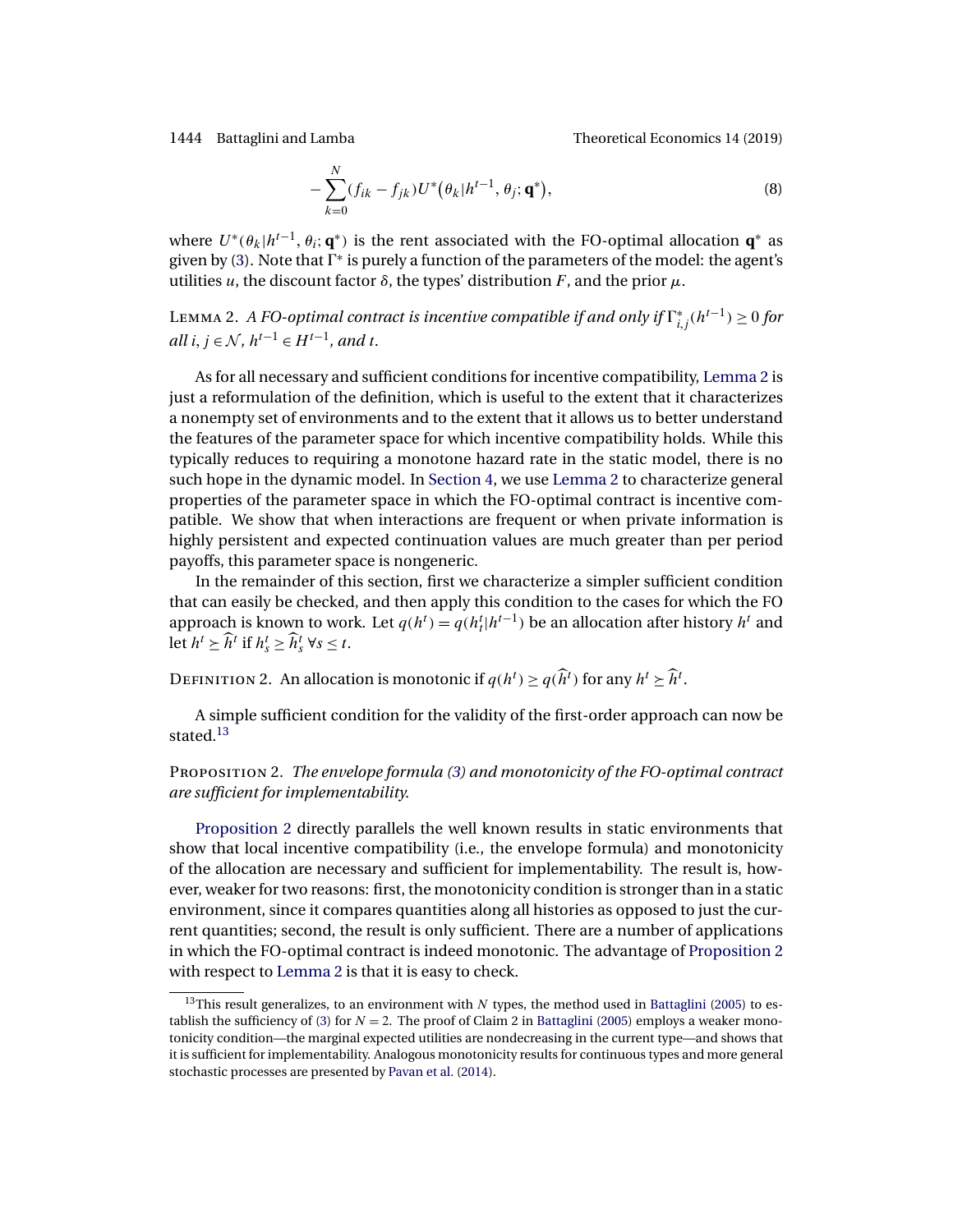#### 3.3 *Examples*

<span id="page-10-0"></span>We now apply [Proposition 2](#page-9-0) to the environments in which the FO approach has been proven to work and that have been suggested in the literature to motivate its use. These examples illustrate why the approach works when it does; they will also be important in the next section to illustrate why they should be seen as special cases that cannot be easily generalized. For simplicity, in the remainder of this section we assume  $u(\theta, q)$  =  $\theta q$ .

Example 1 (The independent and identically distributed (i.i.d.) case.). When types are i.i.d., we have  $f(\theta_i|\theta_j) = f(\theta_i|\theta_k)$  for all  $i, j, k$ , so for all histories  $\Delta F(\hat{h}_k|\hat{h}_{k-1}) = 0$ . Applying [\(2\)](#page-6-0), we have

$$
[U(\theta_i|h^{t-1}) - U(\theta_{i+1}|h^{t-1})]/\Delta \theta = q(\theta_{i+1}|h^{t-1}).
$$

We have that type *i*'s expected rent at  $t = 1$ ,  $U(\theta_i|h^0)$ , depends only on quantities in the first period and is the same as in the static model. The agent has no private information about future realizations beyond period 1 when the contract is signed, so she is unable to extract any rents for  $t > 2$ . From [\(5\)](#page-7-0) and [\(7\)](#page-8-0) we can see that when types are i.i.d., it is optimal to offer the optimal static contract in the first period and the efficient contract in all following periods; i.e.,  $q^*(\theta_i) = \theta_i - \frac{1 - \sum_{k=i}^N \mu_k}{\mu_i} \Delta \theta$  and  $q^*(\theta_i | h^{t-1}) = \theta_i$  for  $t > 1$ . The contract is history independent and monotonic in all periods  $t > 1$  (since it coincides with the efficient allocation). The contract is also monotonic in the type at  $t = 1$  if the optimal static contract is monotonic. We conclude that under standard conditions the FO contract is monotonic and, therefore, optimal for the seller.  $\Diamond$ 

EXAMPLE 2 (Constant types). Assume that types are constant, i.e.,  $f(\theta_i|\theta_i) = 1$  for all  $i =$ 0, ..., N, as in [Baron and Besanko](#page-44-0) [\(1984\)](#page-44-0). In this case, after ( $h^{t-1}$ ,  $\theta_{i+1}$ ), only history  $\hat{h}$  =  ${h<sup>t-1</sup>, \theta_{i+1}, \ldots, \theta_{i+1}}$  (in which the type remains equal to  $\theta_{i+1}$ ) has positive probability and  $\Delta F(\theta_i|\theta_i) = 1$  for all *i*. Applying [\(2\)](#page-6-0), it follows that

$$
\left[U(\theta_i|h^{t-1}) - U(\theta_{i+1}|h^{t-1})\right] / \Delta \theta = \sum_{\tau \geq t} \delta^{\tau-t} \cdot q(\hat{h}_{\tau}|\hat{h}^{\tau-1})
$$

for all  $i \in \mathcal{N} \setminus \{N\}$ , where  $\hat{h} \in H(h^{t-1}, \theta_{i+1})$  is the history that has all realizations following period t equal to  $\theta_{i+1}$ .

The expected rents are thus a discounted sum of quantities along the constant histories; in particular,  $U(\theta_i|h^0)$  is simply a function of quantities along the constant history  ${\theta_{i+1}, \theta_{i+1}, \theta_{i+1}, \ldots}$ . From [\(7\)](#page-8-0), it follows that when types are constant, it is optimal to offer the same quantities  $q^*(\theta_i)=\theta_i-\frac{1-\sum_{k=i}^N\mu_k}{\mu_i}\Delta\theta$  in all periods. To see this, note that for histories in which types remain constant, we have  $D(h^{t-1}, \theta_i) = 1$ , so [\(7\)](#page-8-0) is equal to  $\theta_i - \frac{1-\sum_{k=i}^{N} \mu_k}{\mu_i} \Delta \theta$ . For histories in which types are not constant, any quantity is opti- $\sigma_i = \frac{\mu_i}{\mu_i} \Delta v$ . For matches in which types are not constant, any quantity  $\omega$  open<br>mal. Since these quantities affect neither the surplus nor the rents of the agent, they do not enter the objective function [\(4\)](#page-7-0).14 Once again, the FO contract is monotonic and, therefore, it maximizes the seller's expected profit.  $\Diamond$ 

 $14$ In the rest of the paper, we assume that types have full support, so [\(5\)](#page-7-0) is always well defined. With perfect persistence, for histories in which types change,  $D(h<sup>t</sup>)$  is indeterminate, since in this case both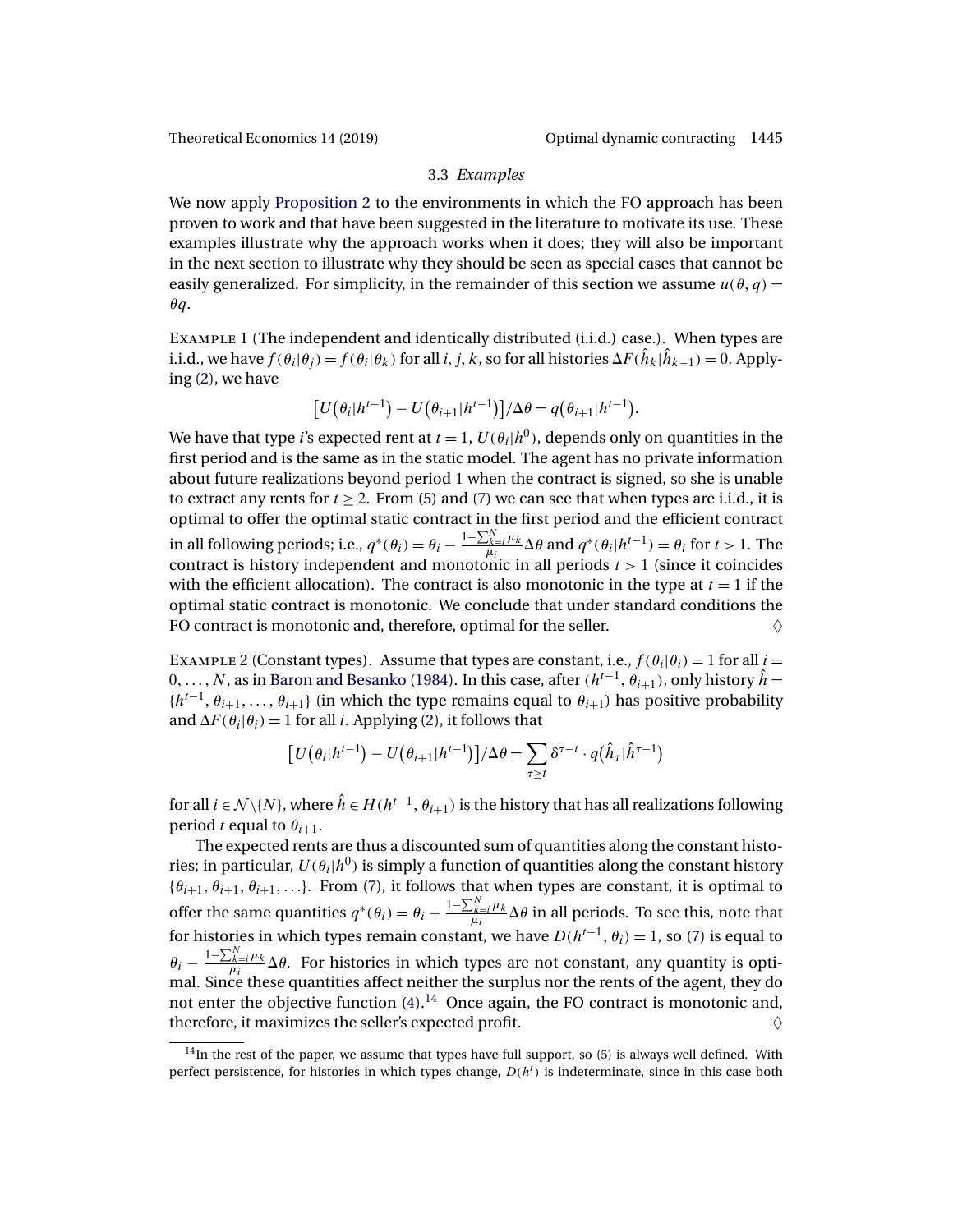<span id="page-11-0"></span>Example 3 (Two Markovian types). Assume, as in [Battaglini](#page-44-0) [\(2005\)](#page-44-0), that there are two types,  $\theta_0 = \theta_H$  and  $\theta_1 = \theta_L$ , evolving according to a stationary Markov process and imperfectly correlated over time. In this case, all histories except the "lowest history" (in which all the type realizations are always  $\theta_L$ ) disappear from [\(2\)](#page-6-0). Given this, we obtain

$$
\left[U\big(\theta_H|h^{t-1}\big) - U\big(\theta_L|h^{t-1}\big)\right] / \Delta \theta = \sum_{\tau \ge t} \delta^{\tau-t} \cdot \left[F\big(\theta_L|\theta_L\big) - F\big(\theta_L|\theta_H\big)\right]^{\tau-t} \cdot q\big(\widehat{h}_{\tau}|\widehat{h}^{\tau-1}\big)\big),
$$

where  $\hat{h} = \{h^{t-1}, \theta_L, \ldots, \theta_L\}$  is the history following  $h^{t-1}$  in which all realizations after  $t - 1$  are  $\theta_L$ . In this case the rent of the agent at  $t = 1$  depends only on the quantities in the lowest history, in which the realizations are always  $\theta_L$ . With two types, [\(7\)](#page-8-0) implies that  $q^*(\theta_i|h^{t-1}) = \theta_i$  if  $\theta_i = \theta_H$  and/or  $\theta_H$  is a realization in  $h^{t-1}$ . For the remaining history,  $\tilde{h}^{t-1}$ , in which the type is always  $\theta_L$ , we have  $q^*(\theta_L|\tilde{h}^{t-1}) = \theta_L - \mu_H \sqrt{F(\theta_L|\theta_L) - F(\theta_L|\theta_H)}$   $\gamma^{t-1}$   $\Delta \theta$ . In this case the FO-ontimal contract is efficient for all histo- $\frac{\mu_H}{\mu_L}(\frac{F(\theta_L|\theta_L)-F(\theta_L|\theta_H)}{F(\theta_L|\theta_L)})^{t-1}\Delta\theta.$  In this case the FO-optimal contract is efficient for all histories except the lowest in which the type is always  $\theta_L$ . Since  $\frac{F(\theta_L|\theta_L)-F(\theta_L|\theta_H)}{F(\theta_L|\theta_L)} < 1$ , distortions along the low history vanish as  $t \to \infty$ . The FO-optimal contract is monotonic and so it maximizes the seller's expected profit.  $\Diamond$ 

EXAMPLE 4 (AR(k) models). [Besanko](#page-44-0) [\(1985\)](#page-44-0) assumes an AR(1) model in which  $\theta^t =$  $\gamma \theta^{t-1} + \varepsilon_t$ , where  $\varepsilon_t$  is the realization of an i.i.d. random variable and  $\gamma \in (0, 1)$ . While he assumes continuous types, the logic of his results easily extends to our environment if we assume that in the first period, the type is  $\theta^1 = \theta_i$  with prior probability  $\mu_i$  and support  $\theta_0, \ldots, \theta_N$ , and in the subsequent periods,  $\varepsilon_t = \theta_i$  with some probability  $f_i$  (independent of the history up to t) and support again equal to  $\theta_0, \ldots, \theta_N$ . This AR(1) environment can be seen as a simple extension of the i.i.d. case of [Example 1.](#page-10-0) To see this, note that the evolution of a type can be divided into two components. There is a i.i.d. shock  $\varepsilon_t$ , for which at time  $t - 1$  there is symmetric information between the principal and the agent—as in [Example 1,](#page-10-0) this term has no effect on the agent's dynamic distortions. There is then a deterministic component (the term  $\gamma \theta^{t-1}$ ) that affects all following periods in a uniform and perfectly predictable way.<sup>15</sup> It can indeed be verified that the FO-optimal quantity at time  $t$  is

$$
\theta^{t} - \frac{1 - \sum_{k=i}^{N} \mu_{k}}{\mu_{i}} \cdot \gamma^{t-1} \Delta \theta \tag{9}
$$

when  $\theta_i$  is the realization in the first period. Since (9) is monotonic if (1 –  $\sum_{k=i}^N \mu_k)/\mu_i$  is monotonic in  $i$ , the FO-optimal contract is then incentive compatible. This case works because distortions depend *only* on the first realization  $\theta_i$  and the length of time through  $\gamma^{t-1}$ . This type of logic can easily be extended to allow for the *k*th-order autocorrelation case (i.e.,  $\theta^t = \sum_{j=0}^k \gamma_j \theta^{t-j} + \varepsilon_t$ ) or other variations in which, given the information at time  $t - 1$ , the distribution of the shock is independent of the type at time  $t$ .  $\diamondsuit$ 

the numerator and the denominator of  $D(h^t)$  are zero. These histories occur with zero probability, so the associated quantities are irrelevant.

<sup>15</sup>See [Battaglini and Lamba](#page-44-0) [\(2015\)](#page-44-0) for the envelope formula in the AR(1) model.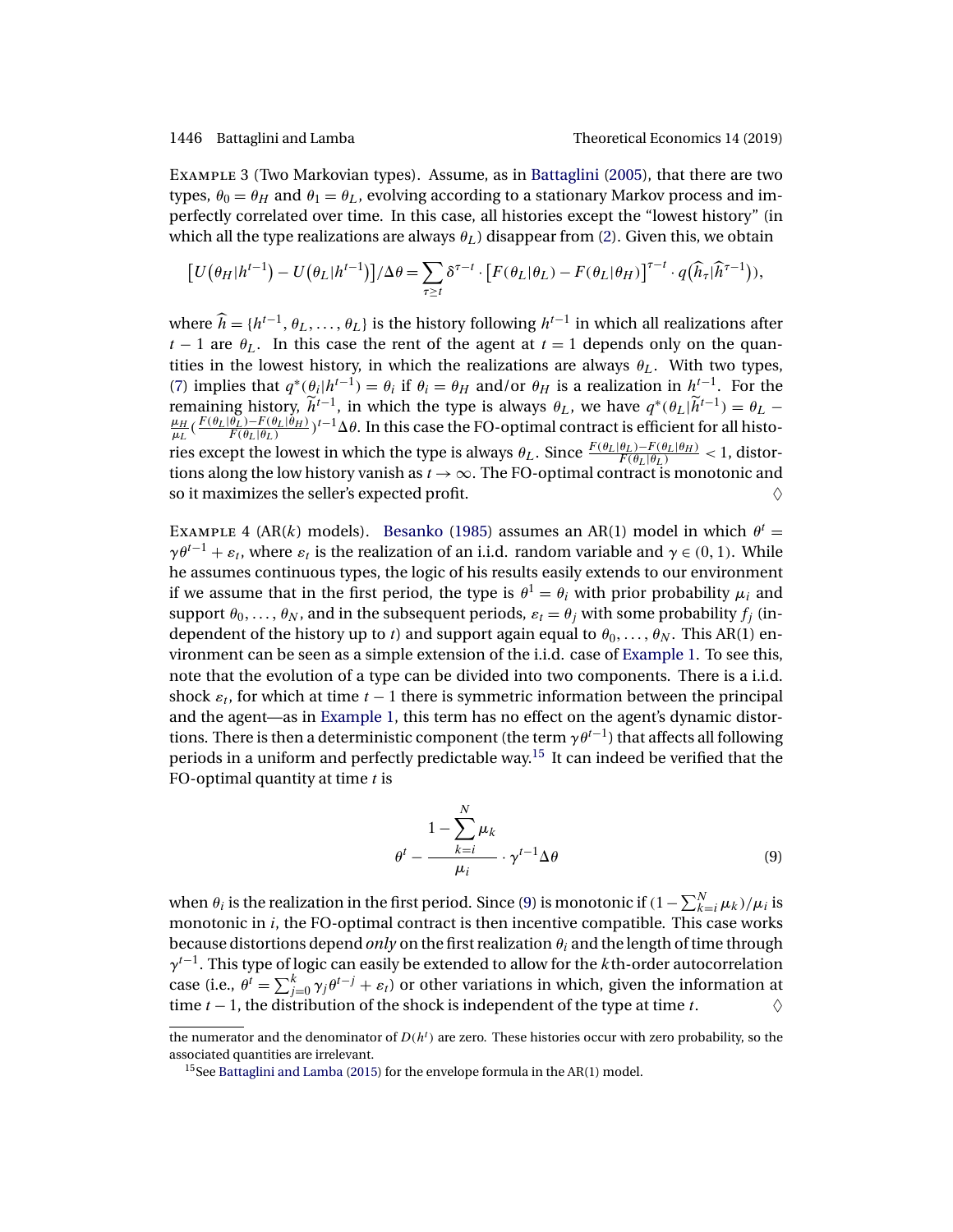<span id="page-12-0"></span>

The examples presented above show that the first-order approach can be extended to study quite complex dynamic environments. All the examples, however, can be reduced to two basic assumptions. The environment studied in [Besanko](#page-44-0) [\(1985\)](#page-44-0) allows for many possible types (in fact a continuum) and arbitrary persistence, but assumes that types change because of linearly additive stochastic shocks uncorrelated with the agent's type. In this environment the shocks are irrelevant for the equilibrium distortions, which are independent of the history of realized types (except for the first). The environment studied in [Battaglini](#page-44-0) [\(2005\)](#page-44-0) allows the conditional distributions of the future types to depend on the current type, but limits the analysis to two types only. In this case, the optimal contract is history dependent. The two environments have a common feature: the FO-optimal allocation is monotonic. In the next section, however, we show that this is not a general property of FO-optimal contracts.

#### 4. The limits of the first-order approach

Is monotonicity a property to be generally expected for optimal dynamic contracts? Consider an example with two periods, three types { $\theta_H$ ,  $\theta_M$ ,  $\theta_L$ } with  $\theta_H > \theta_M > \theta_L$ , and [Mussa and Rosen](#page-46-0) [\(1978\)](#page-46-0) preferences  $u(\theta, q) = \theta q$ . Using [\(7\)](#page-8-0), we have

$$
q^*(\theta_M|\theta_M) = \theta_M - \frac{\mu_H}{\mu_M} \frac{F(\theta_M|\theta_M) - F(\theta_M|\theta_H)}{f(\theta_M|\theta_M)} \Delta\theta,
$$
  

$$
q^*(\theta_M|\theta_L) = \theta_M - \frac{1 - \mu_L}{\mu_L} \frac{F(\theta_M|\theta_L) - F(\theta_M|\theta_M)}{f(\theta_M|\theta_L)} \Delta\theta.
$$
 (10)

There is no reason to expect that  $q^*(\theta_M|\theta_M) > q^*(\theta_M|\theta_L)$ . For example, if we assume  $f(\theta_i|\theta_i) = \alpha$  and  $f(\theta_i|\theta_i) = (1-\alpha)/2$  for  $i \neq j$  (a simple transition function that satisfies first-order stochastic dominance), we have  $q^*(\theta_M|\theta_L) = \theta_M$  but  $q^*(\theta_M|\theta_M) =$  $\theta_M - \frac{\mu_H}{\mu_M}$  $\frac{3\alpha-1}{2\alpha}\Delta\theta < q^*(\theta_M|\theta_L).$ 

This failure of monotonicity is problematic for incentive compatibility. From [\(8\)](#page-9-0), we have

$$
\Gamma_{HL}^*(h^0) = \Delta\theta(q^*(\theta_M) - q^*(\theta_L)) + \delta \sum_{k=H,M,L} (f_{H,k} - f_{M,k})\Delta U^*(\theta_k|\theta_M)
$$
  

$$
= \Delta\theta(q^*(\theta_M) - q^*(\theta_L))
$$
  

$$
+ \delta\Delta\theta \sum_{k=M,L} [\Delta F(\theta_k|\theta_M)(q^*(\theta_k|\theta_M) - q^*(\theta_k|\theta_L))]. \tag{11}
$$

From [Lemma 2,](#page-9-0)  $\Gamma^*_{HL}(h^0) \geq 0$  is a necessary condition for incentive compatibility.<sup>16</sup> As types become persistent, that is, as  $\Delta F(\theta_L|\theta_M) \to 0$  and  $\Delta F(\theta_M|\theta_M) \to 1$ , we have

$$
\Gamma_{HL}^*(h^0) \to \Delta \theta (q^*(\theta_M) - q^*(\theta_L)) + \delta \Delta \theta [(q^*(\theta_M|\theta_M) - q^*(\theta_M|\theta_L))].
$$

<sup>&</sup>lt;sup>16</sup>The inequality  $\Gamma_{HL}(h^0) < 0$  corresponds to a failure of the incentive constraint  $IC_{HL}(h^0)$ .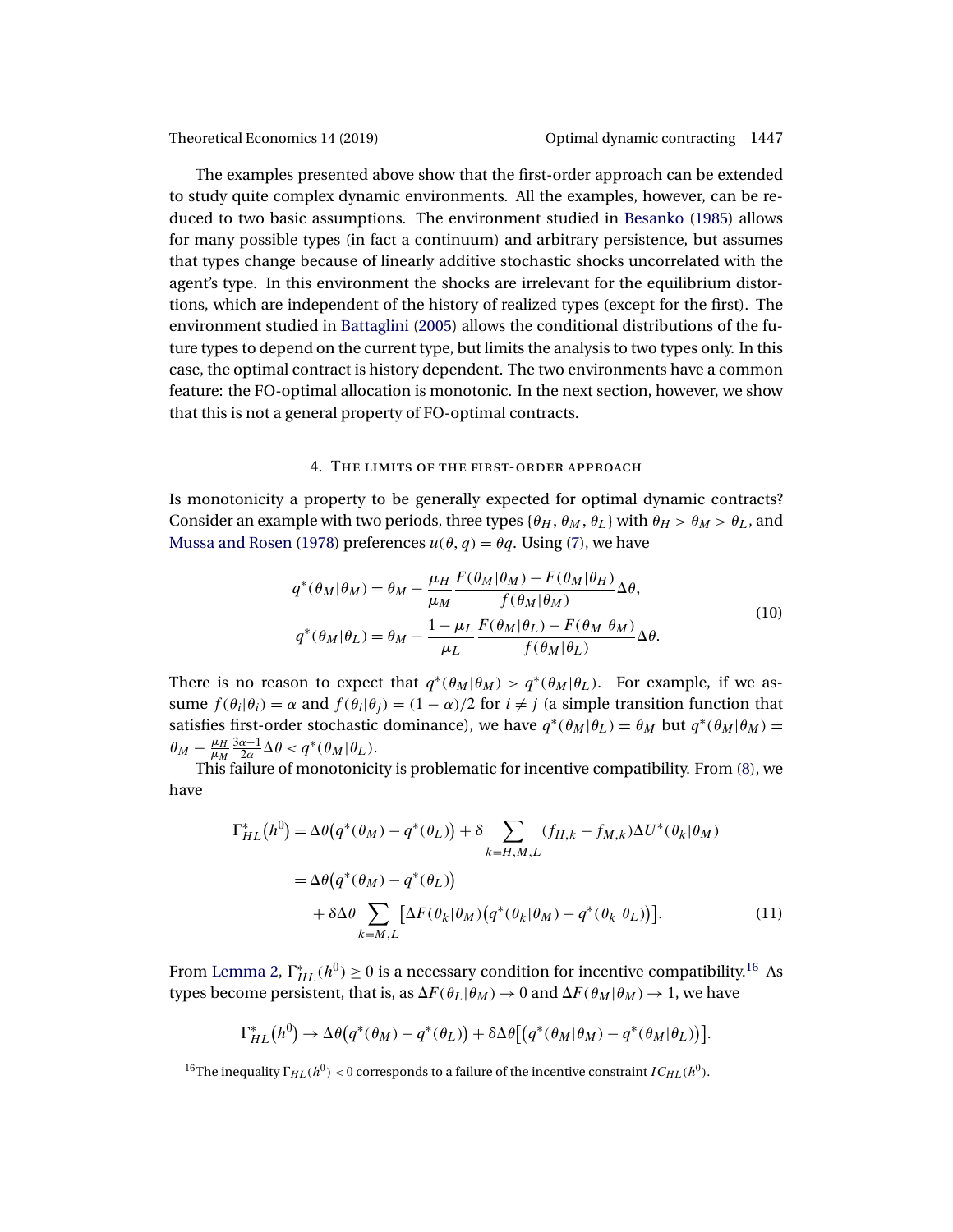<span id="page-13-0"></span>It follows that when  $q^*(\theta_M|\theta_M) < q^*(\theta_M|\theta_L)$ , there is a  $\delta^*$  (possibly larger than 1) such that for  $\delta > \delta^*$ , incentive compatibility of the first-order optimal contract fails if types are sufficiently persistent.<sup>17</sup>

In the remainder of this section, we show that the monotonicity problem illustrated in this example is a generic property of the FO approach when the "future" is sufficiently important in the dynamic interaction between the principal and the agent. A natural way to make the future matter, in terms of both private information and payoffs, is to allow the frequency of interactions between the principal and the agent to increase.<sup>18</sup> We therefore extend the model presented above by allowing the length of a period to be  $\tau$ , where  $0 \le \tau \le 1$ , and the discount factor to be  $\delta = e^{-r\tau}$ . The evolution of types is naturally defined in this context if we assume that the stochastic process for  $\theta$  is derived by sampling, at intervals of length  $\tau$ , a given continuous-time Markov chain with  $N + 1$ possible states,  $\Theta = {\theta_0, \theta_1, \ldots, \theta_N}$ .<sup>19</sup> The model presented in the previous sections can be seen as a special case of this model in which  $\tau = 1$ .

The continuous Markov chain is uniquely defined by an exponential transition probability with parameters described by an  $N + 1$  dimensional row vector  $\Lambda = (\lambda_0, \ldots, \lambda_n)$ and an  $N + 1$  dimensional matrix P. Here  $\lambda_i$  is the rate of switching out of the current state *i*, and  $P_{ij}$  is the conditional transition rate of switching to state *j* from *i*, with  $P_{ii} = 0$ and  $\sum_j P_{ij} = 1$  for all *i*. For a general  $\tau$ , the transition probabilities sampling the process at  $\tau$  intervals can be written as

$$
f_{\tau}(\theta_j|\theta_i) = e^{\tau Q} = \sum_{k=0}^{\infty} \frac{\tau^k Q^k}{k!},
$$
\n(12)

where  $Q = \Lambda(P - I)$ , so  $Q_{ii} = -\lambda_i$  and  $Q_{ij} = \lambda_i P_{ij}$ . Note that  $f(\theta_i | \theta_i)$  is simply equal to  $f_1(\theta_j|\theta_i).^{20}$  To keep notation simple, in what follows we suppress the dependence of  $f$ on  $\tau$  unless explicitly required by the context.

### 4.1 *Failure of monotonicity in the FO-optimal contract*

To grasp the intuition of why the FO-optimal contract is not generically monotonic, let us consider the simple preference  $u(\theta, q) = \theta q$  and focus on two histories  $h_i = {\theta_i, \theta_i}$ and  $h'_{i} = \{\theta_{i}, \theta_{i+1}\}\$ , where  $i \in \{0, 1, 2, ..., N\}$ . Assuming an interior solution, from [\(7\)](#page-8-0), we have

$$
q^*(\theta_i|h_i) = \theta_i - \frac{1 - \sum_{k=i}^N \mu_k}{\mu_i} \left[ \frac{\Delta F(\theta_i|\theta_i)}{f(\theta_i|\theta_i)} \cdot \frac{\Delta F(\theta_i|\theta_i)}{f(\theta_i|\theta_i)} \right] \Delta \theta.
$$
 (13)

<sup>17</sup>We may need a  $\delta^* > 1$  in this simple example only because we are assuming two periods. We show that, in general, for frequent interactions or highly persistent Markov processes, monotonicity and, in turn, incentive compatibility fail for the first-order optimal contract for large enough  $\delta$  < 1.

<sup>&</sup>lt;sup>18</sup>Another way to do it is to consider sequences of environments with increasing T,  $\alpha$ , and  $\delta$ . We discuss this equivalent approach in [Section 4.3.](#page-17-0)

<sup>&</sup>lt;sup>19</sup>Given this, if the total length of interaction is T, we have  $T/\tau$  periods. Conversely, the length of interaction for  $t$  periods is  $\tau t$ .

<sup>&</sup>lt;sup>20</sup>It is easy to verify that first-order stochastic dominance for the process  $f_\tau(\theta_i|\theta_i)$  is preserved for any  $\tau$ if  $f_1(\theta_i; \theta_i)$  satisfies first-order stochastic dominance.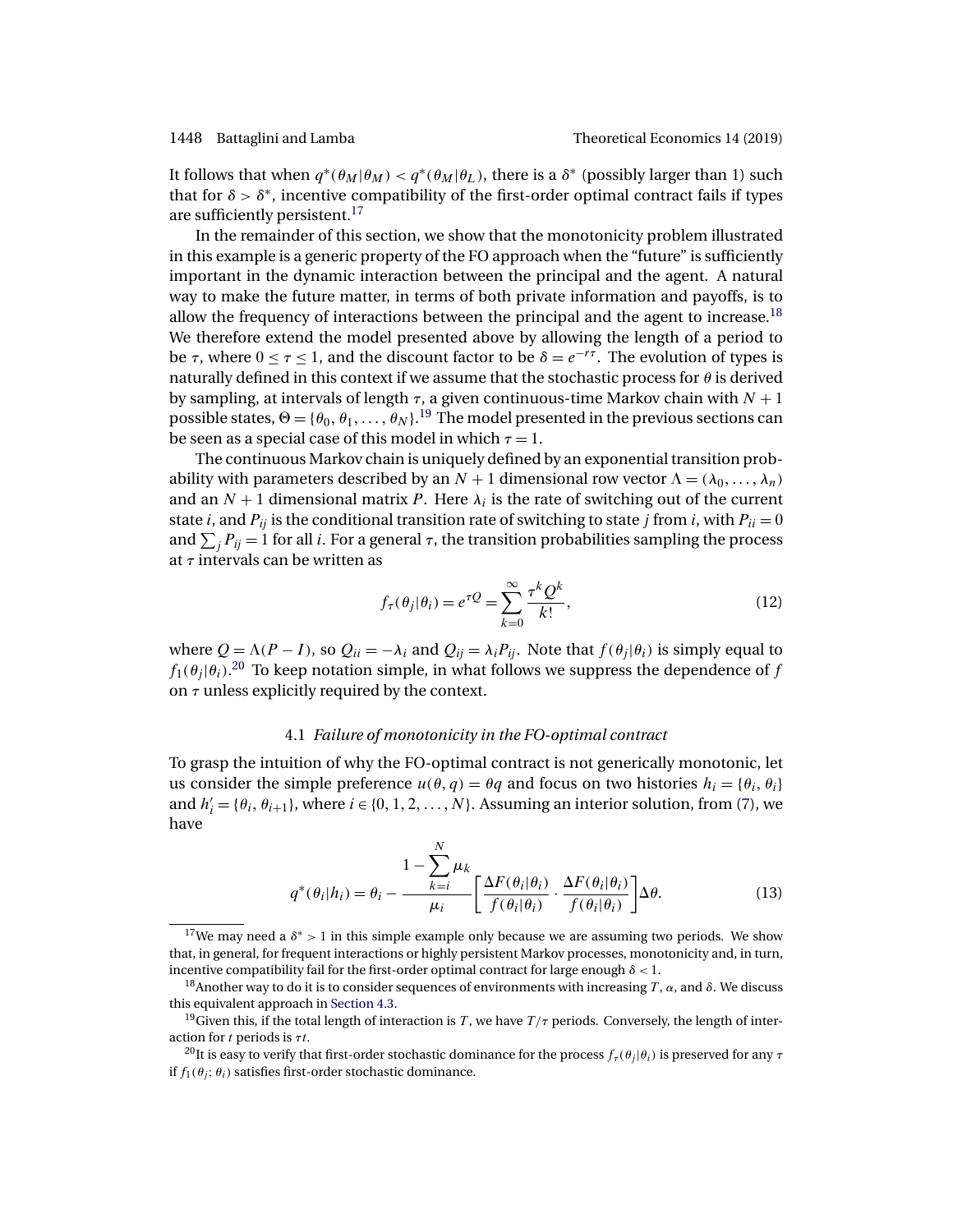<span id="page-14-0"></span>

Equation [\(7\)](#page-8-0) also tells us that after a "mixed" history  $h'_i = \{ \theta_i, \theta_{i+1} \}$ , we have

$$
q^*(\theta_i|h'_i) = \theta_i - \frac{1 - \sum_{k=i}^N \mu_k}{\mu_i} \left[ \frac{\Delta F(\theta_{i+1}|\theta_i)}{f(\theta_{i+1}|\theta_i)} \cdot \frac{\Delta F(\theta_i|\theta_{i+1})}{f(\theta_i|\theta_{i+1})} \right] \Delta \theta.
$$
 (14)

The only difference between [\(13\)](#page-13-0) and (14) is the term in the square brackets. The former, as is easy to verify, converges to 1 for frequent interactions or highly persistent types. As we formally prove in the [Appendix,](#page-25-0) however, as  $\tau \to 0$ , we have

$$
\frac{\Delta F(\theta_{i+1}|\theta_i)}{f(\theta_{i+1}|\theta_i)} \cdot \frac{\Delta F(\theta_i|\theta_{i+1})}{f(\theta_i|\theta_{i+1})} \to \frac{\sum_{k=i+1}^N [Q_{i,k} - Q_{i-1,k}] \cdot \sum_{k=i}^N [Q_{i+1,k} - Q_{i,k}]}{Q_{i+1,k}},
$$
(15)

where  $Q_{ii} = -\lambda_i$  and  $Q_{ij} = \lambda_i P_{ij}$  for  $i \neq j$ . The right-hand side of (15) depends only on the primitives of the stochastic process  $(\Lambda, P)$ , and it is easy to see that for a generic choice of  $(\Lambda, P)$ , this term is different from 1. Denote D to be the limit of this term as  $\tau \to 0$ . Suppose first that  $D < 1$ . In this case, from the discussion above, we have  $q^*(\theta_i|h_i) < q^*(\theta_i|h'_i)$  for sufficiently frequent interactions. Since  $(h_i, \theta_i) > (h'_i, \theta_i)$ , we have a failure of monotonicity. Suppose instead that  $D > 1$ . In this case, we consider histories  $h_{i+1} = \{\theta_{i+1}, \theta_{i+1}\}$  and  $h'_{i+1} = \{\theta_{i+1}, \theta_i\}$ . We now have

$$
q^*(\theta_{i+1}|h'_{i+1}) = \theta_{i+1} - \frac{1 - \sum_{k=i+1}^N \mu_k}{\mu_{i+1}} \left[ \frac{\Delta F(\theta_i|\theta_{i+1})}{f(\theta_i|\theta_{i+1})} \cdot \frac{\Delta F(\theta_{i+1}|\theta_i)}{f(\theta_{i+1}|\theta_i)} \right] \Delta \theta \tag{16}
$$

and

$$
q^*(\theta_{i+1}|h_{i+1}) = \theta_{i+1} - \frac{1 - \sum_{k=i+1}^N \mu_k}{\mu_{i+1}} \left[ \frac{\Delta F(\theta_{i+1}|\theta_{i+1})}{f(\theta_{i+1}|\theta_{i+1})} \cdot \frac{\Delta F(\theta_{i+1}|\theta_{i+1})}{f(\theta_{i+1}|\theta_{i+1})} \right] \Delta \theta. \tag{17}
$$

As  $\tau \rightarrow 0$ , the term in square brackets in (16) converges to 1, and that in (17) converges to D. Since  $D > 1$ , we have  $q^*(\theta_{i+1}|h_{i+1}) > q^*(\theta_{i+1}|h'_{i+1})$ , but  $(h'_{i+1}, \theta_{i+1}) > (h_{i+1}, \theta_{i+1})$ , culminating in a failure of monotonicity. We conclude that no matter how we choose D, except for the nongeneric case in which D is *exactly* equal to 1, we can find some history after which monotonicity fails.

On an intuitive level, what happens can be described as follows. From [\(13\)](#page-13-0), (14), (16), and (17), the ratio between the distortion after a history  $\{\theta_i, \theta_{i+1}, \theta_i\}$  and a history  ${\theta_i, \theta_i, \theta_i}$  is the same as the ratio between the distortion after a history  ${\theta_{i+1}, \theta_i, \theta_{i+1}}$ and a history { $\theta_{i+1}, \theta_{i+1}, \theta_{i+1}$ }.<sup>21</sup> This is because from an ex ante perspective, the likelihood of moving from i to  $i + 1$  and back is the same as moving from  $i + 1$  to i and back.

<sup>&</sup>lt;sup>21</sup>That is, formally,  $(\theta_i - q^*(\theta_i|h'_i)) / (\theta_i - q^*(\theta_i|h_i))$  and  $(\theta_{i+1} - q^*(\theta_i|h'_{i+1})) / (\theta_{i+1} - q^*(\theta_{i+1}|h_{i+1}))$  are the same.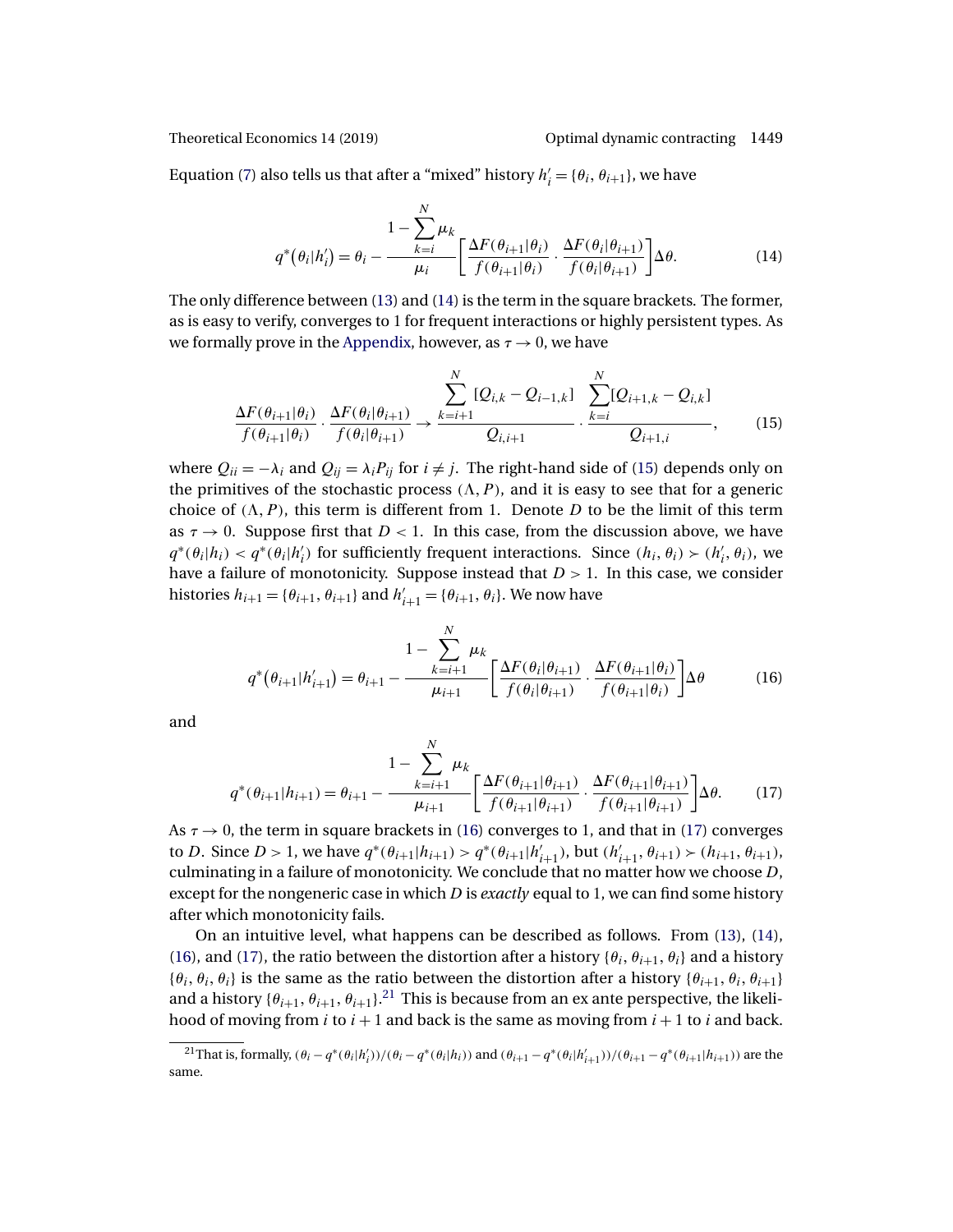<span id="page-15-0"></span>Therefore, in terms of the reduction at  $t = 0$  of the agent's expected rent, the marginal benefits of distortion at  $\{\theta_i, \theta_{i+1}, \theta_i\}$  and  $\{\theta_{i+1}, \theta_i, \theta_{i+1}\}$  are the same, relative to the cases with the constant histories at, respectively, i and at  $i+1$ . In both cases, as  $\tau \to 0$ , the ratio is given by

$$
D = \frac{\sum_{k=i+1}^{N} [Q_{i,k} - Q_{i-1,k}] \sum_{k=i}^{N} [Q_{i+1,k} - Q_{i,k}]}{Q_{i,i+1}}.
$$

which is exogenous and depends only on the shape of the transition matrix of the stochastic process. If  $D < 1$ , then we have that the distortion after  $\{\theta_i, \theta_i, \theta_i\}$  is higher than after  $\{\theta_i, \theta_{i+1}, \theta_i\}$ , a failure of monotonicity; if  $D > 1$ , we have that the distortion after { $\theta_{i+1}, \theta_i, \theta_{i+1}$ } is higher than after { $\theta_{i+1}, \theta_{i+1}, \theta_{i+1}$ }, again a failure of monotonicity. This makes it impossible for a generic choice of  $Q = \{Q_{i,j}\}_{i \in N, j \in N}$  to satisfy monotonicity: there are too many constraints to be satisfied. This argument is general because it depends neither on the specific types i and  $i + 1$  nor on the length of the histories that we are considering.

To formalize this observation, we first precisely define what it means for a Markov chain to be generic. Let  $Q$  be the space of continuous-time Markov chains with typical element ( $\Lambda$ , P) such that first-order stochastic dominance is satisfied for all  $\tau \leq 1$ .<sup>22</sup>

DEFINITION 3. A subset  $Q^*$  of the space of Markov chains  $Q$  is said to be generic in  $Q$  if it is open and dense in  $\mathcal{Q}.^{23}$ 

This is the standard definition of genericity in our environment.<sup>24</sup> We say that a set  $\mathcal{Q}'$  is nongeneric if  $\mathcal{Q}\backslash\mathcal{Q}'$  is generic. A property holds for any generic Markov chain if it holds for all  $Q \in \mathcal{Q}$ , except at most for a nongeneric subset of  $\mathcal{Q}$ . Our first result proves that for a generic Markov chain, the optimal contract is nonmonotonic when the frequency of interactions between the principal and the agent is sufficiently high.

Proposition 3. *Let* || > 2*. For a generic Markov chain* Q*, there exists a* τ<sup>∗</sup> *such that the FO-optimal contract is not monotonic for*  $\tau \leq \tau^*$ .

We stress that the argument of Proposition 3 requires  $\tau$  to be small only because it aims at a very strong result: the *generic* failure of monotonicity. It is easy to show that a small  $\tau$  is not at all necessary for the failure of monotonicity. For example, in the threetype example presented above with  $f(\theta_i|\theta_i) = \alpha$  and  $f(\theta_i|\theta_i) = (1 - \alpha)/2$ , monotonicity fails for any  $\tau.^{25}$ 

 $22$ The requirement of first-order stochastic dominance is assumed here to be consistent with the previous analysis; it is not necessary for the arguments in Propositions 3 and [4](#page-17-0) presented below.

<sup>&</sup>lt;sup>23</sup>The subset  $Q^*$  is open if for any  $Q \in Q^*$ , there exists a  $Q' \in Q^*$  such that  $Q'$  is arbitrarily close to  $Q$ . The subset  $Q^*$  is dense if for any  $Q \in Q$ , that may or may not be in  $Q^*$ , we can find a  $Q' \in Q^*$  arbitrarily close to Q.

<sup>&</sup>lt;sup>24</sup>Note that  $Q$  is a complete metric space. The complement of an open and dense set in  $Q$  is a set of first category. The Baire category theorem guarantees that these sets have empty interiors and, therefore, are topologically small [\(Royden](#page-46-0) [\(1988,](#page-46-0) Chapter 7.8)).

<sup>&</sup>lt;sup>25</sup>See the discussion following  $(10)$ .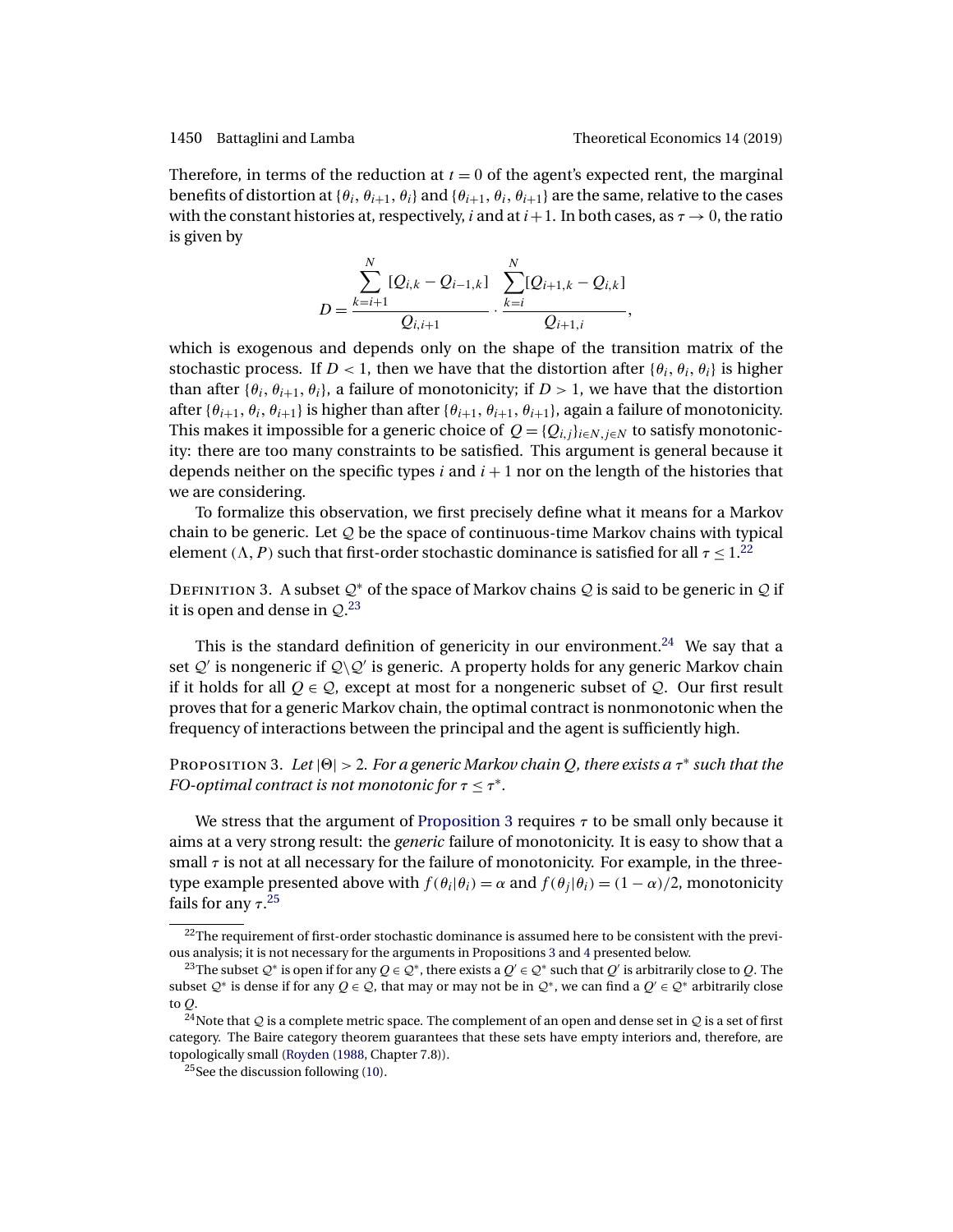#### 4.2 *From monotonicity to incentive compatibility*

<span id="page-16-0"></span>A failure of monotonicity of the contract is not in itself sufficient for a failure of incentive compatibility. This is obvious from [\(11\)](#page-12-0): if  $\delta$  is close to zero, the problem is essentially a static one, even if  $T > 1$ . A failure of incentive compatibility, however, becomes inevitable when the future increases in importance relative to current payoffs.

To see this point, consider the three-type example considered above, now assuming  $T > 2$  periods. A necessary condition for the FO-optimal contract to be incentive compatible is that  $\Gamma^*_{HL}(\theta_M) \ge 0$  (see [Lemma 2\)](#page-9-0), which requires that the constraint  $IC_{HL}(\theta_M)$ be satisfied. This condition can be written as

$$
\Delta\theta(q^*(\theta_M|\theta_M) - q^*(\theta_L|\theta_M)) + \delta \sum_{k=H,M,L} (f_{H,k} - f_{M,k}) \begin{pmatrix} U^*(\theta_k|\theta_M, \theta_M) \\ -U^*(\theta_k|\theta_M, \theta_L) \end{pmatrix} \ge 0.
$$
 (18)

In comparison to [\(11\)](#page-12-0), we are evaluating the constraint after history  $h^1 = \theta_M$ , and now the terms  $U(\theta_k|\theta_M, \theta_M)$  and  $U(\theta_k|\theta_M, \theta_L)$  are expected continuation values, which are typically complicated functions of future quantities and transition probabilities.

To show that (18) is violated, let us normalize payoffs, multiplying (18) by  $(1 - e^{-r\tau})$ , and denote  $\overline{U}(\theta_k|h^{t-1}) = (1 - e^{-r\tau})U(\theta_k|h^{t-1})$  as the average rent.<sup>26</sup> As formally shown in the proof of [Proposition 4,](#page-17-0) as  $\tau$  decreases, the first term of the normalized lefthand side of (18) and the expected rents along histories in which the type changes (i.e.,  $f_\tau(\theta_k|\theta_i)\overline{U}(\theta_k|h^{t-1})$  converge to zero and so become irrelevant. For a small  $\tau$ , the sign of (18) depends on

$$
\left[f_{H,H}^{\tau}\left(\frac{\overline{U}(\theta_{H}|\theta_{M},\theta_{M})}{\overline{U}(\theta_{H}|\theta_{M},\theta_{L})}\right)-f_{M,M}^{\tau}\left(\frac{\overline{U}(\theta_{M}|\theta_{M},\theta_{M})}{\overline{U}(\theta_{M}|\theta_{M},\theta_{L})}\right)\right]+z_{\tau},
$$

where  $f_{jk}^{\tau}$  is a shorthand for  $f_{\tau}(\theta_k|\theta_j)$  and  $z_{\tau}$  is a term that converges to zero as  $\tau \to 0$ . Since  $f_{H,H}^{\tau}\rightarrow 1$  and  $f_{M,M}^{\tau}\rightarrow 1$  as  $\tau\rightarrow 0$ , we can reshuffle this as

$$
\left(\overline{U}(\theta_H|\theta_M,\theta_M)-\overline{U}(\theta_M|\theta_M,\theta_M)\right)-\left(\overline{U}(\theta_H|\theta_M,\theta_L)-\overline{U}(\theta_M|\theta_M,\theta_L)\right)+z_{\tau}.\tag{19}
$$

The first term of (19) is the average rent of type  $\theta_H$  over  $\theta_M$  after history ( $\theta_M$ ,  $\theta_M$ ), and the second term is the average rent of type  $\theta_H$  over type  $\theta_M$  after history  $(\theta_M, \theta_L)$ . The incentive constraint  $IC_{HL}(\theta_M)$  is violated if (19) is negative.

To complete our argument, we now make two observations: first, the difference in average rents between types  $\theta_H$  and  $\theta_M$  after any history is increasing in the quantities offered thence; second, the contract is generically not monotonic for small  $\tau$ , so the quantities after  $(\theta_M, \theta_M)$  are smaller than the quantities offered after  $(\theta_M, \theta_L)$ .<sup>27</sup> This implies that (19) is generically negative for a sufficiently small  $\tau$ .

 $26$ We are indulging in a slight abuse of notation here to keep notation simple. Technically speaking each time period is now divided into  $\frac{1}{\tau}$  intervals. So after time t, the principal and agent have interacted  $\frac{t}{\tau}$  times. The normalized expected utility should, therefore, be represented by  $\overline{U}(\theta_k|h^{\frac{t-1}{\tau}}).$ 

<sup>&</sup>lt;sup>27</sup>That is,  $q(\theta_M | \theta_M, \theta_L) > q(\theta_M | \theta_M, \theta_M)$  and  $q(\theta_i | \theta_M, \theta_L, \theta_M, h^{t-3}) > q(\theta_i | \theta_M, \theta_M, \theta_M, h^{t-3})$ . If  $q(\theta_M | \theta_M, \theta_L) < q(\theta_M | \theta_M, \theta_M)$ , then we can select two other histories after which quantities are nonmonotonic as in the discussion before [Proposition 3.](#page-15-0)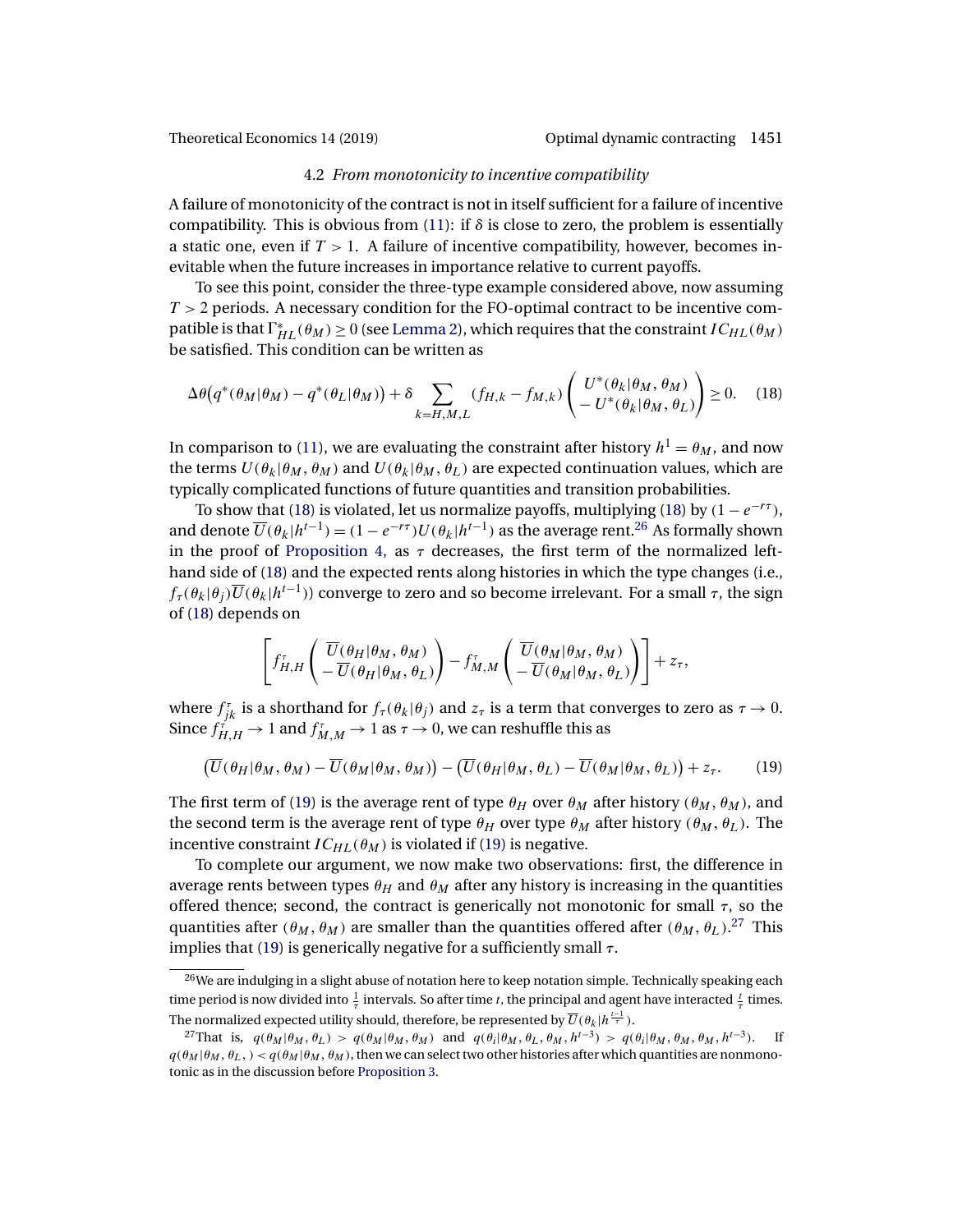<span id="page-17-0"></span>

The formal result now follows. The proof, presented in the [Appendix,](#page-25-0) exploits the aforementioned intuition for the general model.

Proposition 4. *Let* || > 2*. For a generic Markov chain* Q*, there exists a* τ<sup>∗</sup> *such that the first-order approach fails to be verified for*  $\tau \leq \tau^*$ *.* 

Again, as we stated for monotonicity, we require a small  $\tau$  because we are looking for a very strong result, one that holds generically. The simple example in which  $|\Theta| = 3$ , the prior is uniform, and the Markov matrix is given by  $f_{\tau}(\theta_i|\theta_i) = \alpha(\tau)$  and  $f_{\tau}(\theta_i|\theta_i) =$  $(1 - \alpha(\tau))/2$  illustrates this point.<sup>28</sup> In this case, [\(18\)](#page-16-0) simplifies to

$$
1 - \sum_{t=0}^{\frac{T}{2}-2} \delta^t \left(\frac{3\alpha(\tau)-1}{2}\right)^t \left(\frac{3\alpha(\tau)-1}{2\alpha(\tau)}\right)^{t+1}
$$
  
= 
$$
1 - \frac{3\alpha(\tau)-1}{2\alpha(\tau)} \frac{1 - \left(\delta \left(\frac{3\alpha(\tau)-1}{2}\right)^2 \frac{1}{\alpha(\tau)}\right)^{\frac{T}{\tau}-1}}{1 - \delta \left(\frac{3\alpha(\tau)-1}{2}\right)^2 \frac{1}{\alpha(\tau)}} \ge 0.
$$
 (20)

We calibrate using  $r = 0.105$  (so that  $\delta = e^{-r} = 0.9$ ),  $T = 10$ , and  $\lambda = 1$ . The top two quadrants in [Figure 1](#page-18-0) plot the values of  $\alpha$  and  $V = \frac{\Gamma_{HL}^*(\theta_M)}{\Delta \theta}$ ; i.e., the right-hand side of (20) as functions of  $\tau$ . We can observe that even for moderate frequencies of interactions,  $\tau \leq 0.95$  (that implies a level of persistence  $\alpha$  greater than 0.64), the constraint  $IC_{HL}(\theta_M)$ is violated.

#### 4.3 *Discussion*

We conclude this section with a few remarks on Propositions [3](#page-15-0) and 4.

*Frequent interactions versus high persistence and long time horizons*. In the previous section, we considered economies in which the principal and the agent interact frequently so as to study environments in which future payoffs are important. An alternative is to fix the frequency of interactions (by setting  $\tau = 1$ , for instance) and consider economies in which types are highly persistent (that is, economies with low  $\lambda_i$ s). A similar result can then be established.

COROLLARY 2. Let  $\lambda = \max \Lambda$ . Assume that  $\tau = 1$ ,  $|\Theta| > 2$ , and  $\delta \frac{1-\delta^T}{1-\delta}$  is sufficiently high *(i.e., higher than a threshold* ζ∗*, independent of , and specified in the [Appendix\)](#page-25-0). Then, for a generic Markov transition function* P*, there exists a* λ<sup>∗</sup> *such that the first-order approach fails to be verified for*  $\lambda \leq \lambda^*$ .

<sup>&</sup>lt;sup>28</sup>These probabilities,  $\alpha(\tau)$ , are computed using [\(12\)](#page-13-0) by setting  $P_{ii} = 1/2$  for  $i \neq j$  and specifying values for  $\lambda$  and  $\tau$ .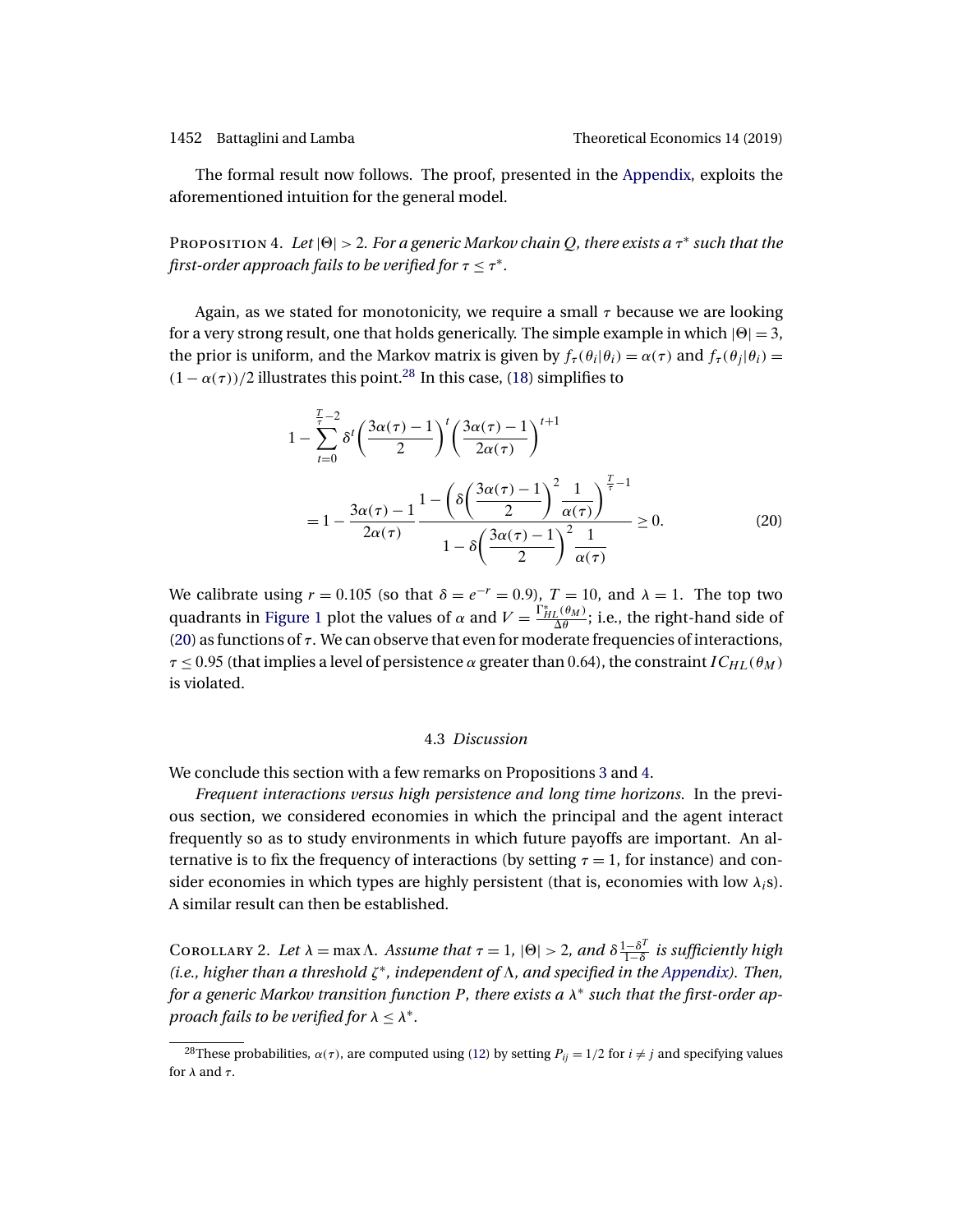<span id="page-18-0"></span>Theoretical Economics 14 (2019) Optimal dynamic contracting 1453



FIGURE 1. The top two quadrants illustrate the change in  $\alpha$  and  $V = \Gamma_{HL}^*(\theta_M)/\Delta\theta$  as functions of  $\tau$  in the example of [Section 4.2.](#page-16-0) The bottom two quadrants illustrate the same variables as functions of  $\lambda$ .

This result makes it clear that a high frequency of interactions is not essential for the main result as long as there is a sufficiently large intertemporal horizon and types are sufficiently persistent. These are economically relevant primitives because if  $\delta(1 \delta^{T}$ )/(1 –  $\delta$ ) is small and/or types have low persistence, then the incentive structure is close to that of a static model. For the three-type example mentioned before, fixing  $\tau = 1$ ,  $r = 0.105$  (or  $\delta \approx 0.9$ ), and  $T = 10$ , the bottom two panels in Figure 1 plot  $\alpha$  and  $\frac{\Gamma_{HL}^*(\theta_M)}{\Delta \theta}$  as functions of λ. It is clear that for even moderately high levels of persistence,  $IC_{HL}(\theta_M)$  is violated.

The types of environments with high type persistence described by [Corollary 2](#page-17-0) are especially important in applications of the theory. Recent empirical evidence shows that in important applications of dynamic principal–agent models (including the study of optimal taxation), the key variable for which agents have private information is highly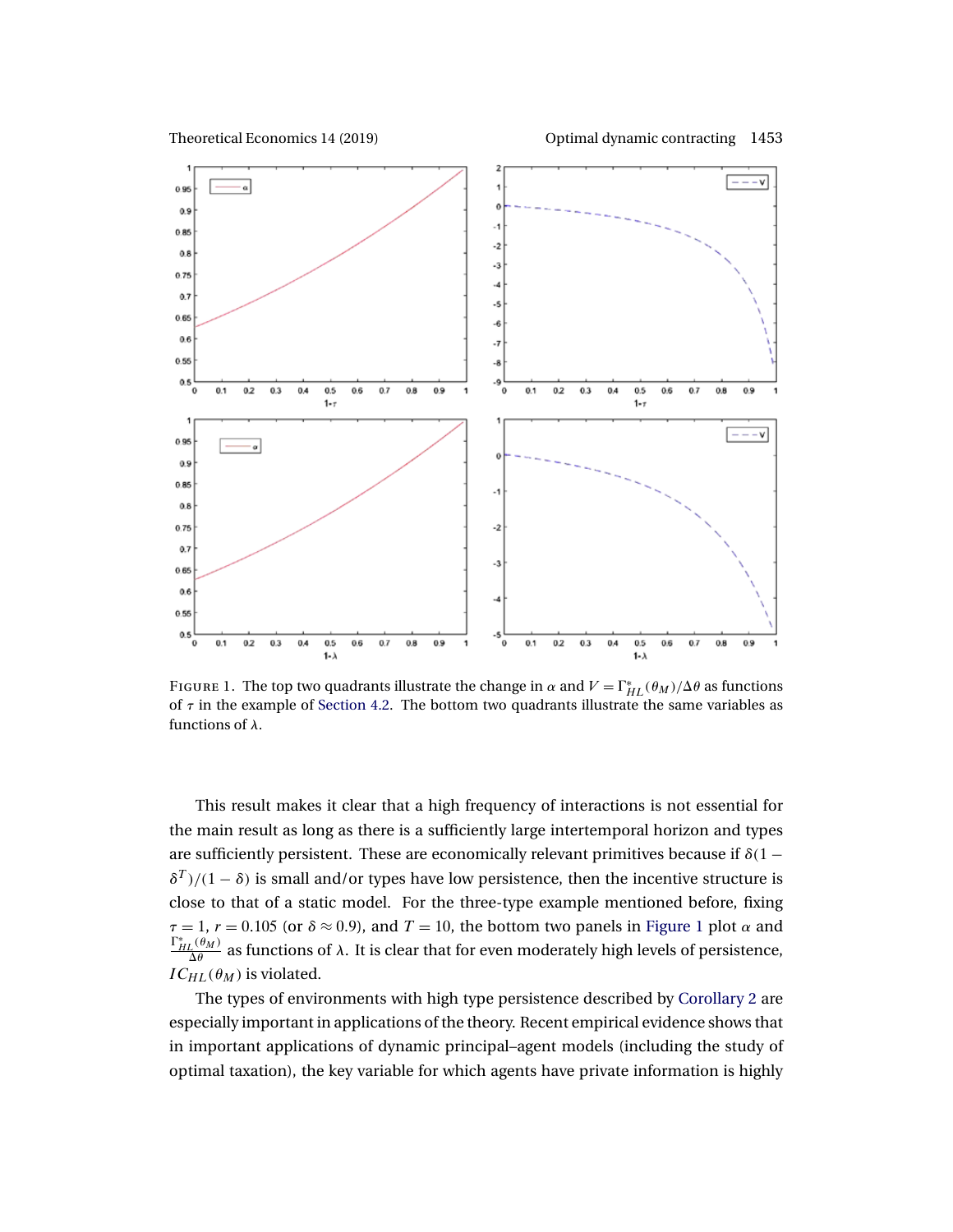<span id="page-19-0"></span>persistent.29 These are precisely the environments where our results establish that the use of the first-order approach is particularly problematic.

*Perfectly persistent types.* As we have seen in the previous sections, the first-order approach *always* works when types are perfectly persistent; [Proposition 4](#page-17-0) and [Corol](#page-17-0)[lary 2,](#page-17-0) however, show that the FO approach does not generically work when interactions are very frequent or types are highly persistent. How is this possible? The key to understanding this apparent contradiction is to realize that when types are constant, the repetition of the optimal static contract is only one of the many possible solutions: in histories that occur with *exactly* zero probability, the quantities are irrelevant and so they can be set to any arbitrary number, for example, equal to the static optimum. To the contrary, when types are highly persistent but probabilities off the main diagonal are not exactly zero, quantities cannot be set arbitrarily in these histories. Typically, the quantities are uniquely defined along all histories. As persistence converges to 1, these quantities along the nonconstant histories converge to values that are different from the static optimum and are nonmonotonic. The problem is that there is a lack of *lower hemicontinuity* in the limit with constant types, and some of the limit solutions (including the repetition of the static optimum) cannot be seen as the limit of the optimal solution as persistence converges to 1.

*On serially independent shocks.* [Esö and Szentes](#page-45-0) [\(2017\)](#page-45-0) suggest that AR(1) models can be seen as an example of a more general class of environments for which the firstorder approach works. They suggest that any model with correlated and continuous types can be transformed into an equivalent model with i.i.d. shocks, what they call the "orthogonalization of information." Since, as discussed in [Section 3.3,](#page-10-0) with i.i.d. shocks the first-order approach works under some general conditions, it is tempting to believe that this transformation may help in characterizing a sufficient condition for the validity of the first-order approach. This is, however, not the case, since the change of variables that they suggest is just an alternative representation of the same environment. Their idea is that fixing a cumulative distribution  $F(\theta^t|\theta^{t-1})$ , observing  $\theta^t$  is equivalent to observing a random variable  $v_t = F(\theta^t | \theta^{t-1})$ , since F is increasing and invertible in  $\theta^t$ . In addition,  $v_t$  is uniformly distributed on [0, 1]. Assume the utility is  $u(\theta, q) = \theta q$ . To make the equivalent transformation, we need to substitute  $\theta^t = F^{-1}(v_t; \theta^{t-1})$ , so we have  $u(v_1, q_1) = F^{-1}(v_1) \cdot q_1$ ,  $u(v^2, q_2) = F^{-1}(v_2; F^{-1}(v_1)) \cdot q_2$ , and, iterating,

$$
u(\mathbf{v}^t, q_t) = F^{-1}(v_t; F^{-1}(v_{t-1}; F^{-1}(v_{t-2}; [\cdots])) \cdot q_t,
$$
\n(21)

where  $\mathbf{v}^t = (v_1, \dots, v_t)$ . It is clear from (21) that, even starting from the simplest utility function, the per period utility of the "equivalent transformation" is a complicated, time-inseparable function of the entire history of the shocks  $v^t$ . The change of variables from  $\theta^t$  to  $v_t$  allows us to get rid of serial correlation in the types; the correlation, however, does not disappear—it must be incorporated into the transformed utility function.

 $29$ Using a recent large data set, [Guvenen et al.](#page-45-0) [\(2014,](#page-45-0) [2016\)](#page-45-0) show that individual income in the United States is very persistent and the empirical distribution of income changes has extremely high kurtosis. This suggests that in applications where income is the key variable, it is appropriate to assume that types are highly persistent.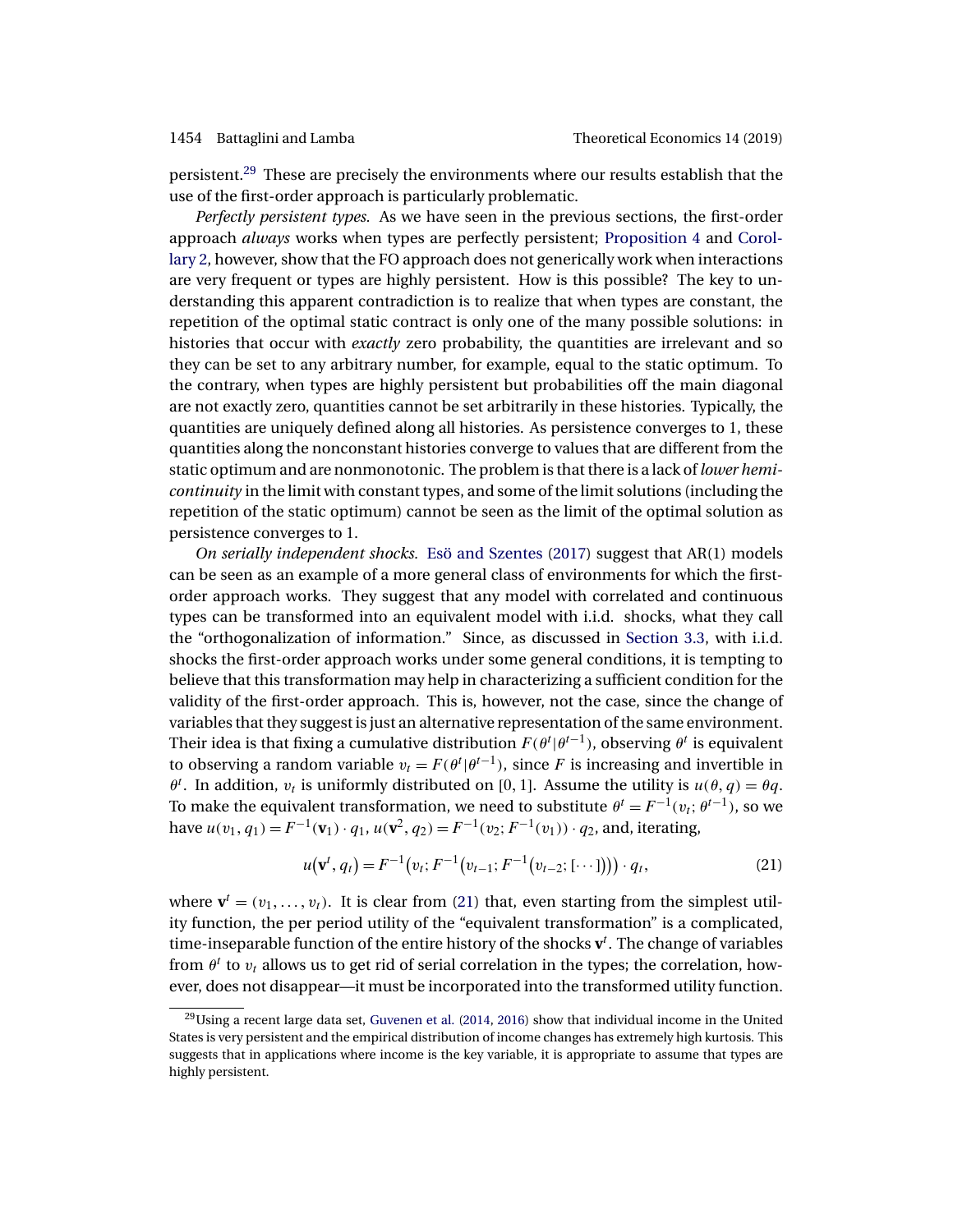<span id="page-20-0"></span>All the problems that induce a failure of the first-order approach in the original problem are just shifted from the distribution function to the transformed per period utility function. The benefit of having independent shocks is compensated by the complications of having these new utilities.

*Utilities that are not quasilinear.* In the preceding analysis, both for the sufficient conditions of [Section 3](#page-5-0) and the impossibility result of [Section 4,](#page-12-0) we have focused on quasilinear preferences of the form  $u(q, \theta) - p$ , where p is a monetary transfer. We have focused on this case because it is the most widely studied in contract theory and because little is known about the cases with utilities that are not quasilinear. [Battaglini and Coate](#page-44-0) [\(2008\)](#page-44-0) have characterized the necessary and sufficient conditions for a two-type model with quasilinear preferences and then extended these conditions to a model with isoelastic preferences of the form  $u(q, \theta) - \frac{1}{\alpha}p^{\alpha}$ , showing that when  $\alpha$  is sufficiently small, then the structure of the binding incentive constraint of the quasilinear model is the same as in the isoelastic case (thus extending the sufficient conditions of the quasilinear to the isoelastic for small  $\alpha$ ). In more applied work, however, the solution of dynamic contracts with non-quasilinear preferences has relied on numerical methods. Kapička [\(2013\)](#page-45-0), [Farhi and Werning](#page-45-0) [\(2013\)](#page-45-0), and [Golosov et al.](#page-45-0) [\(2016\)](#page-45-0) also adopt separable pref-erences like [Battaglini and Coate](#page-44-0)  $(2008)$ <sup>30</sup> These papers allow for more than two types and verify the validity of the FO approach numerically in specific calibrated examples in which types are subject to i.i.d. innovations as in a random walk or in a geometric random walk. The focus of these papers is not the study of conditions under which the FO approach is valid, so they do not explore whether the applicability of the FO approach relies on the parametrization or on the specific stochastic processes. In future research it would be interesting to provide a formal extension of the results of [Section 4](#page-12-0) to these and more general environments beyond quasilinear utility.

*From discrete to continuous types.* While we have focused the analysis on the case with discrete types, there is a clear connection between models with discrete and continuous types, and the same issues discussed above arise in continuous-type models as well. Consider a continuous-type model with type set  $\Theta = [\theta, \overline{\theta}] \subset R^+$ , prior distribution  $\mu(\theta)$ , and transition distribution  $F(\theta'|\theta)$ . We can define an associated discrete model by defining the type space as  $\Theta^N = {\theta_0, \ldots, \theta_N}$  with  $\theta_0 = \overline{\theta}$ ,  $\theta_N = \theta$ , and  $\theta_i = \theta_{i+1} + \Delta \theta_N$ , and the prior as  $\mu^N(\theta_i) = \mu(\theta_i)$  and the transition matrix as  $F^N(\theta_i|\theta_i) = F(\theta_i|\theta_i)$ . In the Supplemental Material, we show that the envelope formula and the FO-optimal contracts of the continuous model can be obtained as limits of the discrete formulas [\(2\)](#page-6-0) and [\(7\)](#page-8-0) as  $N \to \infty$  and  $\Delta \theta_N \to 0$ .

#### 5. A solved example

As we have seen in [Section 4,](#page-12-0) even with two periods and three types the FO-optimal contract fails to be monotonic and the FO approach generally cannot be applied. In the Supplemental Material, we fully characterize the optimal contract in the motivat-ing example of [Section 4](#page-12-0) in which  $f(\theta|\theta) = \alpha$  and  $f(\theta|\theta') = (1 - \alpha)/2$  for any  $\theta, \theta' \in$ 

<sup>&</sup>lt;sup>30</sup>Golosov et al. [\(2016\)](#page-45-0) also considered a nonseparable variant of the form  $\frac{1}{\beta}(u(q, \theta) - p)^\beta$ .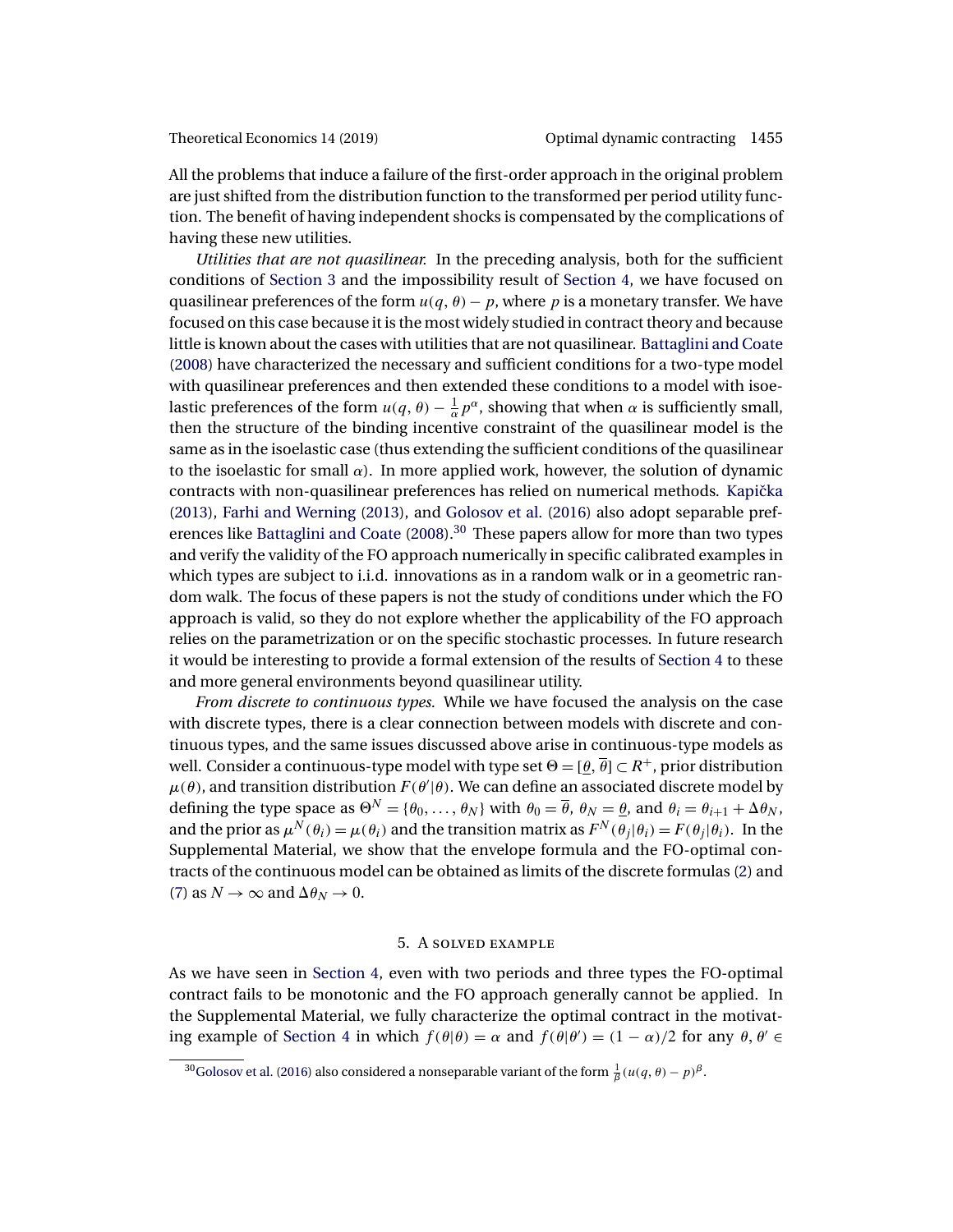<span id="page-21-0"></span> $\{\theta_H, \theta_M, \theta_L\}, \theta \neq \theta'$ , and  $\alpha > 1/3$ .<sup>31</sup> Other than the types, there are four parameters here:  $\{\mu_H, \mu_M, \alpha, \delta\}$ . This example provides novel insights on the structure of the binding constraints.

We find that the principal delays pooling as much as possible. We may have pooling of types in the second period and not in the first; we may even have cases in which both  $IC_{HL}$  and  $IC_{HM}$  are binding, yet the principal offers a separating contract in the first period (which is not possible in the static model). If the principal does indeed pool types  $\theta_M$  and  $\theta_L$  in the first period (this happens when  $\mu_M$  is very low), then we have pooling in the second period, both within and across histories:  $q(\theta_M) = q(\theta_L) \Rightarrow$  $q(\theta_M|\theta_M) = q(\theta_L|\theta_M) = q(\theta_M|\theta_L) = q(\theta_L|\theta_L)$ . In future research, it will be interesting to study whether these properties are generally valid or are specific to our solved example.

#### 6. Approximate optimality and implementability

Without the first-order approach, we have no systematic way to simplify the constraint set with many types and periods. This may make the analysis extremely complicated, even from a numerical point of view. In this section we show that there is a class of contracts that is relatively easy to characterize and that induces a minimal loss (if any) in the principal's payoff precisely when the first-order approach fails; that is, when the agent's type is highly persistent. This class consists of contracts that are monotonic in the sense of [Definition 2.](#page-9-0) For simplicity, in the remainder of this section we assume the standard [Mussa and Rosen](#page-46-0) [\(1978\)](#page-46-0) preferences  $u(\theta^t, q) = \theta^t q$ .

Define M as the set of *monotonic contracts*,

$$
\mathcal{M} = \left\{ \mathbf{q} \middle| \begin{aligned} q(\theta_i|h^{t-1}) &\geq q(\theta_{i+1}|h^{t-1}), i < N, \text{ and } q(\theta_i|h^{t-1}) \geq q(\theta_i|\widehat{h}^{t-1}), \\ i &= 1, \dots, N, \forall h^{t-1} \text{ and } h^{t-1} \geq \widehat{h}^{t-1} \end{aligned} \right\},
$$

where, as before,  $h^t \geq \widehat{h}^t$  if  $h_s^t \geq \widehat{h}_s^t$   $\forall s \leq t$ .

In static environments, the envelope formula plus monotonicity are necessary and sufficient for a contract to be implementable: if the FO-optimal contract fails to satisfy the monotonicity constraint, then the contract must be ironed out to make it monotonic; otherwise implementability fails (see [Myerson](#page-46-0) [\(1981\)](#page-46-0)). In a dynamic environment, monotonicity is not necessary. If we impose monotonicity in the seller's problem, we guarantee implementability even if we ignore the global constraints, but we may obtain a suboptimal contract. $32$ 

It follows immediately from [Proposition 2](#page-9-0) that the optimal monotonic contract can be characterized by solving

$$
\max_{\mathbf{q}\in\mathcal{M}}\Big\{\mathbb{E}\big[S(\mathbf{q})\big]-\sum_{i=0}^{N}\mu_{i}U^{*}\big(\theta_{i},h^{0};\mathbf{q}\big)\Big\},\tag{22}
$$

 $31$ In terms of the continuous-time Markov chain model of the previous section, we set  $\tau$  and  $\alpha$  at arbitrary values and choose  $\lambda$  accordingly.

 $32$ Note that in all the cases presented in [Section 4](#page-12-0) in which the FO-optimal contract coincides with the optimal contract, the optimal monotonic contract is exactly optimal.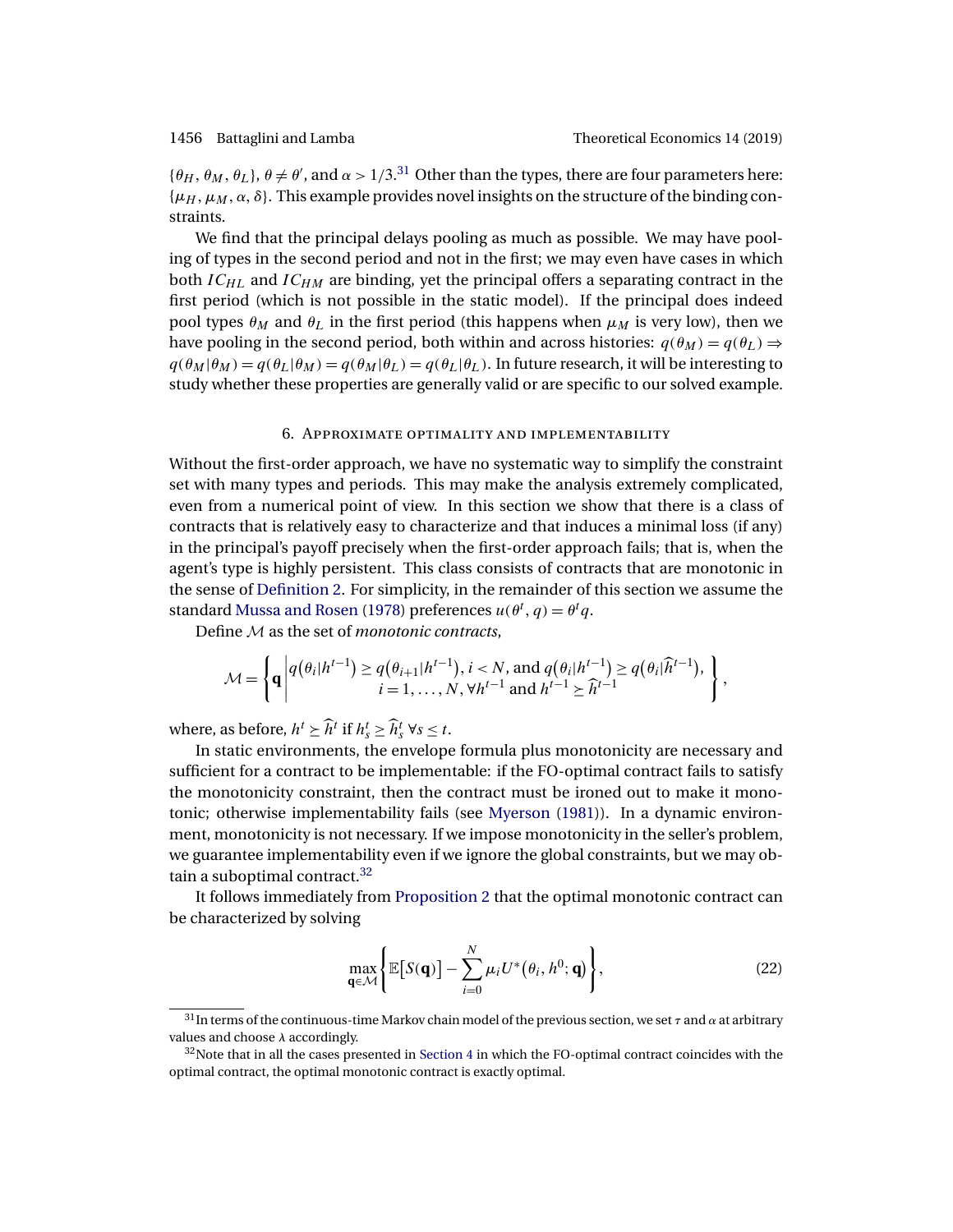<span id="page-22-0"></span>

where  $U^*(\theta_i, h^0; \mathbf{q})$  is given by the envelope formula [\(3\)](#page-7-0). Problem [\(22\)](#page-21-0), moreover, is sufficiently tractable to allow a partial characterization of the properties of its solution.

PROPOSITION 5. In the optimal monotonic allocation,  $q(\theta^t | h^{t-1}) \leq \theta^t$  for any  $\theta^t$  and  $h^{t-1}$ . Moreover, for any arbitrarily small  $\varepsilon_1$ ,  $\varepsilon_2 > 0$ , we have  $\Pr(|q(\theta^t | h^{t-1}) - \theta^t| > \varepsilon_1) \leq \varepsilon_2$ *for* t *and* T *sufficiently large.*

The first part of the proposition establishes that, analogous to the static model, the optimal monotonic contract is uniformly downward distorted. The second part states that the contract converges in probability to an efficient contract.

How good is the optimal monotonic contract as an approximation of the optimal contract? In the Supplemental Material, we study this question by numerically solving a model with a uniform prior and the same Markov process used in [Section 5.](#page-20-0) We calculate the loss in expected profit from using (i) the optimal monotonic contract and (ii) the repeated optimal static contract, where the loss is measured as a percentage of the profit in the optimal contract. This exercise shows that the approximation by the optimal monotonic contract is quite good over the entire parametric range, with a loss of profit that is never higher than 006. In fact, the loss from using a monotonic contract is an inverse-U-shaped function of persistence. In both limit cases with i.i.d. and with perfectly persistent types, the optimal contract is monotonic; hence, the loss is zero. For intermediate levels, the loss first rises and then falls with types' persistence.

The following result formalizes the observation that the optimal monotonic contract is a good approximation for the optimal contract when the discount rate ris sufficiently small. Define  $\pi_m(\Lambda, r, T)$  and  $\pi^*(\Lambda, r, T)$  to be the expected average discounted profits as functions of the rate of transition  $\Lambda$ , discount rate r, and the time horizon T in the optimal monotonic contract and the optimal contract, respectively. Define  $\pi_m(\Lambda, r)$  =  $\lim_{T\to\infty} \pi_m(\Lambda, r, T)$  and  $\pi^*(\Lambda, r) = \lim_{T\to\infty} \pi^*(\Lambda, r, T)$ .

PROPOSITION 6. Let  $\lambda = \max \Lambda$ . The profit of the optimal monotonic contract converges *to the profit of the optimal contract independent of the order of limits:*

$$
\lim_{r \to 0} \lim_{\lambda \to 0} \left[ \pi_m(\Lambda, r) - \pi^*(\Lambda, r) \right] = \lim_{\lambda \to 0} \lim_{r \to 0} \left[ \pi_m(\Lambda, r) - \pi^*(\Lambda, r) \right] = 0.
$$

The fact that the convergence holds independently of the order of limits emphasizes the robustness of the result and the fact that the optimal monotonic contract converges quickly to the optimal contract in comparison to other incentive compatible contracts such as the repetition of the static optimum.

The results of this section may be useful in applied work. As mentioned in the [In](#page-0-0)[troduction,](#page-0-0) many works in the applied literature postulate that the first-order approach works; however, the risk is that the contracts thus characterized are not incentive compatible. Furthermore, in the most natural environments, this risk cannot be fully resolved by numerical methods. To the extent that it is not possible to check all the incentive compatibility constraints, studying optimal monotonic contracts may be a more robust option, since it guarantees implementability and it is approximately optimal when players are sufficiently forward looking.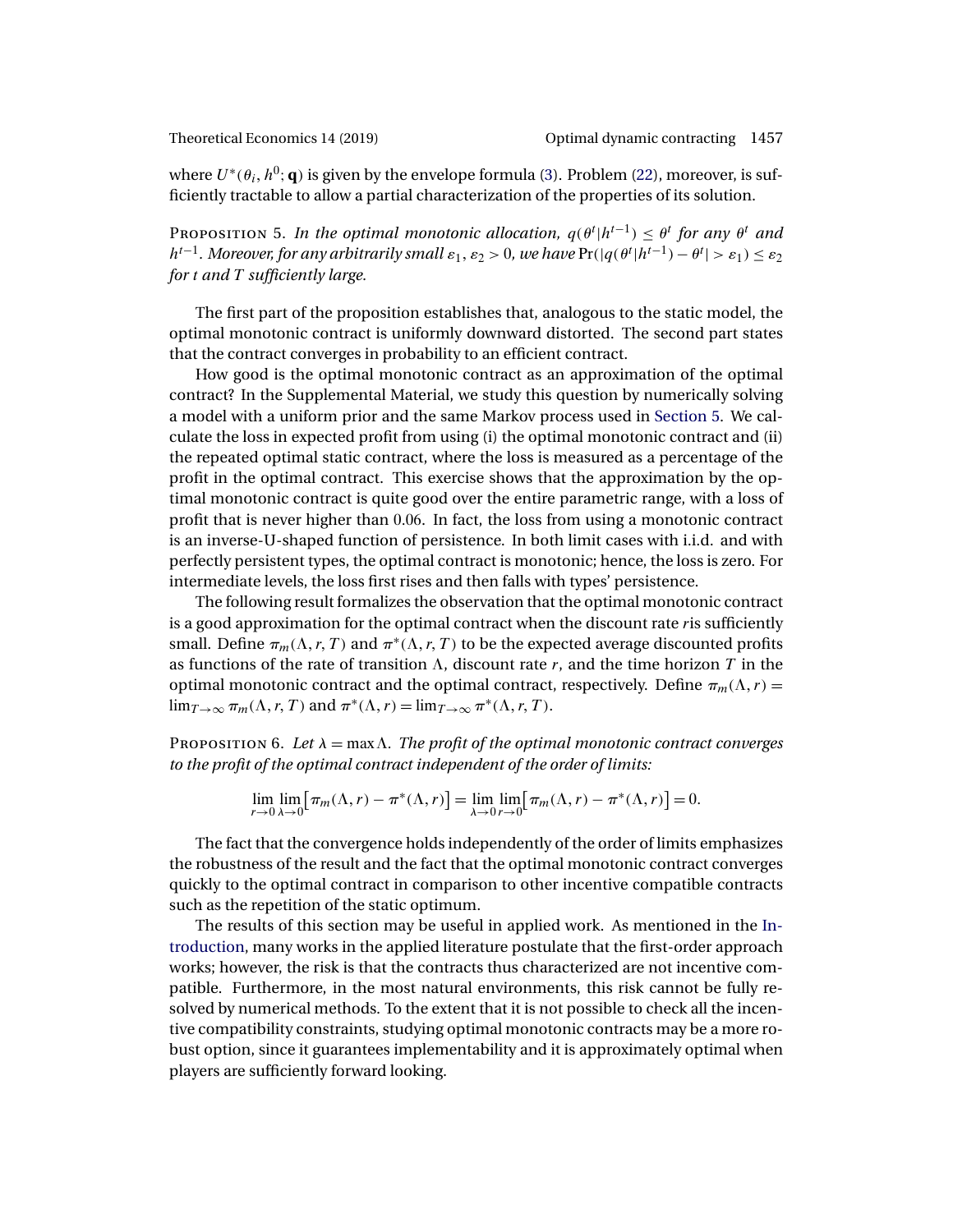### 7. Related literature

<span id="page-23-0"></span>Our paper is related to four main literatures. First, we have the traditional literature that studies dynamic principal–agent models when the agent's type follows a stochastic process and the allocation is chosen in every period. The first paper to use the firstorder approach to study dynamic models and to state an associated "envelope formula" is [Baron and Besanko](#page-44-0)  $(1984)$ <sup>33</sup> Their paper states the formula in general terms and shows it to be sufficient in two benchmark cases: when types are constant over time, in which case the optimal dynamic contract corresponds to a repetition of the static optimum, and when type realizations are independently distributed over time, in which case the optimal contract is efficient starting from period  $2.34$  Extensions of this approach to environments with imperfect correlation of types are presented by [Besanko](#page-44-0) [\(1985\)](#page-44-0), [Laf](#page-46-0)[font and Tirole](#page-46-0) [\(1990\)](#page-46-0), and [Battaglini](#page-44-0) [\(2005\)](#page-44-0). [Besanko](#page-44-0) [\(1985\)](#page-44-0) extends the analysis to an infinite horizon with continuous types following an AR(1) process; [Laffont and Tirole](#page-46-0) [\(1990\)](#page-46-0) focus on a two-period environment with two types. [Battaglini](#page-44-0) [\(2005\)](#page-44-0) extends the two-type model to an infinite horizon. The main contributions of all these papers are in showing that the first-order approach is sufficient in their respective environments. [Laffont and Tirole](#page-46-0) [\(1996\)](#page-46-0) and, more recently, [Pavan et al.](#page-46-0) [\(2014\)](#page-46-0) have derived "envelope formulas" for continuous types applicable to more complex environments. Contrary to the previous literature, these papers are not focused on finding specific environments in which these envelope formulas are sufficient for incentive compatibility, leaving open the question of the general applicability of the first-order approach.<sup>35</sup>

The second literature to which our paper is related is on sequential screening that was started by [Courty and Li](#page-45-0) [\(2000\)](#page-45-0). This literature studies environments in which the agent receives information gradually over time, but the allocation is determined only in the last period. The models in this literature have two stages. At the beginning of period one, the agent receives an informative signal and the contract is signed at the end of this period, but no allocation is made; in the second period, the type is revealed to the agent and the allocation takes place. Courty and Li's paper is one of the first papers to clearly discuss the limitations of the first-order approach in dynamic environments;

<sup>33</sup> See [Section 3](#page-5-0) for a discussion of the first-order approach and envelope formula. See [Stole](#page-46-0) [\(2001\)](#page-46-0), [Laf](#page-45-0)[font and Martimort](#page-45-0) [\(2002\)](#page-45-0), [Milgrom](#page-46-0) [\(2004\)](#page-46-0), and [Bolton and Dewatripont](#page-45-0) [\(2005\)](#page-45-0) for general discussions of the envelope formula in the static case.

<sup>&</sup>lt;sup>34</sup>See also [Townsend](#page-46-0) [\(1982\)](#page-46-0) and [Clementi and Hopenhayn](#page-45-0) [\(2006\)](#page-45-0), among others, for dynamic principal– agent models in which types are serially uncorrelated.

<sup>&</sup>lt;sup>35</sup>Other important contributions in the dynamic contracting literature are [Dewatripont](#page-45-0) [\(1989\)](#page-45-0), [Hart and](#page-45-0) [Tirole](#page-45-0) [\(1988\)](#page-45-0), [Rey and Salanie](#page-46-0) [\(1990\)](#page-46-0), [Rustichini and Wolinsky](#page-46-0) [\(1995\)](#page-46-0), [Battaglini](#page-44-0) [\(2007\)](#page-44-0), [Williams](#page-46-0) [\(2011\)](#page-46-0), [Bergemann and Välimäki](#page-44-0) [\(2010\)](#page-44-0), [Strulovici](#page-46-0) [\(2011\)](#page-46-0), [Garrett and Pavan](#page-45-0) [\(2012\)](#page-45-0), [Athey and Segal](#page-44-0) [\(2013\)](#page-44-0), and [Maestri](#page-46-0) [\(2017\)](#page-46-0). These papers, however, focus on different aspects of the problem and limit the analysis to environments that are quite different from ours. [Hart and Tirole](#page-45-0) [\(1988\)](#page-45-0) assume that supply can have two values, 0 or 1. [Rustichini and Wolinsky](#page-46-0) [\(1995\)](#page-46-0) assume consumers are not strategic and ignore that future prices depend on their current actions. [Dewatripont](#page-45-0) [\(1989\)](#page-45-0), [Rey and Salanie](#page-46-0) [\(1990\)](#page-46-0), [Battaglini](#page-44-0) [\(2007\)](#page-44-0), [Maestri](#page-46-0) [\(2017\)](#page-46-0), and [Strulovici](#page-46-0) [\(2011\)](#page-46-0) focus on renegotiation. [Garrett and Pavan](#page-45-0) [\(2012\)](#page-45-0) look at managerial compensation when allocations are ex post monotone. [Bergemann and Välimäki](#page-44-0) [\(2010\)](#page-44-0) and [Athey and](#page-44-0) [Segal](#page-44-0) [\(2013\)](#page-44-0) study implementation of efficient allocations, extending the pivot mechanism to dynamic environments. See also [Bergemann and Said](#page-44-0) [\(2011\)](#page-44-0) for a short survey.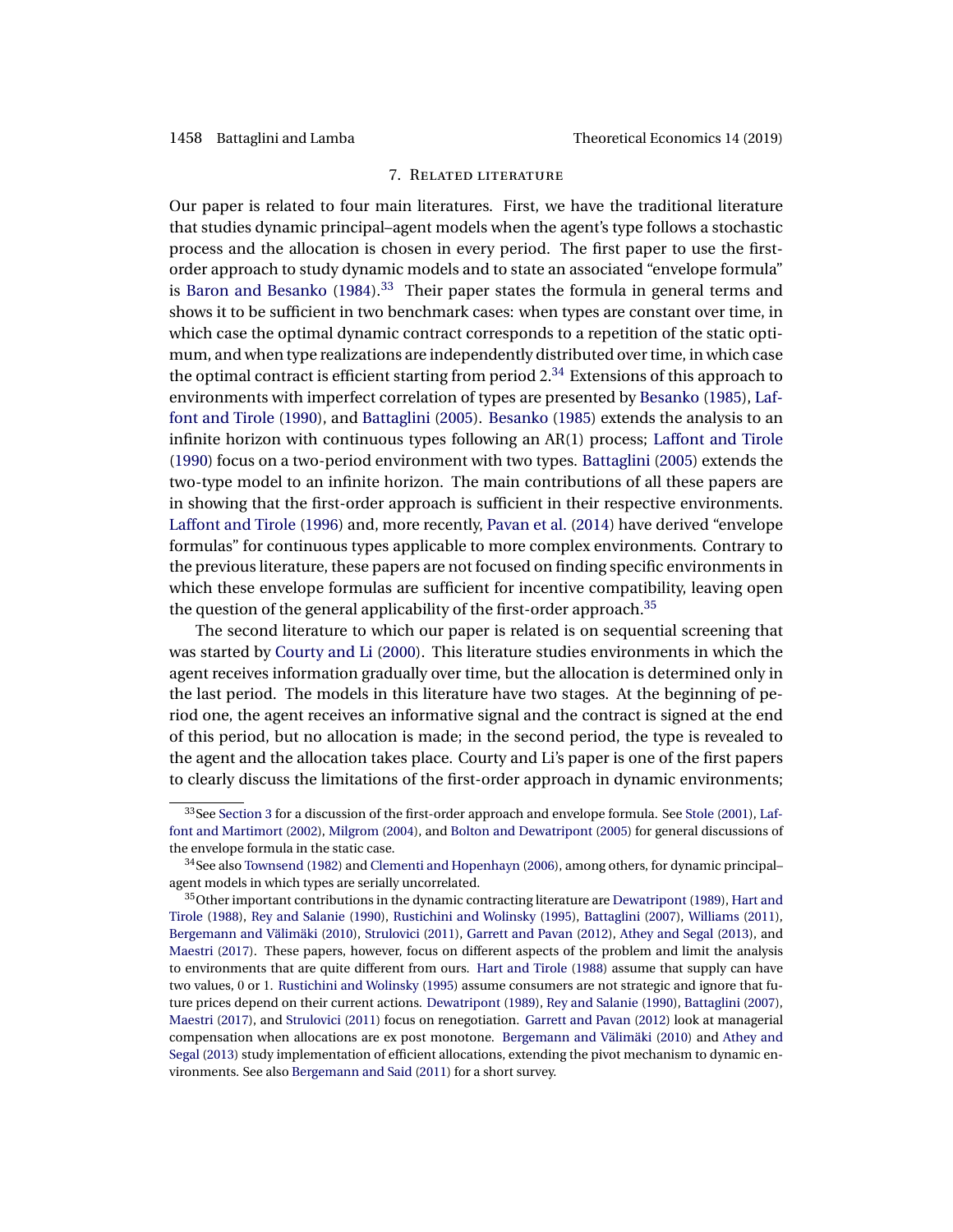<span id="page-24-0"></span>one of their main achievements is to identify environments in which the first-order approach can be applied in the class of problems that they study. More recently, Courty and Li's work has been extended in many directions. [Esö and Szentes](#page-45-0) [\(2007\)](#page-45-0) consider the case in which the seller can choose to voluntarily disclose information in the first period. They show that the agent does not receive private rents for the disclosure of information. [Li and Shi](#page-46-0) [\(2017\)](#page-46-0) show that discriminatory disclosure of information can be optimal when the amount of additional private information that the buyer can learn depends on her type. [Krähmer and Strausz](#page-45-0) [\(2015\)](#page-45-0) argue that in this class of models the benefit of sequential screening is due to the joint relaxation of incentive and participation constraints. To solve their model, the authors propose an original approach to deal with global constraints that works in their environment with  $N$  types. In all these papers the key question is whether the contract must depend on the interim informative signal or if it can depend only on the type revealed in the last stage. In our model, because the allocation is chosen in all periods, information must be disclosed in all periods.

Third, our paper is related to a recent literature devoted to the study of approximately optimal mechanisms in environments in which fully optimal mechanisms are hard to characterize (see [Madarász and Prat](#page-46-0) [\(2017\)](#page-46-0) and [Chassang](#page-45-0) [\(2013\)](#page-45-0) for recent contributions, and [Hartline](#page-45-0) [\(2012\)](#page-45-0) for a summary of the computer science approach). While parts of this literature deal with more general environments than ours, the approach we adopt in [Section 6](#page-21-0) takes full advantage of the dynamic structure of the framework we study; this allows us to obtain an approximately optimal contract that guarantees incentive compatibility for all types at all histories.

Finally, there is a large and growing applied literature using the first-order approach to solve dynamic contracts in complex environments via numerical methods. Understanding the conditions for the applicability of the first-order approach with discrete types seems particularly important in these exercises. Even when using models with continuous types, these papers typically compute the equilibrium policies and verify incentive compatibility using discretized approximations.<sup>36</sup> The envelope formula presented in our paper provides an exact formula for discrete types that can be used to compute the first-order optimal contract and to verify incentive compatibility directly without approximations.

#### 8. Conclusion

In this paper, we studied a simple principal–agent model in which the agent's type is private information and follows a Markov process. Following the standard approach in the literature, we first studied the optimal contract when only local incentive constraints are considered. We have shown that the agent's equilibrium rents can be represented

 $36$ This is the case, for example, in Kapička  $(2013)$ , [Farhi and Werning](#page-45-0)  $(2013)$ , and [Guvenen et al.](#page-45-0)  $(2016)$ , who study models of intertemporal consumption smoothing using numerical methods. Exceptions are [Zhang](#page-47-0) [\(2009\)](#page-47-0) and [Williams](#page-46-0) [\(2011\)](#page-46-0), who use continuous-time methods. They verify that the conditions for the first-order approach are satisfied in their model. [Zhang](#page-47-0) [\(2009\)](#page-47-0), however, limits the analysis to a twotype model, and [Williams](#page-46-0) [\(2011\)](#page-46-0) limits the set of possible deviations available to the agent (who can report only incomes lower or equal to the true income).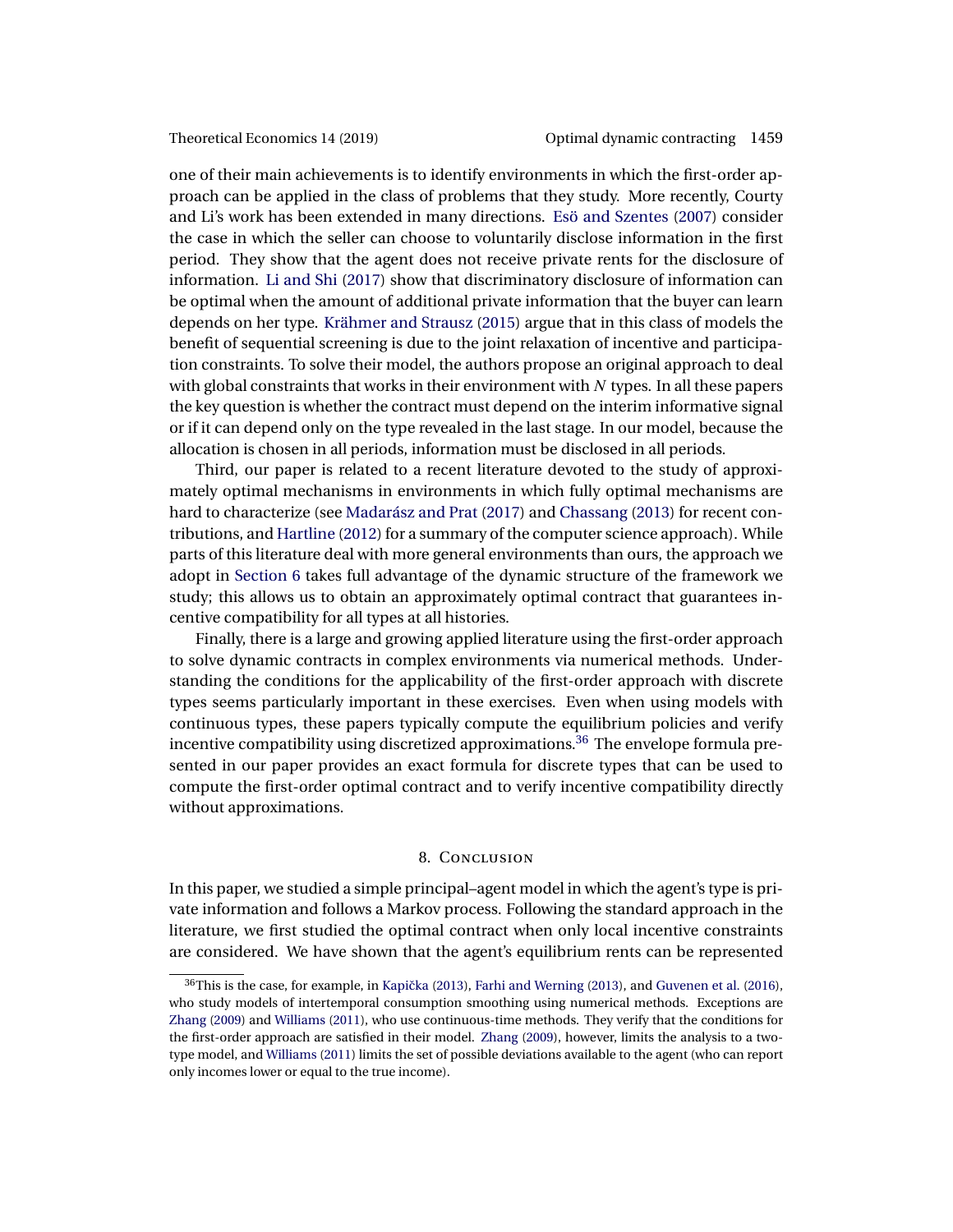<span id="page-25-0"></span>purely as a function of the allocation through a dynamic version of the so-called envelope formula. Moreover, as in the static model, the envelope formula and a natural monotonicity condition on the allocation guarantee that the contract is implementable. Although this condition is only sufficient and quite strong, it is verified for virtually all the natural environments that have been used to justify the use of the FO approach.

The main result of our analysis is to show that the environments for which the envelope formula is sufficient to characterize the optimal dynamic contract are special. Except for nongeneric choices of the stochastic process governing the evolution of the agent's type, monotonicity and, more generally, incentive compatibility are necessarily violated by the FO-optimal contract if the frequency of interactions is sufficiently high (or, equivalently, if the discount factor, time horizon, and type persistence are sufficiently large). Numerical examples, moreover, show that we require only moderate levels of persistence to violate the first-order approach. These findings suggest that the applicability of the FO approach is problematic in environments in which types are persistent and expected continuation values are important relative to per period payoffs.

To gain insight into what the optimal contract looks like when the first-order approach does not work, we have characterized it in the simple case of three types and two periods. We have also characterized a class of easily solvable contracts—monotonic contracts—that are approximately optimal when the players are patient.

The analysis suggests a number of open research questions. The characterization of the optimal contract with three types and two periods suggests that state-dependent pooling of types plays an important role in dynamic screening. Future research should explore the extent to which these features extend to more general environments. The analysis in [Section 7,](#page-23-0) moreover, suggests that even when it is not possible to fully characterize the optimal contract, useful insights can be gained by studying contracts that are approximately optimal. It is plausible to assume that more complex—but still solvable classes of incentive compatible contracts can be found that improve upon the approximation. We leave further development of these ideas for future research.

### **APPENDIX**

## A.1 *Proofs of [Lemma 1](#page-6-0) and [Corollary 1](#page-7-0)*

We first show that all the constraints in the relaxed problem can be assumed to hold with equality.

LEMMA A1. *In a FO-relaxed problem,*  $IR_N(h^{t-1})$  *can be assumed to hold with equality for*  $all h^{t-1} ∈ H^{t-1}$ , and  $IC_{i,i+1}(h^{t-1})$  can be assumed to hold with equality for all  $h^{t-1} ∈ H^{t-1}$ *and*  $i = 0, 1, ..., N - 1$ .

The proofs of Lemmas A1[–A3](#page-29-0) and [A9](#page-39-0) are provided in the Supplemental Material. The appendix is available in a supplementary file on the journal website, [http://econtheory.org/supp/2355/supplement.pdf.](http://econtheory.org/supp/2355/supplement.pdf)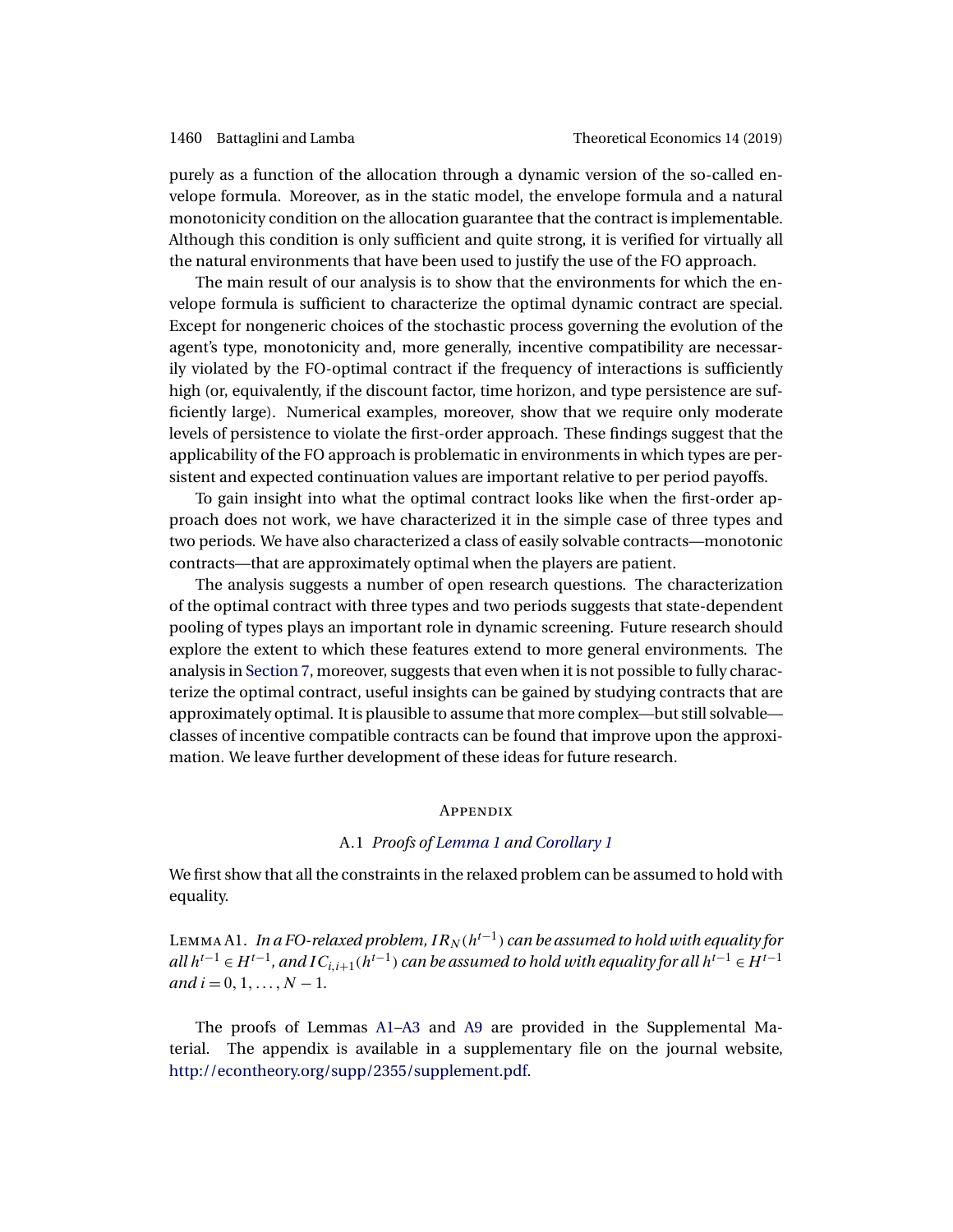<span id="page-26-0"></span>

We can now prove [Lemma 1](#page-6-0) and [Corollary 1](#page-7-0) together. We proceed by (backward) induction on  $t$ . Note that at  $t = T$ , [Lemma A1](#page-25-0) implies

$$
U(\theta_N|h^{T-1}) = 0 \text{ and } U(\theta_i|h^{T-1}) = \sum_{l=1}^{N-i} \Delta u(\theta_{i+l}|h^{T-1}; \mathbf{q}) \quad \forall i \le N-1,
$$
 (23)

where  $\Delta u(\theta_{i+1}|h^{t-1};\mathbf{q}) = u(\theta_i, q(\theta_{i+1}|h^{t-1})) - u(\theta_{i+1}, q(\theta_{i+1}|h^{t-1})).$  Similarly, for  $t = T -$ 1, we have for  $i \leq N-1$ ,

$$
U(\theta_{i}|h^{T-2})
$$
  
=  $\Delta u(\theta_{i+1}|h^{T-2};\mathbf{q}) + U(\theta_{i+1}|h^{T-2}) + \delta \sum_{k=0}^{N} (f_{ik} - f_{(i+1)k})U(\theta_{k}|h^{T-2}, \theta_{i+1})$   
=  $\sum_{n=1}^{N-i} \left[ \Delta u(\theta_{i+n}|h^{T-2};\mathbf{q}) + \delta \sum_{k=0}^{N} (f_{(i+n-1)k} - f_{(i+n)k})U(\theta_{k}|h^{T-2}, \theta_{i+n}) \right]$   
=  $\sum_{n=1}^{N-i} \left[ \Delta u(\theta_{i+n}|h^{T-2};\mathbf{q}) + \delta \sum_{k=0}^{N-1} (f_{(i+n-1)k} - f_{(i+n)k}) \sum_{l=1}^{N-k} \Delta u(\theta_{k+l}|h^{T-2}, \theta_{i+n};\mathbf{q})) \right].$ 

Now let

$$
\sum_{k=0}^{N-1} (f_{(i+n-1)k} - f_{(i+n)k}) \sum_{l=1}^{N-k} \Delta u(\theta_{k+l}|h^{T-2}, \theta_{i+n}; \mathbf{q}))
$$
  
= 
$$
\sum_{k=0}^{N-1} (f_{(i+n-1)k} - f_{(i+n)k}) \sum_{l=1}^{N-k} V_{k+l},
$$
 (24)

where  $V_j = \Delta u(\theta_j|h^{T-2}, \theta_{i+n}; \mathbf{q})$  for any type  $\theta_j$ . The right-hand side of (24) can be written *as*

$$
\sum_{k=0}^{N-1} (f_{(i+n-1)k} - f_{(i+n)k}) \sum_{l=1}^{N-k} V_{k+l} = \begin{bmatrix} (f_{(i+n-1)0} - f_{(i+n)0})(V_1 + \dots + V_N) \\ + (f_{(i+n-1)1} - f_{(i+n)1})(V_2 + \dots + V_N) \\ + \dots + (f_{(i+n-1)(N-1)} - f_{(i+n)(N-1)})V_N \end{bmatrix}.
$$

Rearranging the terms yields

$$
\sum_{k=0}^{N-1} (f_{(i+n-1)k} - f_{(i+n)k}) \sum_{l=1}^{N-k} V_{k+l}
$$
\n
$$
= \left[ \begin{array}{l} (f_{(i+n-1)0} - f_{(i+n)0}) V_1 \\ + \left( (f_{(i+n-1)0} + f_{(i+n-1)1}) - (f_{(i+n)0} + f_{(i+n)1}) \right) V_2 \\ + \cdots + \left( (f_{(i+n-1)0} + \cdots + f_{(i+n-1)(N-1)}) - (f_{(i+n)0} + \cdots + f_{(i+n)(N-1)}) \right) V_N \end{array} \right]
$$
\n
$$
= \sum_{k=1}^{N} \Delta F(\theta_k | \theta_{i+n}) V_k,
$$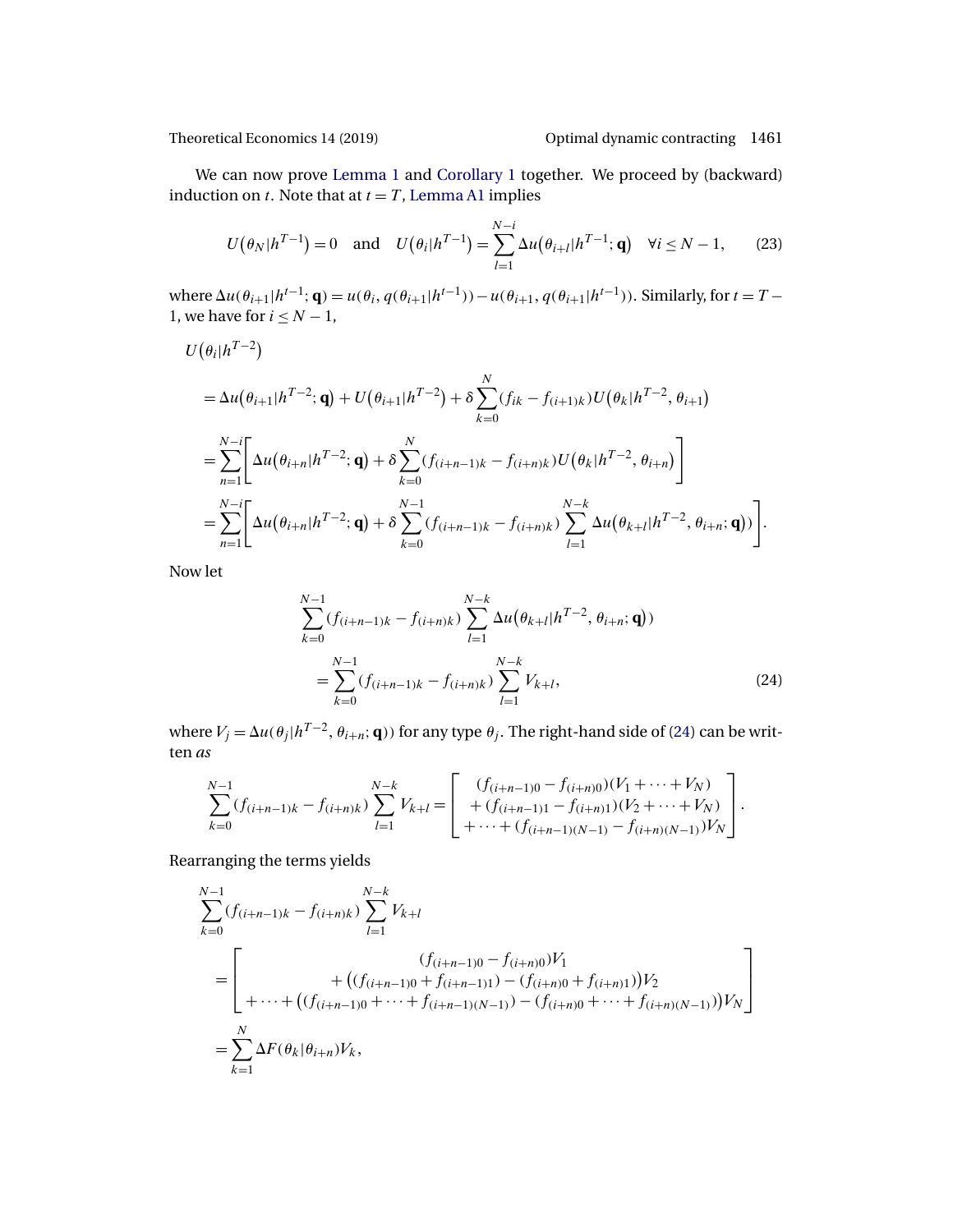<span id="page-27-0"></span>where we recall that  $\Delta F(\theta_i|\theta_i) = F(\theta_i|\theta_i) - F(\theta_i|\theta_{i-1})$ . This implies

$$
\sum_{k=0}^{N-1} (f_{(i+n-1)k} - f_{(i+n)k}) \sum_{l=1}^{N-k} \Delta u(\theta_{k+l}|h^{T-2}, \theta_{i+n}; \mathbf{q}))
$$
  
= 
$$
\sum_{k=1}^{N} \Delta F(\theta_k|\theta_{i+n}) \Delta u(\theta_k|h^{T-2}, \theta_{i+n}; \mathbf{q})).
$$

It follows that

$$
U(\theta_{i}|h^{T-2})
$$
\n
$$
= \sum_{n=1}^{N-i} \left[ \Delta u(\theta_{i+n}|h^{T-2};\mathbf{q}) + \delta \sum_{k=1}^{N} \Delta F(\theta_{k}|\theta_{i+n}) \Delta u(\theta_{k}|h^{T-2}, \theta_{i+n};\mathbf{q})) \right]
$$
\n
$$
= \sum_{n=1}^{N-i} \left[ + \sum_{\hat{h} \in \hat{H}(h^{T-2}, \theta_{i+n})} \sum_{\tau \in T-i} \delta^{\tau-T-1} \prod_{k=T}^{\tau} \Delta F(\hat{h}_{k}|\hat{h}_{k-1}) \Delta u(\hat{h}_{\tau}|\hat{h}^{\tau-1};\mathbf{q})) \right], \quad (25)
$$

where we recall that  $\widehat{H}(h^t)$  is the set of histories following  $h^t$  in which all realizations after t are lower than  $\theta_0$ .

It is easy to see that [\(23\)](#page-26-0) and (25) prove the statement in [Corollary 1](#page-7-0) and in [Lemma 1](#page-6-0) for  $t = T$  and  $t = T - 1$ , respectively. We therefore conclude that our hypothesis holds for  $t \geq T - 1$ . Next suppose it holds for  $t + 1$ , where  $t \geq T - 2$ . We want to show that it holds for *t*. We have

$$
U(\theta_{i}|h^{t-1})
$$
  
\n
$$
= \Delta u(\theta_{i+1}|h^{t-1};\mathbf{q}) + U(\theta_{i+1}|h^{t-1}) + \delta \sum_{k=0}^{N} (f_{ik} - f_{(i+1)k}) U(\theta_{k}|h^{t-1}, \theta_{i+1})
$$
  
\n
$$
= \sum_{n=1}^{N-i} \left[ \Delta u(\theta_{i+n}|h^{t-1};\mathbf{q}) + \delta \sum_{k=0}^{N} (f_{(i+n-1)k} - f_{(i+n)k}) U(\theta_{k}|h^{t-1}, \theta_{i+n}) \right]
$$
  
\n
$$
= \sum_{n=1}^{N-i} \left[ \Delta u(\theta_{i+n}|h^{t-1};\mathbf{q}) + \delta \sum_{k=0}^{N-1} (f_{(i+n-1)k} - f_{(i+n)k}) \sum_{m=1}^{N-k} \left( \Delta u(\theta_{k+m}|h^{t-1}, \theta_{i+n};\mathbf{q}) \right) + \sum_{\hat{h} \in \hat{H}(h^{t-1}, \theta_{i+n}, \theta_{k+m})} \sum_{n=1}^{N} \delta^{\tau-(t+1)} \prod_{\iota=t+2}^{\tau} \Delta F(\hat{h}_{\iota}|\hat{h}_{\iota-1}) \Delta u(\hat{h}_{\tau}|\hat{h}^{\tau-1};\mathbf{q}) \right], \qquad (26)
$$

where the third equality follows from the induction hypothesis. Now

$$
\sum_{k=0}^{N-1} (f_{(i+n-1)k} - f_{(i+n)k}) \sum_{m=1}^{N-k} \Delta u(\theta_{k+m} | h^{t-1}, \theta_{i+n}; \mathbf{q})
$$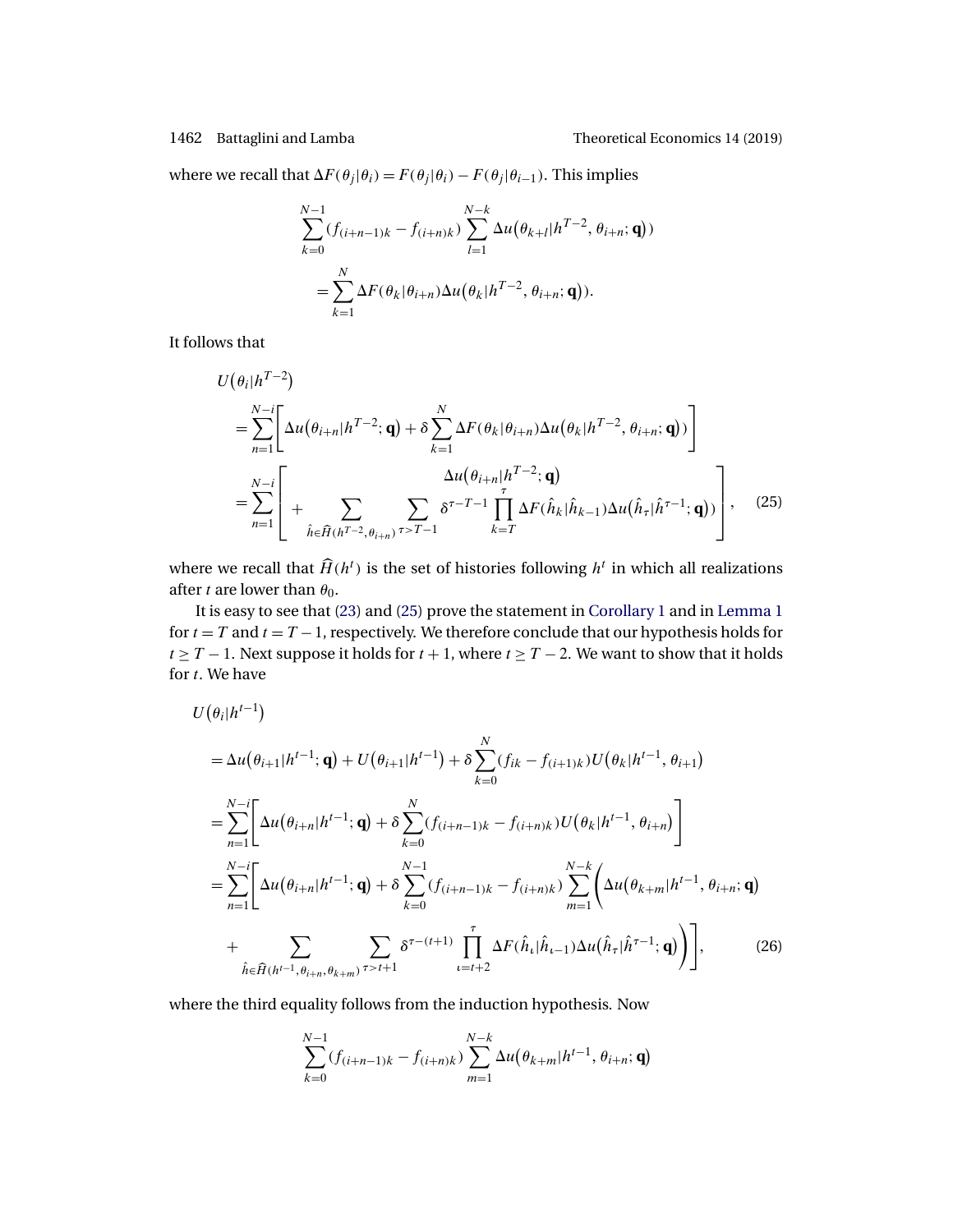Theoretical Economics 14 (2019) Optimal dynamic contracting 1463

$$
= \sum_{k=1}^{N} \Delta F(\theta_k | \theta_{i+n}) \Delta u(\theta_k | h^{t-1}, \theta_{i+n}; \mathbf{q})
$$
\n(27)

and

$$
\delta \sum_{k=0}^{N-1} (f_{(i+n-1)k} - f_{(i+n)k}) \sum_{m=1}^{N-k} \sum_{\hat{h} \in \widehat{H}(h^{t-1}, \theta_{i+n}, \theta_{k+m})} \sum_{\tau > t+1} \delta^{\tau - (t+1)}
$$
  
 
$$
\times \prod_{\iota=t+2}^{\tau} \Delta F(\hat{h}_{\iota} | \hat{h}_{\iota-1}) \Delta u(\hat{h}_{\tau} | \hat{h}^{\tau-1}; \mathbf{q})
$$
  
= 
$$
\delta \sum_{k=0}^{N-1} (f_{(i+n-1)k} - f_{(i+n)k}) \sum_{m=1}^{N-k} Q_{k+m},
$$

where  $V_l = \sum_{\hat{h} \in \hat{H}(h^{t-1}, \theta_{i+n}, \theta_l)} \sum_{\tau > t+1} \delta^{\tau-(t+1)} \prod_{\iota=t+2}^{\tau} \Delta F(\hat{h}_{\iota} | \hat{h}_{\iota-1}) \Delta u(\hat{h}_{\tau} | \hat{h}^{\tau-1}; \mathbf{q})$ . As before, after some algebraic manipulation, this becomes

$$
\delta \sum_{k=0}^{N-1} (f_{(i+n-1)k} - f_{(i+n)k}) \sum_{m=1}^{N-k} V_{k+m} = \delta \sum_{k=1}^{N} \Delta F(\theta_k | \theta_{i+n}) V_k.
$$
 (28)

Combining (27) and (28), we obtain

$$
\delta \sum_{k=1}^{N} \Delta F(\theta_k | \theta_{i+n}) [\Delta u(\theta_k | h^{t-1}, \theta_{i+n}; \mathbf{q}) + V_k]
$$
\n
$$
= \delta \sum_{k=1}^{N} \Delta F(\theta_k | \theta_{i+n}) \left[ + \sum_{\hat{h} \in \hat{H}(h^{t-1}, \theta_{i+n}, \theta_k)} \sum_{\tau > t+1} \delta^{\tau - (t+1)} \prod_{\iota = t+2}^{\tau} \Delta F(\hat{h}_{\iota} | \hat{h}_{\iota-1}) \Delta u(\hat{h}_{\tau} | \hat{h}^{\tau-1}; \mathbf{q}) \right]
$$
\n
$$
= \sum_{\hat{h} \in \hat{H}(h^{t-1}, \theta_{i+n})} \sum_{\tau > t} \delta^{\tau - t} \prod_{\iota = t+1}^{\tau} \Delta F(\hat{h}_{\iota} | \hat{h}_{\iota-1}) \Delta u(\hat{h}_{\tau} | \hat{h}^{\tau-1}; \mathbf{q}). \tag{29}
$$

Combining [\(26\)](#page-27-0) and (29), we obtain

$$
U(\theta_i|h^{t-1})
$$
  
=
$$
\sum_{n=1}^{N-i} \Biggl[ \Delta u(\theta_{i+n}|h^{t-1};\mathbf{q}) + \sum_{\hat{h} \in \widehat{H}(h^{t-1},\theta_{i+n})} \sum_{\tau>t} \delta^{\tau-t} \prod_{\iota=t+1}^{\tau} \Delta F(\hat{h}_{\iota}|\hat{h}_{\iota-1}) \Delta u(\hat{h}_{\tau}|\hat{h}^{\tau-1};\mathbf{q}) \Biggr].
$$

Note that

$$
\Delta u(\theta_{i+1}|h^{t-1};\mathbf{q}) = u(\theta_i, q(\theta_{i+1}|h^{t-1})) - u(\theta_{i+1}, q(\theta_{i+1}|h^{t-1}))
$$
  
= 
$$
\int_{\theta_{i+1}}^{\theta_i} u_{\theta}(x, q(\theta_{i+1}|h^{t-1})) dx.
$$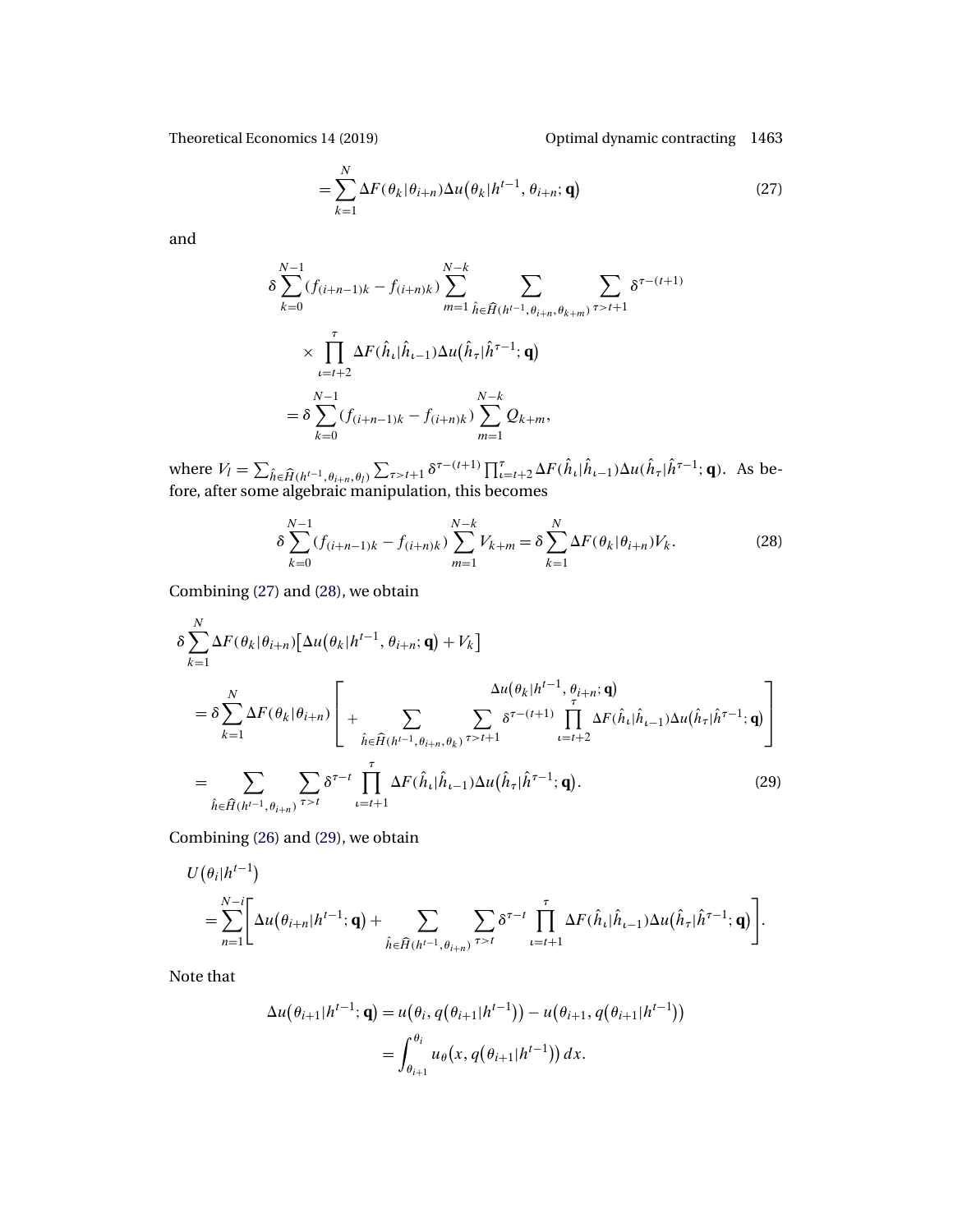.

<span id="page-29-0"></span>It follows that

$$
U(\theta_{i}|h^{t-1})
$$
\n
$$
= \sum_{n=1}^{N-i} \left[ + \sum_{\hat{h} \in \hat{H}(h^{t-1}, \theta_{i+n})} \sum_{\tau > t} \delta^{\tau-t} \prod_{\iota=t+1}^{\tau} \Delta F(\hat{h}_{\iota}|\hat{h}_{\iota-1}) \int_{\hat{h}_{\tau}}^{\hat{h}_{\tau}+\Delta \theta} u_{\theta}(x, q(\hat{h}_{\tau}|\hat{h}^{\tau-1})) dx \right].
$$

This proves [Corollary 1.](#page-7-0) Subtracting  $U(\theta_{i+1}|h^{t-1})$  and dividing by  $\Delta\theta$ , the above expression gives us [Lemma 1.](#page-6-0)

## A.2 *Proof of [Proposition 2](#page-9-0)*

Recall that  $\Delta U(\theta_k|h^{t-1}, \theta_i) = U(\theta_k|h^{t-1}, \theta_i) - U(\theta_k|h^{t-1}, \theta_{i+1})$ . We start with some useful lemmas.

LEMMA A2. *If*  $q(\theta_i|h^{t-1})$  *and*  $\Delta U(\theta_k|h^{t-1})$  *are non-increasing in i and* k for *any*  $h^{t-1}$ *, respectively, then [\(3\)](#page-7-0) implies that local upward incentive compatibility constraints are satisfied.*

LEMMA A3. *If*  $q(\theta_i|h^{t-1})$  *and*  $\Delta U(\theta_k|h^{t-1})$  *are non-increasing in i and k for any*  $h^{t-1}$ *, respectively, and [\(3\)](#page-7-0) holds, then the local incentive compatibility constraints imply the global incentive compatibility constraints.*

Given the lemmas presented above, [Proposition 2](#page-9-0) is proven if we establish that when the allocation is monotonic as defined in [Definition 2,](#page-9-0) then  $q(\theta_i|h^{t-1})$  and  $\Delta U(\theta_k|h^{t-1}, \theta_i)$  are non-increasing in i for any  $h^{t-1}$ . The fact that  $q(\theta_i|h^{t-1})$  is nonincreasing in *i* for any  $h^{t-1}$  is an immediate consequence of the monotonicity. The fact that  $\Delta U(\theta_k|h^{t-1}, \theta_i)$  is non-increasing in k for any  $h^{t-1}$  is established by the following result.

LEMMA A4. If the allocation is monotonic as in [Definition 2,](#page-9-0) then  $\Delta U(\theta_k|h^{t-1})$  is non*increasing in*  $k \forall h^{t-1}$ .

PROOF. Note first that  $U(\theta_N | h^{t-1}, \theta_i) = U(\theta_N | h^{t-1}, \theta_{i+1}) = 0$ , so  $\Delta U(\theta_N | h^{t-1}, \theta_i) = 0$ . By [Lemma 1,](#page-6-0) we have

$$
U(\theta_{N-1}|h^{t-1}, \theta_i)
$$
  
=  $\int_{\theta_N}^{\theta_{N-1}} u_{\theta}(x, q(\theta_N|h^{t-1}, \theta_i)) dx$   
+  $\sum_{\hat{h} \in \hat{H}(h^{t-1}, \theta_i, \theta_{N-1})} \sum_{\tau > t+1} \delta^{\tau-t-1} \left[ \prod_{\substack{\iota = t+2 \\ \vdots \\ \theta_{\tau}}}^{\tau} \Delta F(\hat{h}_{\iota}|\hat{h}_{\iota-1})$   
-  $\int_{\hat{h}_{\tau}}^{\hat{h}_{\tau} + \Delta \theta} u_{\theta}(x, q(\hat{h}_{\tau}|\hat{h}^{\tau-1})) dx \right]$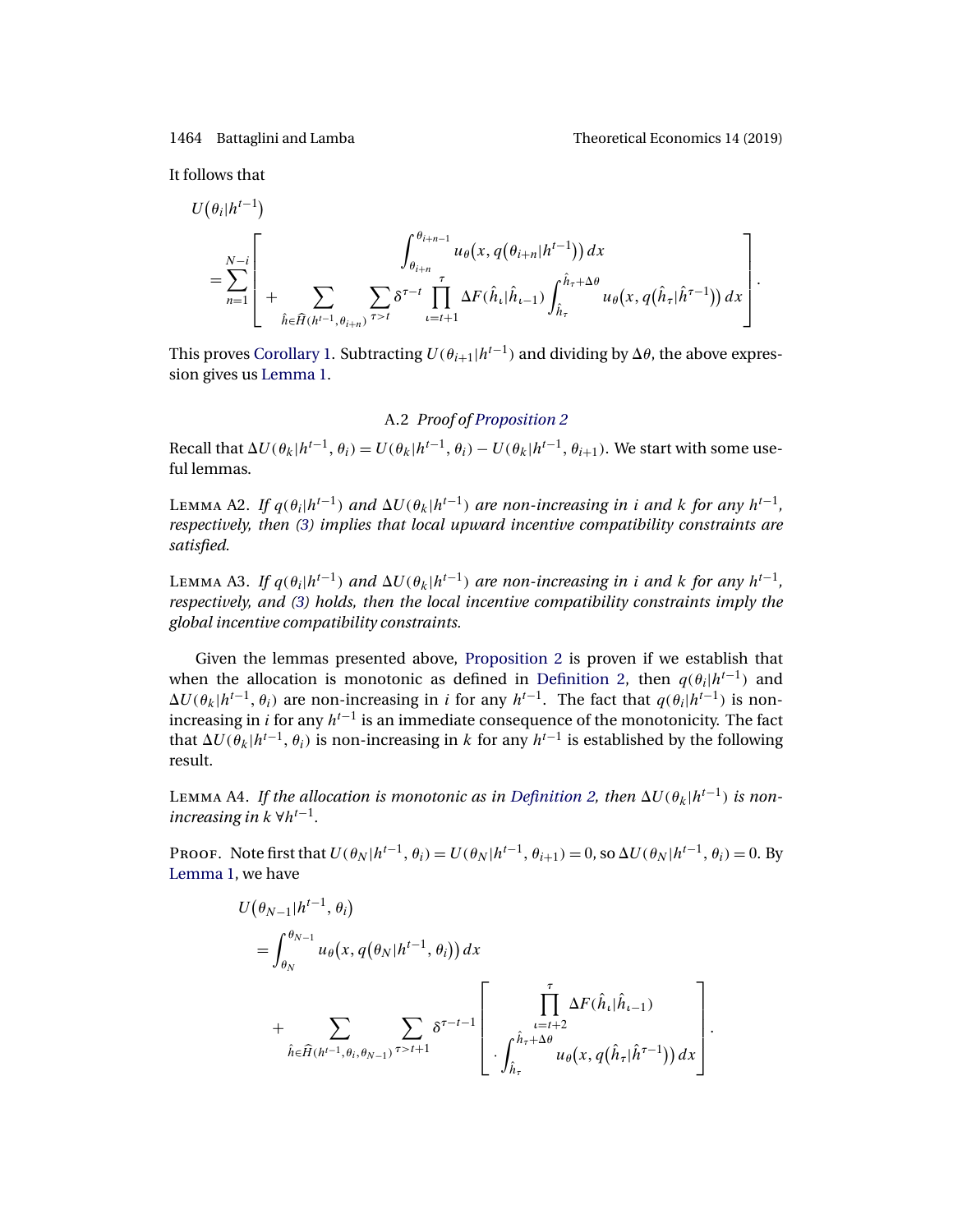It is useful to write this expression with different notation. Let  $\widehat{H}_{t}(i)$  be the set of realizations of length  $T - t$  that start with the first element equal to  $\theta_i$  (we denote by  $_t h$  a typical element of  $\widehat{H}_t(i)$ , so  ${}_{t}h_1 = \theta_i$ ). A history  $h^{\tau} \in \widehat{H}(h^t)$  with  $(t+1)$ th element equal to  $\theta_i$   $(h_{t+1}^\tau = \theta_i)$  is then  $h^\tau = \{h^t, h^{\tau-t}\}$  for  $_h h \in \widehat{H}_t(i)$  (by convention we write  $h^t = \{h^t, h^0\}$ ). We can then write

$$
U(\theta_{N-1}|h^{t-1}, \theta_i)
$$
  
=  $\int_{\theta_N}^{\theta_{N-1}} u_{\theta}(x, q(\theta_N|h^{t-1}, \theta_i)) dx$   
+  $\sum_{th \in \hat{H}_t(N-1)} \sum_{\tau > t+1} \delta^{\tau-t-1} \left[ \prod_{\substack{l=t+2 \\ l \neq t}}^{\tau} \Delta F_{(t} h_{l}|_{t} h_{l-1}) + \sum_{\mu \in \hat{H}_t(N-1)} \sum_{\tau > t+1} \delta^{\tau-t-1} \left[ \prod_{\substack{l=t+2 \\ l \neq t}}^{\tau} \Delta F_{(t} h_{l}|_{t} h_{l-1}) \right] \right].$ 

Similarly, we can write

$$
U(\theta_{N-1}|h^{t-1}, \theta_{i+1})
$$
  
=  $\int_{\theta_N}^{\theta_{N-1}} u_{\theta}(x, q(\theta_N|h^{t-1}, \theta_{i+1})) dx$   
+  $\sum_{th \in \widehat{H}_t(N-1)} \sum_{\tau > t+1} \delta^{\tau-t-1} \left[ \prod_{l=t+2}^{\tau} \Delta F(t, h_l|_{t} h_{l-1})$   
-  $\int_{t h_{\tau}}^{t h_{\tau}+\Delta \theta} u_{\theta}(x, q(t h_{\tau}|h^{t-1}, \theta_{i+1}, t h^{\tau-t-1})) dx \right].$ 

Therefore,

$$
\Delta U(\theta_{N-1}|h^{t-1}, \theta_i)
$$
\n
$$
= \int_{\theta_N}^{\theta_{N-1}} [u_{\theta}(x, q(\theta_N|h^{t-1}, \theta_i)) - u_{\theta}(x, q(\theta_N|h^{t-1}, \theta_{i+1}))] dx
$$
\n
$$
+ \sum_{th \in H_t(N-1)} \sum_{\tau > t+1} \delta^{\tau-t-1} \left[ \prod_{\substack{l=t+2 \\ l \neq 0}}^{\tau} \Delta F(t, h_l|_{t} h_{l-1}) + \sum_{\substack{l=t+2 \\ l \neq 0}}^{\tau} \Delta F(t, h_l|_{t} h_{l-1}) \right] dx
$$
\n
$$
= u_{\theta}(x, q(t, h_{\tau}|h^{t-1}, \theta_{i+1}, t, h^{\tau-t-1})) \right] dx
$$

Note that by monotonicity, we must have  $q(\theta_N | h^{t-1}, \theta_i) - q(\theta_N | h^{t-1}, \theta_{i+1}) \ge 0$  and

$$
q(th_{\tau}|h^{t-1}, \theta_i, h^{\tau-t-1}) - q(th_{\tau}|h^{t-1}, \theta_{i+1}, h^{\tau-t-1}) \ge 0.
$$

The above condition plus the single-crossing condition [\(Assumption 1\)](#page-3-0) imply that  $\Delta U(\theta_{N-1}|h^{t-1},\theta_i)\geq \Delta U(\theta_N|h^{t-1},\theta_i).$  Assume now that  $\Delta U(\theta_j|h^{t-1},\theta_i)$  is monotonic in  $j$  for  $j\geq m.$  We show below that  $\Delta U(\theta_{m-1}|h^{t-1},\theta_i)\geq \Delta U(\theta_m|h^{t-1},\theta_i)$  and the result then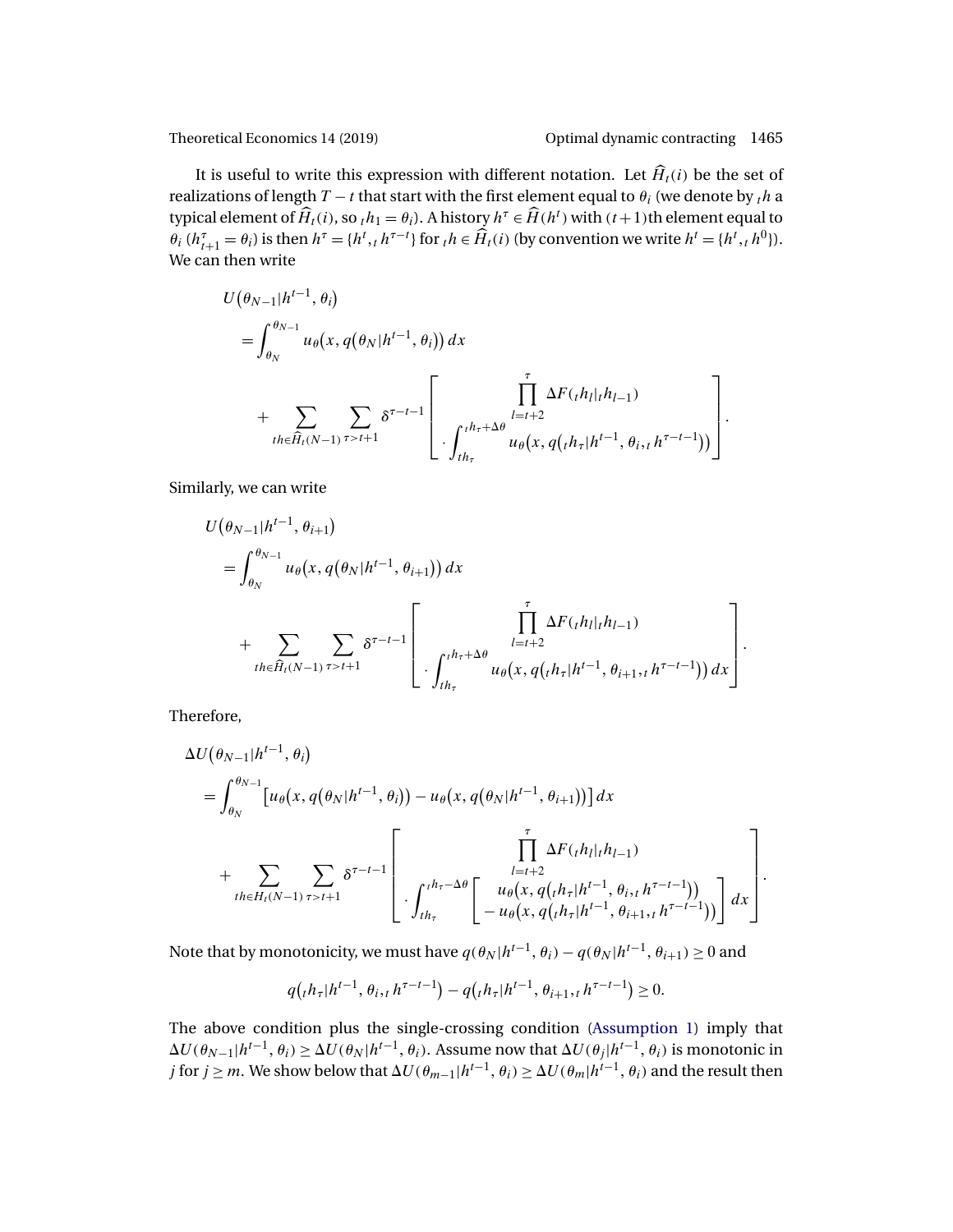<span id="page-31-0"></span>

follows by induction. Applying [Lemma 1](#page-6-0) and using the notation developed above,

$$
\Delta U(\theta_{m-1}|h^{t-1},\theta_i) = \Delta U(\theta_m|h^{t-1},\theta_i) + \int_{\theta_N}^{\theta_{N-1}} [u_{\theta}(x,q(\theta_m|h^{t-1},\theta_i)) - u_{\theta}(x,q(\theta_m|h^{t-1},\theta_{i+1}))] dx \n+ \sum_{th \in H_t(m-1)} \sum_{\tau > t+1} \delta^{\tau-t-1} \left[ \prod_{l=t+2}^{\tau} \Delta F(t_{l}|_{t}h_{l-1}) \right]_{t=t+2}^{t=t+2} + \sum_{l=t+1}^{\tau} \sum_{\theta_{l}} \Delta F(t_{l}|_{t}h_{l-1}) \right] dx
$$

Thus, the single-crossing condition and monotonicity of the allocation imply  $\Delta U(\theta_{m-1}|h^{t-1}, \tilde{\theta}_i) \geq \Delta U(\tilde{\theta_m}|h^{t-1}, \theta_i).$  $\Box$ 

### A.3 *Preliminary results for Propositions [3](#page-15-0) and [4](#page-17-0)*

Define  $f_{\tau}(\theta_i|\theta_i)$  to be the probability that type *i* will transition to type *j* when the length of time between two consecutive interactions is given by  $\tau$ , with the shorthand  $f_{ij}^{\tau}$ . In the standard model,  $\tau = 1$ . The underlying continuous Markov chain is uniquely defined by an exponential transition probability with parameters described by an  $N + 1$  dimensional vector  $\Lambda = (\lambda_1, ..., \lambda_n)$  and an  $N + 1$  dimensional matrix P, where the following definitions hold:

- The rate of switching out of the current state i is  $\lambda_i$ .
- The conditional transition rate of switching to state *j* from *i*, with  $P_{ii} = 0$ ,  $P_{ij} > 0$ , and  $\sum_j P_{ij} = 1$  for all *i* is  $P_{i,j}$ .

We refer to the transition function as  $(\Lambda, P)$  and denote the set of all such functions by  $\hat{Q}$ . Note that  $\hat{Q}$  is independent of  $\tau$ .

Define  $Q_{ij} = \lambda_i P_{ij}$  for all  $i \neq j$ . From Lemma 6.2 in [Ross](#page-46-0) [\(2014\)](#page-46-0), we have the limit properties

$$
1 - f_{ii}^{\tau} = \lambda_i \tau + o(\tau) \quad \text{and} \quad \lim_{\tau \to 0} \frac{1 - f_{ii}^{\tau}}{\tau} = \lambda_i,\tag{30}
$$

$$
f_{ij}^{\tau} = \tau p_{ij} + o(\tau) \quad \text{and} \quad \lim_{\tau \to 0} \frac{f_{ij}^{\tau}}{\tau} = Q_{ij} \quad \forall i \neq j,
$$
 (31)

where  $o(\tau)$  is such that  $o(\tau) \to 0$  and  $\frac{o(\tau)}{\tau} \to 0$  as  $\tau \to 0$ .

Let  $\mathcal{Q} \subset \hat{\mathcal{Q}}$  be the set of all transition functions that satisfy first-order stochastic dominance. It can be shown that if  $(\Lambda, P)$  satisfies first-order stochastic dominance for  $\tau = 1$ (the benchmark model), then it satisfies first-order stochastic dominance for all  $\tau \leq 1$ .

Next define the dynamic distortion associated with the history  $h'_i = \{\theta_i, \theta_{i+1}, \theta_i\}$  as

$$
\Psi_i(f_\tau) = \frac{\Delta F_\tau(\theta_{i+1}|\theta_i)}{f_\tau(\theta_{i+1}|\theta_i)} \cdot \frac{\Delta F_\tau(\theta_i|\theta_{i+1})}{f_\tau(\theta_i|\theta_{i+1})}
$$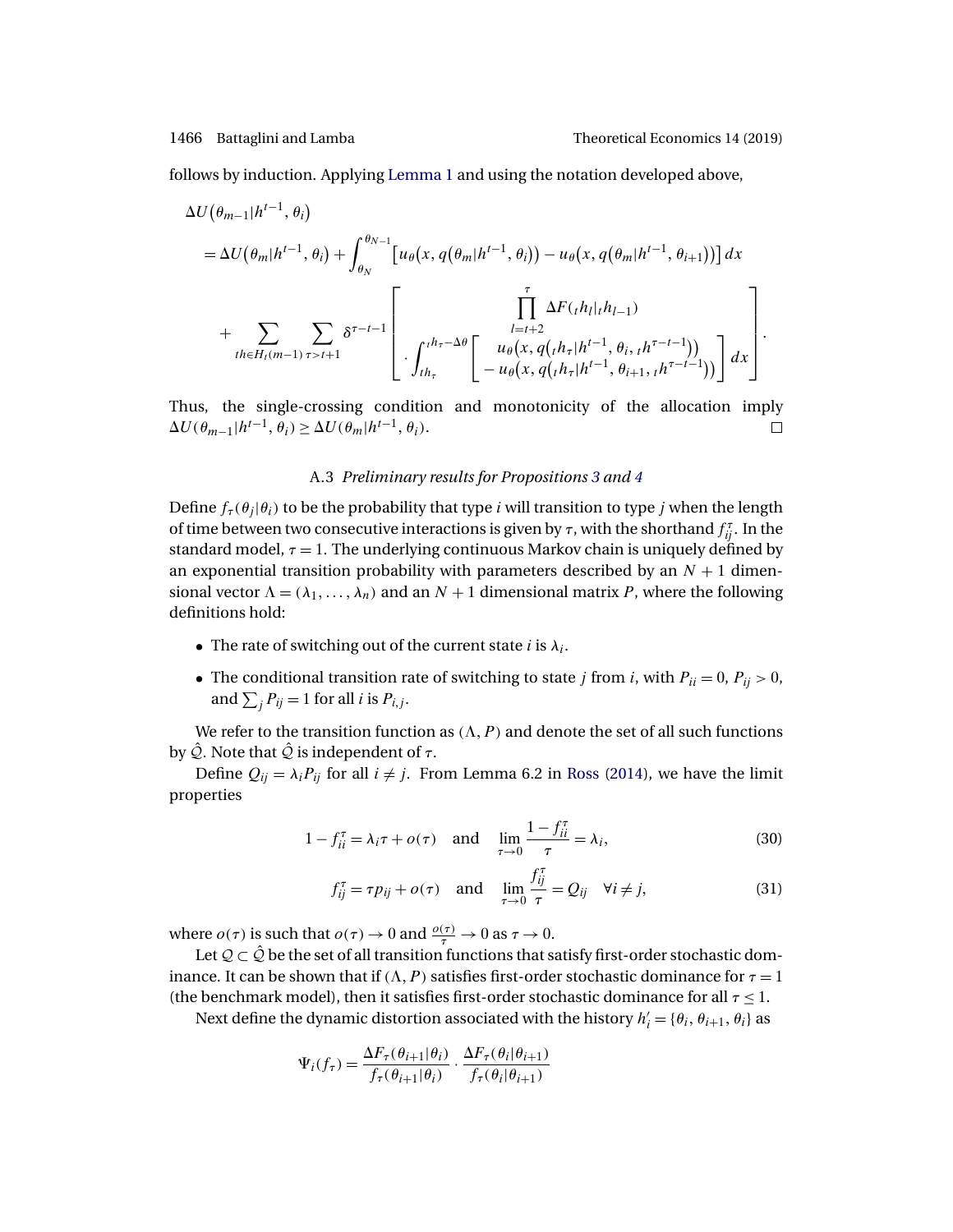<span id="page-32-0"></span>

.

$$
= \frac{\sum_{k=i+1}^{N} [f_{ik}^{\tau} - f_{i-1,k}^{\tau}] \sum_{k=i}^{N} [f_{i+1,k}^{\tau} - f_{ik}^{\tau}]}{f_{i,i+1}^{\tau}}}{\sum_{k=i+1}^{N} \left[ \frac{f_{\tau}^{ik}}{\tau} - \frac{f_{\tau}^{i-1,k}}{\tau} \right] \sum_{k=i}^{N} \left[ \frac{f_{\tau}^{i+1,k}}{\tau} - \frac{f_{i,k}^{i,k}}{\tau} \right]}{\frac{f_{i,i+1}^{\tau}}{\tau}}
$$

Taking limits on both sides, and using [\(30\)](#page-31-0) and [\(31\)](#page-31-0), we get

$$
\lim_{\tau \to 0} \Psi_i(f_\tau) = \frac{\sum_{k=i+1}^N [Q_{ik} - Q_{i-1,k}] \left[ \frac{(Q_{i+1,i} + \lambda_i - \lambda_{i+1} - Q_{i,i+1})}{\sum_{k=i+2}^N (Q_{ik} - Q_{i+1,k})} \right]}{p_{i,i+1}} = \zeta(\Lambda, P). \tag{32}
$$

Note that for each  $(\Lambda, P) \in \mathcal{Q}$  and  $\tau$ , a unique transition probability matrix,  $f_{\tau}$ , is defined. Define  $Y_i$  to be the subset of  $\mathcal Q$  where the above defined limit is not equal to 1:

$$
Y_i = \left\{ (\Lambda, P) \in \mathcal{Q} \mid \lim_{\tau \to 0} \Psi_i(f_\tau) \neq 1 \right\}.
$$

We show that this set is generic in  $\mathcal{Q}$ . A necessary and sufficient condition is that  $Y_i$  must be open and dense in Q.

LEMMA A5. *The subset*  $Y_i$  *is open and dense in Q.* 

PROOF. Define  $\overline{Y}_i = Q \setminus Y_i$  to be the complement of  $Y_i$ .

Step 1. We first prove that  $Y_i$  is open in Q. Suppose not. Then there exists  $(\Lambda, P) \in Y_i$ and a sequence  $(\Lambda^n, P^n) \in \overline{Y}_i$  such that  $(\Lambda^n, P^n) \to (\Lambda, P)$ . For a fixed  $\tau$ , let  $f_\tau$  be the stochastic matrix corresponding to  $(\Lambda, P)$  and let  $f_\tau^n$  be the stochastic matrix corresponding to  $(\Lambda^n, P^n)$ . From (32), we have  $\lim_{\tau \to 0} \Psi(f_\tau) = \zeta(\Lambda, P) = \lim_{n \to \infty} \zeta(\Lambda^n, P^n)$ , where  $\zeta(\Lambda, P)$  and  $\zeta(\Lambda^n, P^n)$  are independent of  $\tau$ , and the latter equality follows from the fact that  $\zeta$  is continuous in its arguments. By definition, along the sequence we have  $\lim_{\tau\to 0} \Psi(f_\tau^n) = 1$  for any *n*; thus, we have that  $\zeta(\Lambda^n, P^n) = \lim_{\tau\to 0} \Psi_i(f_\tau^n) = 1$  for any *n* and, therefore,  $\lim_{n\to\infty}\zeta(\Lambda^n,P^n)=1$ . We conclude that

$$
\lim_{\tau \to 0} \Psi(f_{\tau}) = \zeta(\Lambda, P) = \lim_{n \to \infty} \zeta(\Lambda^n, P^n) = 1,
$$

proving that  $(\Lambda, P) \in \overline{Y}_i$ , which is a contradiction.

Step 2. The subset  $Y_i$  is dense in Q. We want to show that  $\forall (\Lambda, P) \in \mathcal{Q}$  and  $\varepsilon > 0$ ,  $\exists (\Lambda', P')$  such that  $d[(\Lambda, P), (\Lambda', P')] < \varepsilon$  and  $(\Lambda', P') \in Y_i$ . If  $(\Lambda, P) \in Y_i$ , the result is immediate. Therefore, let  $(\Lambda, P) \in \overline{Y}_i$  and fix  $\varepsilon > 0$ . Consider the following change to  $(\Lambda, P)$ : increase  $P_{i+1,i-1}$  by a very small amount and decrease  $P_{0,i-1}$  by the same amount. We can do this because we assume that  $P$  has full nondiagonal support and that first-order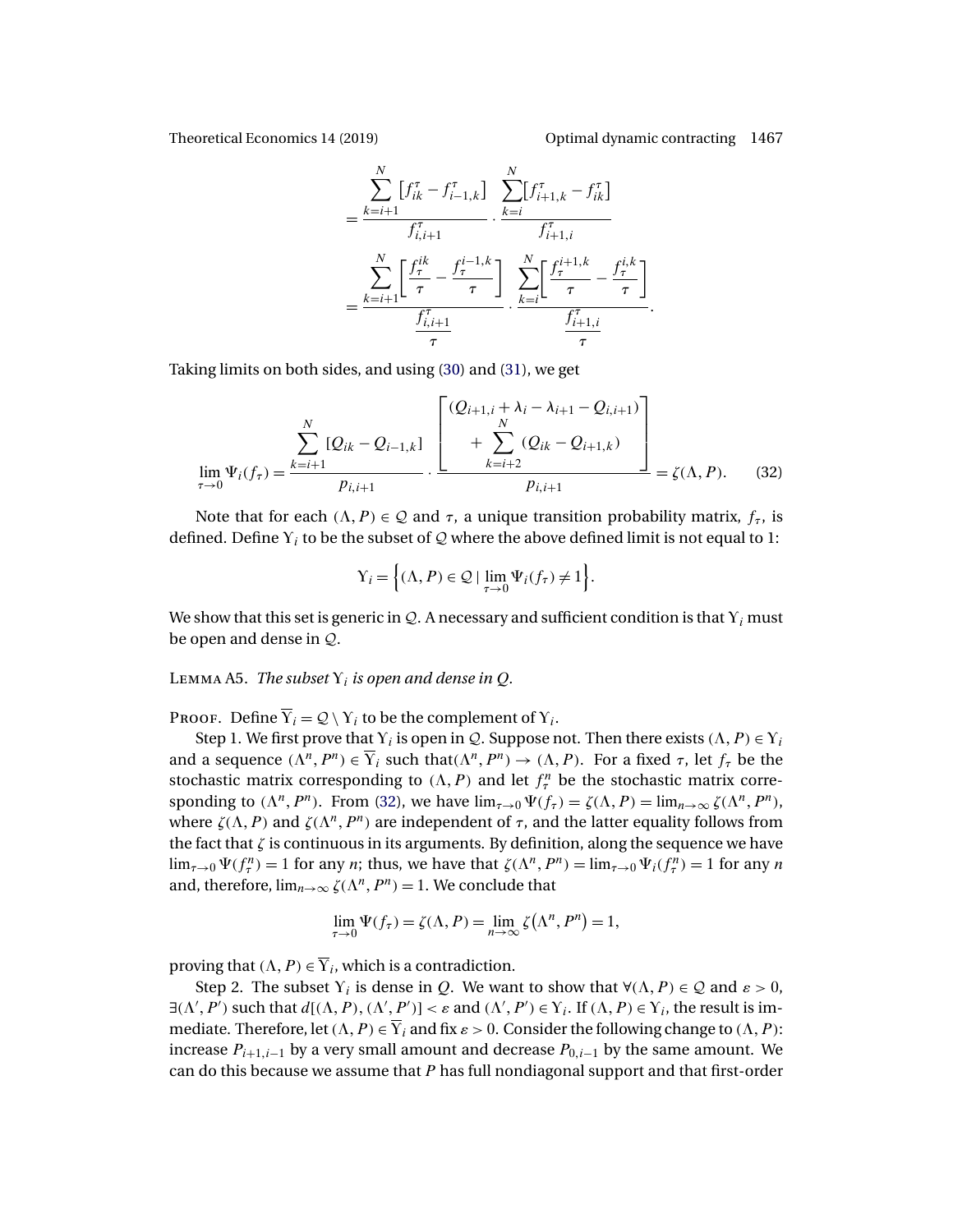stochastic dominance holds strictly.<sup>37</sup> Call this modification  $(\Lambda', P')$ . Then it is easy to show that  $(\Lambda', P')$  satisfies the first-order stochastic dominance condition. Moreover,  $(\Lambda', P') \in Y_i$  and  $d[(\Lambda, P), (\Lambda', P')] < \varepsilon$ .  $\Box$ 

### A.4 *Proof of [Proposition 3](#page-15-0)*

Fix  $(\Lambda, P) \in \mathcal{Q}$ , with the corresponding stochastic matrix  $f_{\tau}$  and let  $\lim_{\tau \to 0} \Psi_i(f_{\tau}) = D$ . Then by [Lemma A5,](#page-32-0) we have  $D < 1$  or  $D > 1$  generically. First consider the case  $D <$ 1. We shall show that  $q(\theta_i|\theta_i, \theta_{i+1}) > q(\theta_i|\theta_i, \theta_i)$  for small enough  $\tau$ , thereby violating monotonicity. Note that

$$
s_q(\theta_i, q(\theta_i | \theta_i, \theta_i))
$$
  
\n
$$
\leq \frac{1 - \sum_{k=i}^{N} \mu_k}{\mu_i} \cdot \left[ \frac{\Delta F_{\tau}(\theta_i | \theta_i)}{f_{\tau}(\theta_i | \theta_i)} \cdot \frac{\Delta F_{\tau}(\theta_i | \theta_i)}{f_{\tau}(\theta_i | \theta_i)} \right] \cdot \int_{\theta_i}^{\theta_{i-1}} u_{\theta, q}(x, q(\theta_i | \theta_i, \theta_i) dx
$$

and

$$
s_q(\theta_i, q(\theta_i | \theta_i, \theta_{i+1}))
$$
  
\n
$$
\leq \frac{1 - \sum_{k=i}^{N} \mu_k}{\mu_i} \cdot \left[ \frac{\Delta F_{\tau}(\theta_i | \theta_{i+1})}{f_{\tau}(\theta_i | \theta_{i+1})} \cdot \frac{\Delta F_{\tau}(\theta_{i+1} | \theta_i)}{f_{\tau}(\theta_{i+1} | \theta_i)} \right]
$$
  
\n
$$
\times \int_{\theta_i}^{\theta_{i-1}} u_{\theta, q}(x, q(\theta_i | \theta_i, \theta_{i+1}) dx.
$$

Let  $q_1 = \lim_{\tau \to 0} q(\theta_i | \theta_i, \theta_i)$ . Since  $\lim_{\tau \to 0} \frac{\Delta F_{\tau}(\theta_i | \theta_i)}{f_{\tau}(\theta_i | \theta_i)} = 1$ , distortions converge to 1 along constant histories, and so  $q_1 = q(\theta_i|h^0)$ . By [Assumption 3,](#page-4-0) since the static optimum is an interior solution, we have

$$
s_q(\theta_i, q_1) = \frac{1 - \sum_{k=i}^N \mu_k}{\mu_i} \cdot \int_{\theta_i}^{\theta_{i-1}} u_{\theta, q}(x, q_1) dx.
$$

Also, letting  $q_2 = \lim_{\tau \to 0} q(\theta_i | \theta_i, \theta_{i+1})$ , we have

$$
s_q(\theta_i, q_2) \le \frac{1 - \sum_{k=i}^N \mu_k}{\mu_i} \cdot D \cdot \int_{\theta_i}^{\theta_{i-1}} u_{\theta, q}(x, q_2) dx.
$$

<sup>&</sup>lt;sup>37</sup>If first-order stochastic dominance was weak, that is,  $\Delta F_\tau(\theta_{i+1}|\theta_i) = 0$  or  $\Delta F_\tau(\theta_i|\theta_{i+1}) = 0$ , then  $\Psi_i(f_\tau) = 0.$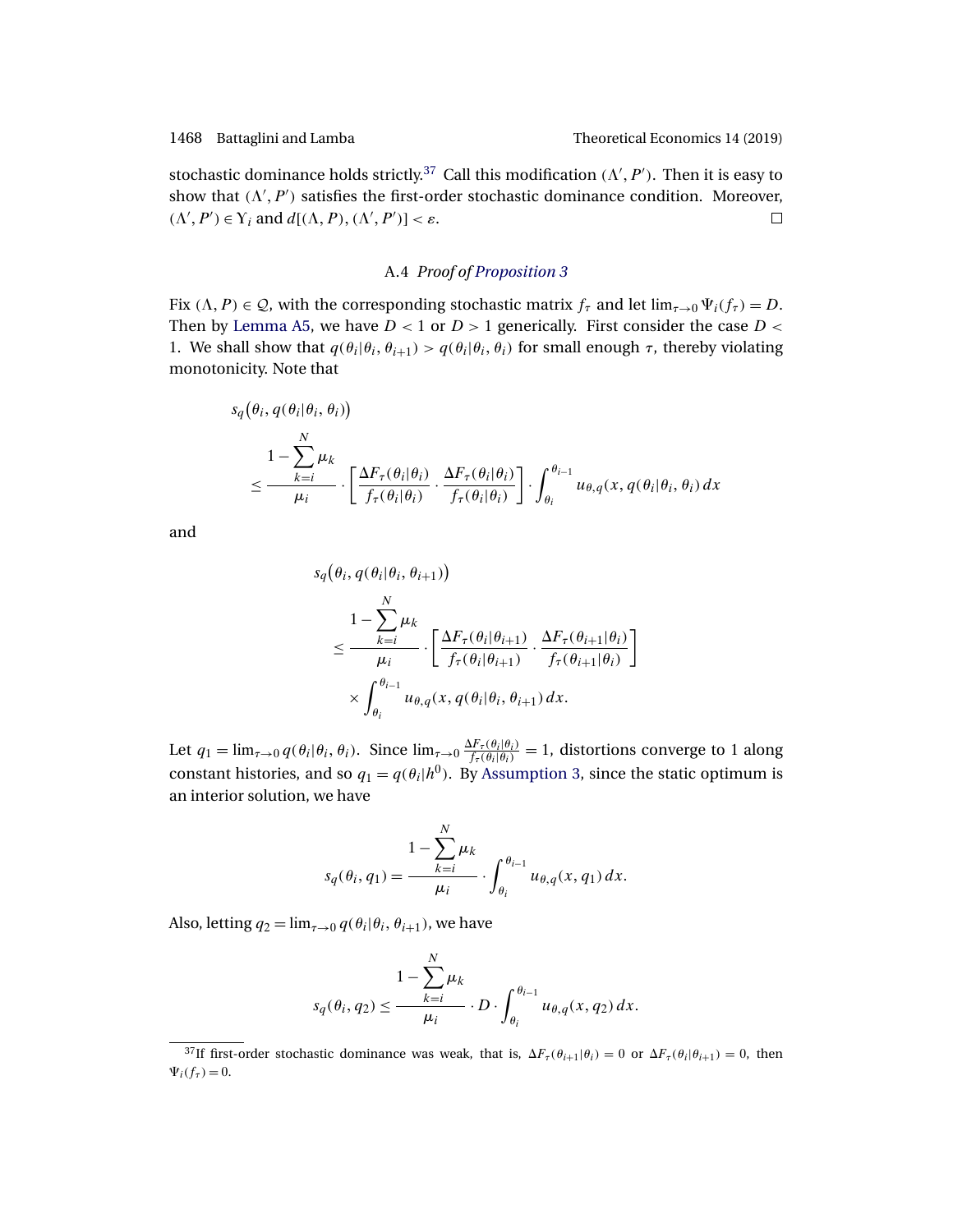<span id="page-34-0"></span>

It follows that

$$
\Phi_{q}(\theta_{i}, q_{1}) = s_{q}(\theta_{i}, q_{1}) - \frac{1 - \sum_{k=i}^{N} \mu_{k}}{\mu_{i}} \cdot \int_{\theta_{i}}^{\theta_{i-1}} u_{\theta, q}(x, q_{1}) dx
$$
\n
$$
= 0 \ge s_{q}(\theta_{i}, q_{2}) - \frac{1 - \sum_{k=i}^{N} \mu_{k}}{\mu_{i}} \cdot D \cdot \int_{\theta_{i}}^{\theta_{i-1}} u_{\theta, q}(x, q_{2}) dx
$$
\n
$$
> s_{q}(\theta_{i}, q_{2}) - \frac{1 - \sum_{k=i}^{N} \mu_{k}}{\mu_{i}} \cdot \int_{\theta_{i}}^{\theta_{i-1}} u_{\theta, q}(x, q_{2}) dx = \Phi_{q}(\theta_{i}, q_{2}),
$$

where the strict inequality follows from  $D < 1$ . Since  $\Phi$  is concave, we have  $q_2 > q_1$ .

Next suppose  $\lim_{\tau\to 0} \Psi_i(f_\tau) = D > 1$ . Then, analogous to the steps above, we show that  $\lim_{\tau\to 0} q(\theta_{i+1}|\theta_{i+1}, \theta_{i+1}) > \lim_{\tau\to 0} q(\theta_{i+1}|\theta_{i+1}, \theta_i)$ . Letting  $q_3 = \lim_{\tau\to 0} q(\theta_{i+1}|\theta_{i+1}, \theta_i)$  $\theta_i$ ) and  $q_4 = \lim_{\tau \to 0} q(\theta_{i+1}|\theta_{i+1}, \theta_{i+1})$ , we get

$$
s_q(\theta_{i+1}, q_4) = \frac{1 - \sum_{k=i+1}^{N} \mu_k}{\mu_{i+1}} \cdot \int_{\theta_{i+1}}^{\theta_i} u_{\theta, q}(x, q_4) dx
$$

and

$$
1 - \sum_{k=i+1}^{N} \mu_k
$$
  

$$
s_q(\theta_{i+1}, q_3) \le \frac{k-i+1}{\mu_{i+1}} \cdot D \cdot \int_{\theta_{i+1}}^{\theta_i} u_{\theta, q}(x, q_3) dx.
$$

Thus, using  $D > 1$ , we obtain  $\Phi_q(\theta_{i+1}, q_3) < \Phi_q(\theta_{i+1}, q_4)$ , implying  $q_4 > q_3$ .

## A.5 *Proof of [Proposition 4](#page-17-0)*

Fix  $(\Lambda, P) \in \mathcal{Q}$ , with the corresponding stochastic matrix  $f_{\tau}$  and let  $\lim_{\tau \to 0} \Psi_i(f_{\tau}) = D$ . We consider the two cases,  $D < 1$  and  $D > 1$ , separately.

*Case 1:*  $D < 1$ . We prove the result by showing that the FO-optimal contract violates the second period global incentive constraint  $IC_{i-1,i+1}(\theta_i)$ . To this end, we first make a useful observation.

LEMMA A6. *The constraint*  $IC_{i-1,i+1}(h^{t-1})$  *holds if and only if* 

$$
\int_{\theta_i}^{\theta_{i-1}} \left[ u_\theta(x, q(\theta_i | h^{t-1}))) \right] dx + \delta \sum_{k=0}^N \left[ \left( \frac{f_{i-1,k}^\tau - f_{ik}^\tau}{U(\theta_k | h^{t-1}, \theta_i) - U(\theta_k | h^{t-1}, \theta_{i+1}))} \right) \right]
$$
  
\n
$$
\geq 0,
$$
\n(33)

*where*  $U(\theta_k|h^{t-1}, \theta_i) = U^*(\theta_k|h^{t-1}, \theta_i; \mathbf{q})$ *, as defined in [\(3\)](#page-7-0).*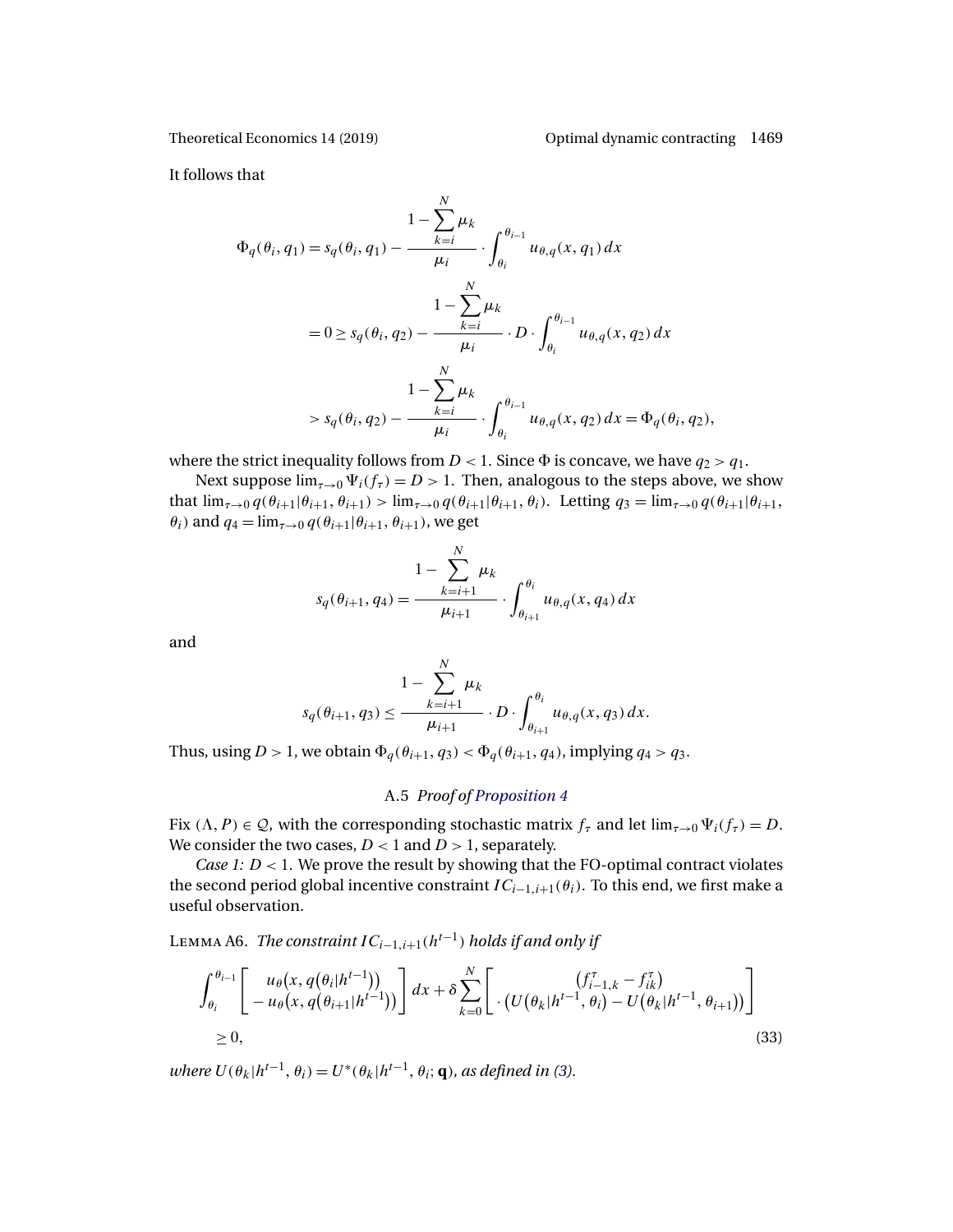#### <span id="page-35-0"></span>1470 Battaglini and Lamba Theoretical Economics 14 (2019)

PROOF. The global incentive compatibility constraint  $IC_{i-1,i+1}(h^{t-1})$  can be written *as* 

$$
U(\theta_{i-1}|h^{t-1}) - U(\theta_{i+1}|h^{t-1})
$$
  
\n
$$
\geq u(\theta_{i-1}, q(\theta_{i+1}|h^{t-1})) - u(\theta_{i+1}, q(\theta_{i+1}|h^{t-1}))
$$
  
\n
$$
+ \delta \sum_{k=0}^{N} (f_{i-1,k}^{\tau} - f_{i+1,k}^{\tau}) U(\theta_k|h^{t-1}, \theta_{i+1}).
$$
\n(34)

Note that

$$
U(\theta_{i-1}|h^{t-1}) - U(\theta_{i+1}|h^{t-1}) = (U(\theta_{i-1}|h^{t-1}) - U(\theta_i|h^{t-1})) + (U(\theta_i|h^{t-1}) - U(\theta_{i+1}|h^{t-1})).
$$
  
So using  $IC = (h^{t-1})$  and  $IC = (h^{t-1})$  we have

So using  $IC_{i-1,i}(h^{t-1})$  and  $IC_{i,i+1}(h^{t-1})$ , we have

$$
U(\theta_{i-1}|h^{t-1}) - U(\theta_{i+1}|h^{t-1})
$$
  
\n
$$
-\left[\begin{array}{c}\nu(\theta_{i-1}, q(\theta_{i+1}|h^{t-1})) - u(\theta_{i+1}, q(\theta_{i+1}|h^{t-1})) \\
+ \delta \sum_{k=0}^{N} (f_{i-1,k}^{\tau} - f_{i+1,k}^{\tau}) U(\theta_k|h^{t}, \theta_{i+1})\n\end{array}\right]
$$
  
\n
$$
=\left[\begin{array}{c}\nu(\theta_{i-1}, q(\theta_i|h^{t-1})) - u(\theta_i, q(\theta_i|h^{t-1})) \\
+ u(\theta_i, q(\theta_{i+1}|h^{t-1})) - u(\theta_{i-1}, q(\theta_{i+1}|h^{t-1}))\n\end{array}\right]
$$
  
\n
$$
+ \delta \sum_{k=0}^{N} \left(\begin{array}{c}\n(f_{i-1,k}^{\tau} - f_{ik}^{\tau}) \\
U(\theta_k|h^{t-1}, \theta_i) \\
- U(\theta_k|h^{t-1}, \theta_{i+1})\n\end{array}\right).
$$
\n(35)

Using (34) and (35), it follows that that  $IC_{i-1,i+1}(h^{t-1})$  holds if and only if [\(33\)](#page-34-0) holds.  $□$ 

We conclude that  $IC_{i-1,i+1}(\theta_i)$  holds if and only if

$$
\int_{\theta_i}^{\theta_{i-1}} \left[ u_\theta(x, q(\theta_i|\theta_i)) - u_\theta(x, q(\theta_{i+1}|\theta_i)) \right] dx + \delta \sum_{k=0}^N \left[ \left( U(\theta_k|\theta_i, \theta_i) - U(\theta_k|\theta_i, \theta_{i+1}) \right) \right] \ge 0. \tag{36}
$$

In the formulation described in [Section 4,](#page-12-0) we have  $\delta = e^{-r\tau}$ . Moreover, the per period payoff is bounded above by some  $\overline{u}$ . Thus,

$$
U(\theta_k|h^{t-1}) \le \frac{1-\delta^{\frac{T-\tau t}{\tau}}}{1-\delta}\overline{u} = \frac{1-e^{-r(T-\tau t)}}{1-e^{-r\tau}}\overline{u} \quad \forall k, \forall t.^{38}
$$

Next note that

$$
f_{ij}^{\tau} \cdot U(\theta_k|h^{t-1}) \leq [\tau Q_{ij} + o(\tau)] \frac{1 - e^{-r(T-\tau t)}}{1 - e^{-r\tau}} \overline{u}
$$

 $38$ As stated in the text, we indulge in a slight abuse of notation here in that each 'time' t now is divided into intervals of length  $\frac{1}{7}$ . So, at time t, the principal and agent have interacted  $\frac{t}{7}$  times. The expected utility should technically be written as  $U\big(\theta_k|h^{\frac{t-1}{\tau}}\big).$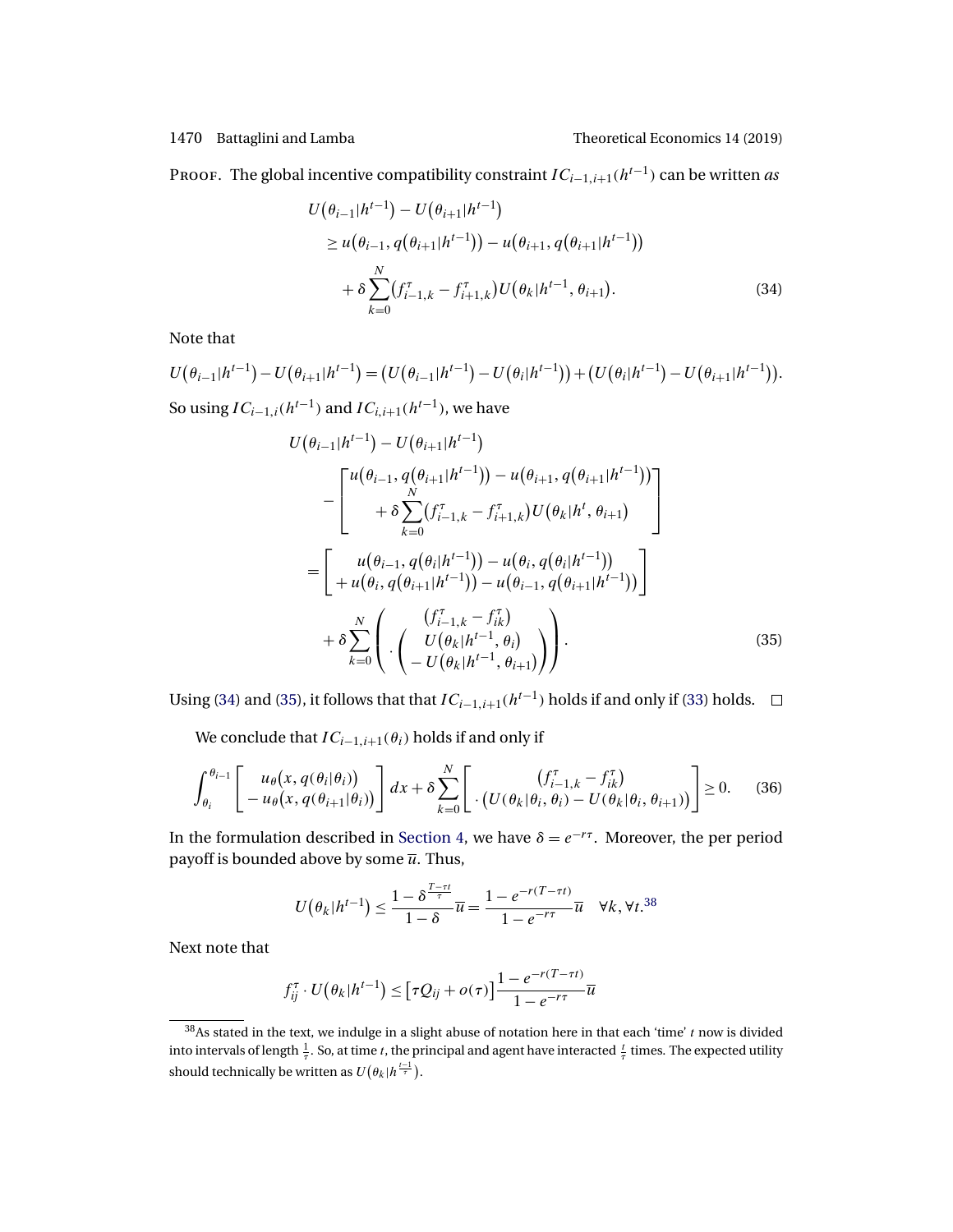<span id="page-36-0"></span>Theoretical Economics 14 (2019) Optimal dynamic contracting 1471

=  $(1 - e^{-r(T-\tau t)}) \frac{\tau}{1 - e^{-r\tau}} \left[ Q_{ij} + \frac{o(\tau)}{\tau} \right]$  $\big]_{\overline{\mathfrak{u}}}$ .

Therefore,

$$
\lim_{\tau \to 0} \left[ f_{ij}^{\tau} \cdot U\left(\theta_k | h^{t-1}\right) \right] \leq \left(1 - e^{-rT}\right) Q_{ij} \lim_{\tau \to 0} \frac{1}{r e^{-r\tau}} \overline{u}
$$
\n
$$
= \frac{\left(1 - e^{-rT}\right) Q_{ij} \overline{u}}{r},
$$

where we have used l'Hospital's rule to get  $\lim_{\tau\to 0} \frac{\tau}{1-e^{-r\tau}} = \lim_{\tau\to 0} \frac{1}{re^{-r\tau}} = \frac{1}{r}$ . It follows that for any  $\varepsilon$ ,  $\exists \tau_0$  such that for all  $\tau \leq \tau_0$ ,

$$
\sum_{k=0}^{N} (f_{i-1,k}^{\tau} - f_{ik}^{\tau}) (U(\theta_k | \theta_i, \theta_i) - U(\theta_k | \theta_i, \theta_{i+1}))
$$
  
\n
$$
\leq f_{i-1,i-1}^{\tau} [(U(\theta_{i-1} | \theta_i, \theta_i) - U(\theta_{i-1} | \theta_i, \theta_{i+1}))]
$$
  
\n
$$
- f_{ii}^{\tau} [(U(\theta_i | \theta_i, \theta_i) - U(\theta_i | \theta_i, \theta_{i+1}))] + \kappa_1 + \varepsilon,
$$

where  $\kappa_1=\frac{1-e^{-rT}}{r}4N\overline{p}\cdot\overline{u}$  and  $\overline{p}$  is the maximal  $p_{i,j}.$  We can write the right-hand side of the above expression (modulo  $\kappa_1$  and  $\varepsilon$ ) as

$$
f_{i-1,i-1}^{\tau}[U(\theta_{i-1}|\theta_i,\theta_i) - U(\theta_{i-1}|\theta_i,\theta_{i+1})] - f_{ii}^{\tau}[U(\theta_i|\theta_i,\theta_i) - U(\theta_i|\theta_i,\theta_{i+1})]
$$
  
= 
$$
f_{ii}^{\tau}[(U(\theta_{i-1}|\theta_i,\theta_i) - U(\theta_i|\theta_i,\theta_i)) - (U(\theta_{i-1}|\theta_i,\theta_{i+1}) - U(\theta_i|\theta_i,\theta_{i+1}))]
$$
  
+ 
$$
[f_{i-1,i-1}^{\tau} - f_{ii}^{\tau}][U(\theta_{i-1}|\theta_i,\theta_i) - U(\theta_{i-1}|\theta_i,\theta_{i+1})].
$$

Note that

$$
\begin{split} \left[f_{i-1,i-1}^{\tau} - f_{ii}^{\tau}\right] & \left[U(\theta_{i-1}|\theta_i, \theta_i) - U(\theta_{i-1}|\theta_i, \theta_{i+1})\right] \\ & \leq \left|f_{i-1,i-1}^{\tau} - f_{ii}^{\tau}\right| \cdot \left[\frac{1 - e^{-r(T-2\tau)}}{1 - e^{-r\tau}} 2\overline{u}\right] = \left|(\lambda_i - \lambda_{i-1})\tau + o(\tau)\right| \cdot \left[\frac{1 - e^{-r(T-2\tau)}}{1 - e^{-r\tau}} 2\overline{u}\right] \\ & = \left|\lambda_i - \lambda_{i-1} + \frac{o(\tau)}{\tau}\right| \cdot \left[\frac{\tau}{1 - e^{-r\tau}}\right] (1 - e^{-r(T-2\tau)}) 2\overline{u}. \end{split}
$$

Taking limits on both sides yields

$$
\lim_{\tau \to 0} [f_{i-1,i-1}^{\tau} - f_{ii}^{\tau}][U(\theta_{i-1}|\theta_i, \theta_i) - U(\theta_{i-1}|\theta_i, \theta_{i+1})] \leq \frac{|\lambda_i - \lambda_{i-1}| (1 - e^{-rT}) 2\overline{u}}{r}.
$$

Thus, we have that for any  $\varepsilon > 0$ , there exists a  $\tau_0$  such that for all  $\tau \leq \tau_0$ ,

$$
\sum_{k=1}^{N} (f_{i-1,k}^{\tau} - f_{ik}^{\tau}) [U(\theta_k | \theta_i, \theta_i) - U(\theta_k | \theta_i, \theta_{i+1})]
$$
  
\n
$$
\leq f_{ii}^{\tau} [(U(\theta_{i-1} | \theta_i, \theta_i) - U(\theta_i | \theta_i, \theta_i)) - (U(\theta_{i-1} | \theta_i, \theta_{i+1}) - U(\theta_i | \theta_i, \theta_{i+1}))]
$$
  
\n
$$
+ \kappa_2 + \varepsilon,
$$
\n(37)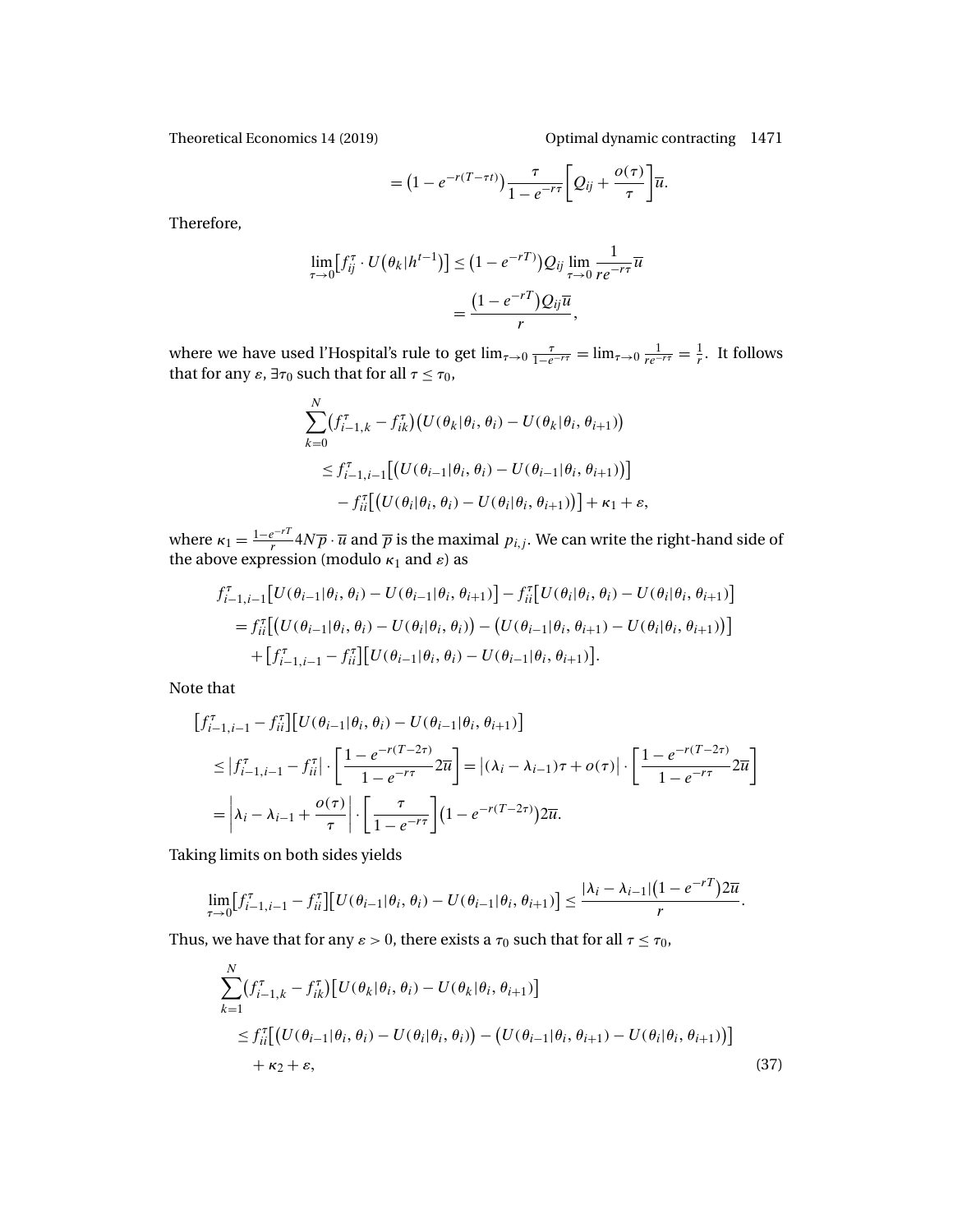<span id="page-37-0"></span>where  $\kappa_2 = \kappa_1 + \frac{(1 - e^{-r(T-2)})|\lambda_i - \lambda_{i-1}|2\overline{u}}{r}$ . We are interested in bounding the right-hand side of the above inequality from above. Define  $D(\theta_i|\theta_i, \theta_i)$  and  $D(\theta_i|\theta_i, \theta_{i+1})$  as the terms in the square brackets in [\(13\)](#page-13-0) and [\(14\)](#page-14-0), respectively.

We need two additional auxiliary results.

LEMMA A7. *Suppose*  $D < 1$ *. There exists a*  $\tau_0 > 0$  *such that for*  $\tau \leq \tau_0$ *,*  $q(\theta_i | \theta_i, \theta_i) \leq$  $q(\theta_i|\theta_i, \theta_{i+1})$  and  $q(\theta_j|h_i, h^k) \leq q(\theta_j|h'_i, h^k)$  for any history  $h^k$ , where  $h_i = \{\theta_i, \theta_i, \theta_i\}$  and  $h'_{i} = {\theta_{i}, \theta_{i+1}, \theta_{i}}.$ 

Proof. Note that  $q(\theta_i|\theta_i, \theta_i) \leq q(\theta_i|\theta_i, \theta_{i+1})$  if and only if  $\frac{D(\theta_i|\theta_i, \theta_{i+1})}{D(\theta_i|\theta_i, \theta_i)} \leq 1$ . As  $\tau \to 0$ , the limit of the ratio is well defined; the denominator converges to 1, and the numerator converges to  $D < 1$ . Similarly,  $q(\theta_j|h_i, h^k) \leq q(\theta_j|h'_i, h^k)$  if and only if  $\frac{D(\theta_j|h_i, h^k)}{D(\theta_j|\theta_i^3, \theta_i, h^k)} \leq 1$ . This ratio is exactly equal to  $\frac{D(\theta_i|\theta_i,\theta_{i+1})}{D(\theta_i|\theta_i,\theta_i)}$ , which we just proved is less than 1 as  $\tau\to 0$ .

LEMMA A8. *Suppose*  $D < 1$ *. There exists a*  $\tau_0 > 0$  *such that for*  $\tau \leq \tau_0$ *,*  $\Delta u(\theta_i|\theta_i, \theta_i) \leq$  $\Delta u(\theta_i|\theta_i, \theta_{i+1})$  and  $\Delta u(\theta_j|h_i, h^k) \leq \Delta u(\theta_j|h'_i, h^k)$  for any  $h^k$ , where  $h_i = \{\theta_i, \theta_i, \theta_i\}$  and  $h'_{i} = {\theta_{i}, \theta_{i+1}, \theta_{i}}.$ 

PROOF. We have

$$
\Delta u(\theta_i|\theta_i,\theta_i) = \int_{\theta_{i+1}}^{\theta_i} u_{\theta}(x,q(\theta_i|\theta_i,\theta_i)) dx \le \int_{\theta_{i+1}}^{\theta_i} u_{\theta}(x,q(\theta_i|\theta_i,\theta_{i+1}) dx = \Delta u(\theta_i|\theta_i,\theta_{i+1})
$$

and

$$
\Delta u(\theta_j|h_i, h^k) = \int_{\theta_{j+1}}^{\theta_j} u_{\theta}(x, q(\theta_j|h_i, h^k)) dx
$$
  
 
$$
\leq \int_{\theta_{j+1}}^{\theta_j} u_{\theta}(x, q(\theta_j|h'_i, h^k)) dx = \Delta u(\theta_j|h'_i, h^k),
$$

where the inequalities above follow from [Lemma A5](#page-32-0) and the assumption  $u_{\theta q} > 0$ .  $\Box$ 

Let  $h_i^t$  be a history in which the realization is  $\theta_i$  in every period for  $t$  periods. We have

$$
\begin{split} \left[U(\theta_{i-1}|\theta_i,\theta_i) - U(\theta_i|\theta_i,\theta_i)\right] - \left[U(\theta_{i-1}|\theta_i,\theta_{i+1}) - U(\theta_i|\theta_i,\theta_{i+1})\right] \\ \leq & \sum_{t=3}^{K+2} \left(\delta \Delta F_\tau(\theta_i|\theta_i)\right)^{t-3} \left[\int_{\theta_i}^{\theta_{i-1}} \left[\begin{array}{c} u_\theta(x,q(\theta_i|\theta_i,\theta_i,h_i^{t-3})\\ -u_\theta(x,q(\theta_i|\theta_i,\theta_{i+1},h_i^{t-3})\end{array}\right] dx\right]. \end{split} \tag{38}
$$

To obtain inequality (38), we eliminate all quantities after  $K + 2$  interactions and all quantities along nonconstant histories before  $K + 2$ , where K will be chosen at a later stage. The inequality follows from the fact that we can sign the omitted terms using Lemma A8.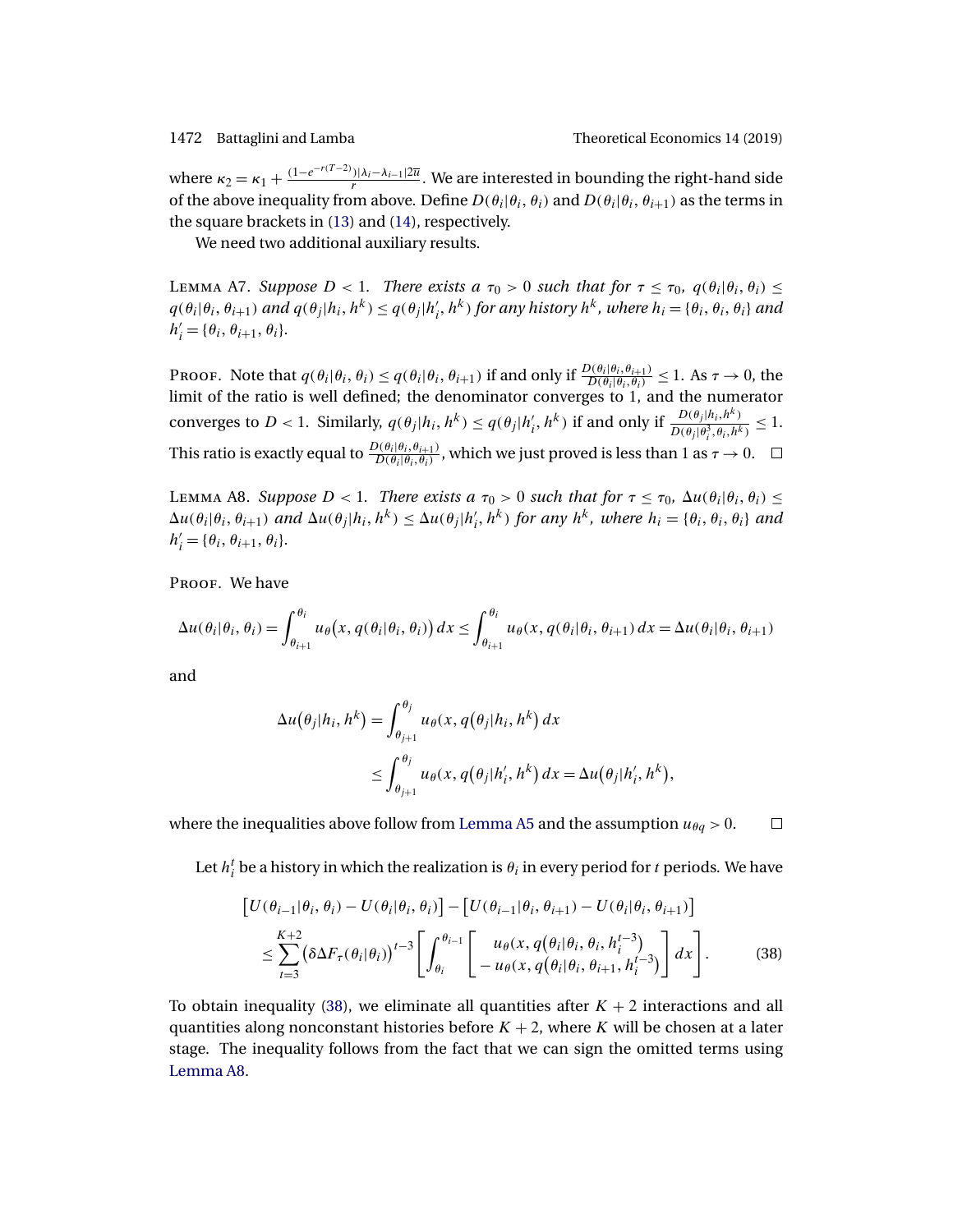Let  $q_1 = \lim_{\tau \to 0} q(\theta_i | \theta_i, \theta_i)$  and  $q_2 = \lim_{\tau \to 0} q(\theta_i | \theta_i, \theta_{i+1})$ . Then

$$
s_q(\theta_i, q_1) = \frac{1 - \sum_{k=i}^N \mu_k}{\mu_i} \cdot \int_{\theta_i}^{\theta_{i-1}} u_{\theta q}(x, q_1) dx,
$$
  

$$
1 - \sum_{k=i}^N \mu_k
$$
  

$$
s_q(\theta_i, q_2) \le \frac{1 - \sum_{k=i}^N \mu_k}{\mu_i} \cdot D \cdot \int_{\theta_i}^{\theta_{i-1}} u_{\theta, q}(x, q_2) dx.
$$

Note that, as in the proof of [Proposition 3,](#page-15-0)  $q_2 > q_1$ . Also, it is easy to see that  $\lim_{\tau \to 0} q(\theta_i | \theta_i, \theta_i, h_i^{t-3}) = q_1$  and  $\lim_{\tau \to 0} q(\theta_i | \theta_i, \theta_{i+1}, h_i^{t-3}) = q_2$ . So, for any  $\varepsilon > 0$ , we have that there exists  $\tau_1$  such that for  $\tau \leq \tau_1$ ,

$$
\sum_{t=3}^{K+2} (\delta \Delta F_{\tau}(\theta_i | \theta_i))^{t-3} \Biggl[ \int_{\theta_i}^{\theta_{i-1}} \Bigl[ u_{\theta}(x, q(\theta_i | \theta_i, \theta_i, h_i^{t-3}) - u_{\theta}(x, q(\theta_i | \theta_i, \theta_{i+1}, h_i^{t-3}) \Bigr] dx \Biggr] \n\leq \frac{1 - \Bigl[ e^{-r\tau} \Delta F_{\tau}(\theta_i | \theta_i) \Bigr]^K}{1 - e^{-r\tau} \Delta F_{\tau}(\theta_i | \theta_i)} \int_{\theta_i}^{\theta_{i-1}} \Bigl[ u_{\theta}(x, q_1) - u_{\theta}(x, q_2) \Bigr] dx + \varepsilon.
$$

Now  $\lim_{\delta \to 1} (1 - \delta^K)/(1 - \delta) = K$ . Since  $e^{-r\tau} \Delta F_\tau(\theta_i | \theta_i) \to 1$  as  $\tau \to 0$ , we must have  $\frac{1-[e^{-r\tau}\Delta F_{\tau}(\theta_i|\theta_i)]^K}{1-e^{-r\tau}\Delta F_{\tau}(\theta_i|\theta_i)}$   $\to K$  as  $\tau \to 0$ . It follows that for any  $\varepsilon > 0$ , there must be a  $\tau_2$  such that for  $\tau \leq \tau_2$ ,

$$
U(\theta_{i-1}|\theta_i, \theta_i) - U(\theta_i|\theta_i, \theta_i) - U(\theta_{i-1}|\theta_i, \theta_{i+1}) - U(\theta_i|\theta_i, \theta_{i+1})
$$
\n
$$
\leq K \int_{\theta_i}^{\theta_{i-1}} \left[ u_\theta(x, q_1) - u_\theta(x, q_2) \right] dx + \varepsilon.
$$
\n(39)

Thus, by inequalities [\(36\)](#page-35-0), [\(37\)](#page-36-0), and (39), we get that a necessary condition for  $IC_{i-1,i+1}(\theta_i)$  to hold as  $\tau \to 0$  is

$$
\int_{\theta_i}^{\theta_{i-1}} \left[ u_\theta(x, q_1) - u_\theta(x, q_5) \right] dx + K \int_{\theta_i}^{\theta_{i-1}} \left[ u_\theta(x, q_1) - u_\theta(x, q_2) \right] dx + \kappa_2 \ge 0,
$$
 (40)

where  $q_5 = \lim_{\tau \to 0} q(\theta_{i+1}|\theta_i)$ . Finally, choose K large enough so that inequality (40) is violated; for example,

$$
K = \left[1 + \frac{\kappa_2 + \int_{\theta_i}^{\theta_{i-1}} [u_{\theta}(x, q_1) - u_{\theta}(x, q_5)] dx}{\int_{\theta_i}^{\theta_{i-1}} [u_{\theta}(x, q_2) - u_{\theta}(x, q_1)] dx}\right],
$$

where  $[x]$  is the smallest integer larger than x. Therefore,  $\exists \bar{\tau} > 0$  such that  $IC_{i-1,i+1}(\theta_i)$ is violated for all  $\tau < \bar{\tau}$ .

*Case* 2:  $D > 1$ . Following steps as in Case 1, we can analogously show that in this case,  $\exists \bar{\tau} > 0$  such that the local upward constraint  $IC_{i+1,i}(\theta_{i+1})$  is violated for all  $\tau \leq \bar{\tau}$ .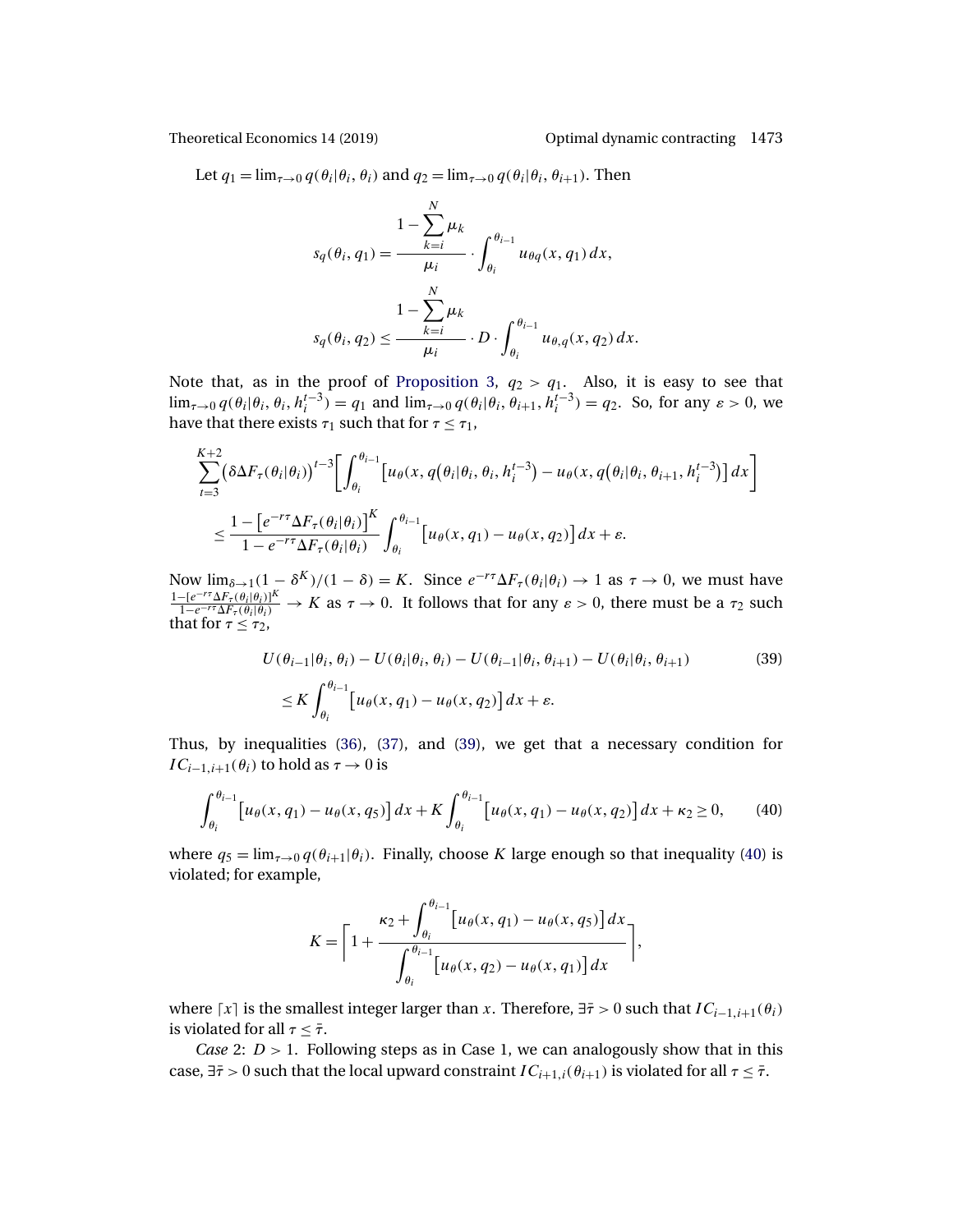#### A.6 *Proof of [Corollary 2](#page-17-0)*

<span id="page-39-0"></span>Recollect that a (finite state) Markov process in continuous time sampled at discrete intervals can be described by  $(\Lambda, P)$ , where  $\Lambda = (\lambda_0, \dots, \lambda_n)$  is the vector of rates of jump, and P is the transition probability conditional on the jump, with  $P_{ii} = 0$ . Fixing  $\tau$ , the interval of sampling, it can be shown that the Markov process has an exponential representation given by

$$
f_{\tau} = e^{\tau Q} = \sum_{k=0}^{\infty} \frac{\tau^k Q^k}{k!},
$$

where  $Q = \Lambda(P - I)$ . In particular, note that

$$
Q_{ii} = -\lambda_i
$$
 and  $Q_{ij} = P_{ij}\lambda_i$ .

Define  $\lambda = \max_i \lambda_i$ . Now, Q can be rewritten as  $Q = \lambda(\widehat{P} - I)$ , where

$$
\widehat{P}_{ij} = \begin{cases} \frac{Q_{ij}}{\lambda} & i \neq j, \\ 1 + \frac{Q_{ii}}{\lambda} & i = j. \end{cases}
$$

Thus,

$$
\widehat{P}_{ij} = \begin{cases} \frac{\lambda_i}{\lambda} P_{ij} & i \neq j, \\ 1 - \frac{\lambda_i}{\lambda} & i = j. \end{cases}
$$

Therefore, the Markov process can be rewritten as

$$
f_{\tau} = e^{\tau Q} = e^{-\lambda t I} e^{\tau \lambda \widehat{P}} = e^{-\lambda \tau} \sum_{k=0}^{\infty} \frac{(\lambda \tau)^k}{k!} \widehat{P}^k
$$

First, we establish a limit on the magnitudes of the persistent parameters  $\Lambda$ , the proof of which is provided in the Supplemental Material. Fix  $\tau = 1$ . Let  $\eta_i = \lim_{\lambda \to 0} \frac{\lambda_i}{\lambda}$ .

LEMMA A9. *We have*  $\lim_{\lambda\to 0} \frac{1-f_{ii}}{\lambda} \to \eta_i$  and  $\lim_{\lambda\to 0} \frac{f_{ij}}{\lambda} = \eta_i P_{ij}$ .

For the proof, see the Supplemental Material. The dynamic distortion for history  $h'_i = \{\theta_i, \theta_{i+1}, \theta_i\}$  is proportional to

$$
\Psi_i(f) = \frac{\Delta F(\theta_{i+1}|\theta_i)}{f(\theta_{i+1}|\theta_i)} \cdot \frac{\Delta F(\theta_i|\theta_{i+1})}{f(\theta_i|\theta_{i+1})}.
$$

Following steps as in [Section A.3,](#page-31-0) and using Lemma A9, we get

$$
\lim_{\lambda \to 0} \Psi_i(f) = \frac{\sum_{k=i+1}^N [R_{ik} - R_{i-1,k}] \cdot (R_{i+1,i} + \eta_i - \eta_{i+1} - R_{i,i+1}) + \sum_{k=i+2}^N [R_{ik} - R_{i+1,k}] \cdot R_{i,i+1}}{R_{i,i+1}},
$$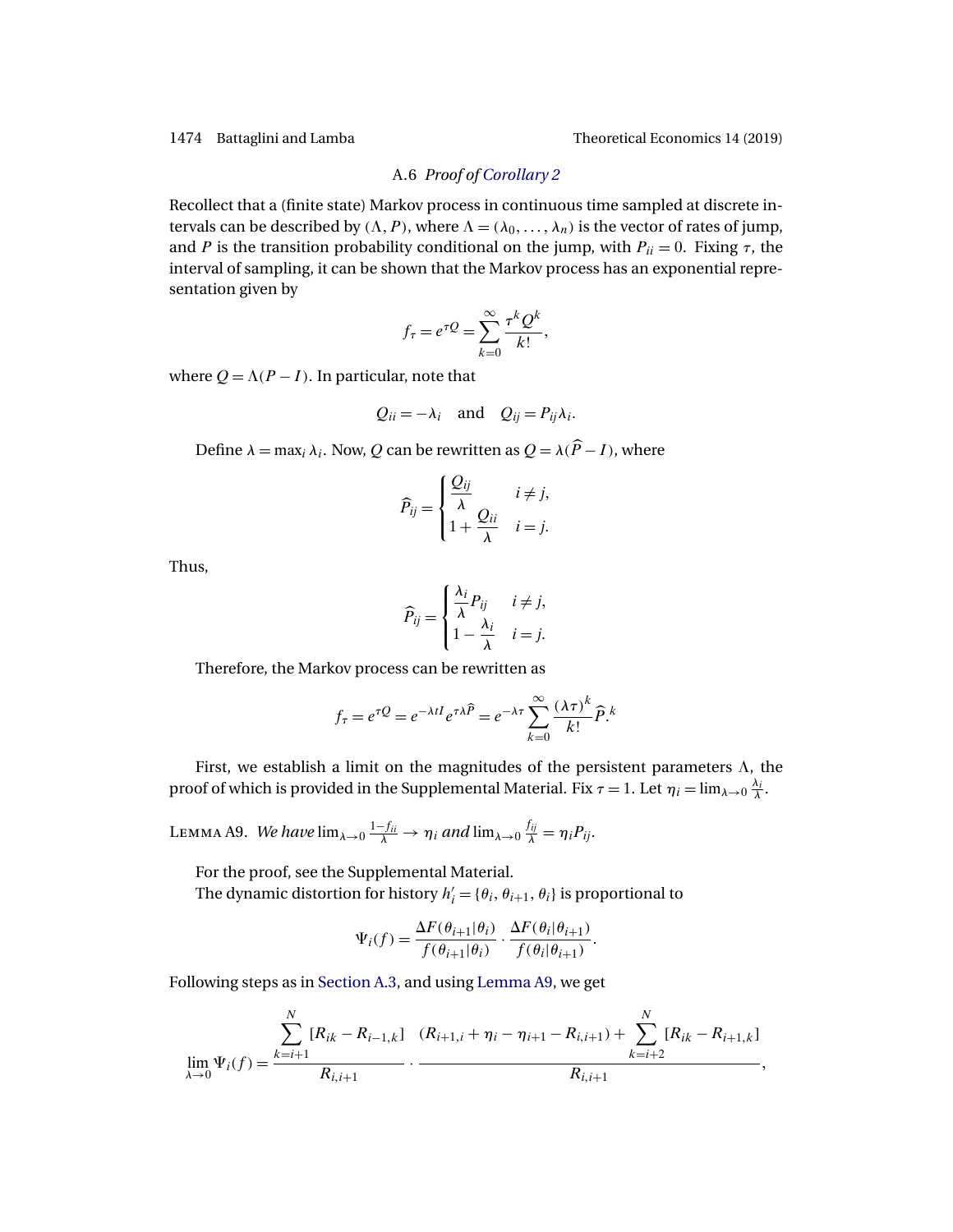<span id="page-40-0"></span>

where  $R_{i,j} = \eta_i P_{ij}$ . Following analogous steps, we get that  $D = \lim_{\lambda \to 0} \Psi_i(f)$  is generically different than 1. We focus here on the case in which  $D < 1$ ; the other case in which D > 1 is analogous and omitted. Recall from [\(36\)](#page-35-0) that  $IC_{i-1,i+1}(\theta_i)$  holds if and only if

$$
\int_{\theta_i}^{\theta_{i-1}} \left[ \begin{array}{c} u_\theta(x, q(\theta_i|\theta_i)) \\ -u_\theta(x, q(\theta_{i+1}|\theta_i)) \end{array} \right] dx + \delta \sum_{k=0}^N \left[ \begin{array}{c} (f_{i-1,k} - f_{ik}) \\ \cdot (U(\theta_k|\theta_i, \theta_i) - U(\theta_k|\theta_i, \theta_{i+1})) \end{array} \right] \geq 0.
$$

Following the same steps as in [Proposition 4,](#page-17-0) we have that for any  $\varepsilon$ , there is a  $\lambda_0$ such that for  $\lambda \leq \lambda_0$ ,

$$
\sum_{k=1}^{N} (f_{i-1,k} - f_{ik}) [U(\theta_k | \theta_i, \theta_i) - U(\theta_k | \theta_i, \theta_{i+1})]
$$
  
\n
$$
\leq f_{ii} [(U(\theta_{i-1} | \theta_i, \theta_i) - U(\theta_i | \theta_i, \theta_i))
$$
  
\n
$$
- (U(\theta_{i-1} | \theta_i, \theta_{i+1}) - U(\theta_i | \theta_i, \theta_{i+1}))] + \kappa + \varepsilon,
$$
\n(41)

where  $\kappa$  is a finite constant. Moreover, using [Lemma A8](#page-37-0) and [\(2\)](#page-6-0), we can now bound the right-hand side of (41). Let  $\tilde{h}^t(\theta)$  be a history in which the realization is  $\theta$  in every period for *t* periods. Then

$$
\begin{aligned}\n\left[U(\theta_{i-1}|\theta_i, \theta_i) - U(\theta_i|\theta_i, \theta_i)\right] - \left[U(\theta_{i-1}|\theta_i, \theta_{i+1}) - U(\theta_i|\theta_i, \theta_{i+1})\right] \\
&\leq \sum_{t=3}^{T-2} \left(\delta \Delta F_\tau(\theta_i|\theta_i)\right)^{t-3} \left[\int_{\theta_i}^{\theta_{i-1}} \left[\begin{array}{c} u_\theta(x, q(\theta_i|\theta_i, \theta_i, \tilde{h}^{t-3}(\theta_i)) \\ -u_\theta(x, q(\theta_i|\theta_i, \theta_{i+1}, \tilde{h}^{t-3}(\theta_i))\end{array})\right] dx\right].\n\end{aligned} \tag{42}
$$

The inequality follows from the fact that all quantities that comprise the expected utility can be ranked using the  $\lambda$  analog of [Lemma A7.](#page-37-0) We derive (42) using [\(2\)](#page-6-0) and ignoring all histories following  $\theta_i$ ,  $\theta_i$  and  $\theta_i$ ,  $\theta_{i+1}$  in which the type changes. The ignored terms are all nonnegative and, thus, do not change the direction of the inequality. Note that a key difference from the proof of [Proposition 4](#page-17-0) is that now we do not need to truncate after K period since T is finite. Define  $q_1$  as the unique solution of

$$
s_q(\theta_i, q_1) = \frac{1 - \sum_{k=i}^N \mu_k}{\mu_i} \cdot \int_{\theta_i}^{\theta_{i-1}} u_{\theta q}(x, q_1) dx
$$

and define  $q_2$  as

$$
s_q(\theta_i, q_2) \le \frac{1 - \sum_{k=i}^N \mu_k}{\mu_i} \cdot D \cdot \int_{\theta_i}^{\theta_{i-1}} u_{\theta, q}(x, q_2) dx.
$$

As in the proof of [Proposition 3,](#page-15-0) we have  $q_2 > q_1$ . As  $\lambda \to 0$ , we have  $q(\theta_i|\theta_i)$ ,  $\theta_i$ ,  $\tilde{h}^{t-3}(\theta_i)$  →  $q_1$  for all histories  $\theta_i$ ,  $\theta_i$ ,  $\tilde{h}^{t-3}(\theta_i)$  for  $t \leq T-2$  and  $q(\theta_i|\theta_i, \theta_{i+1})$ ,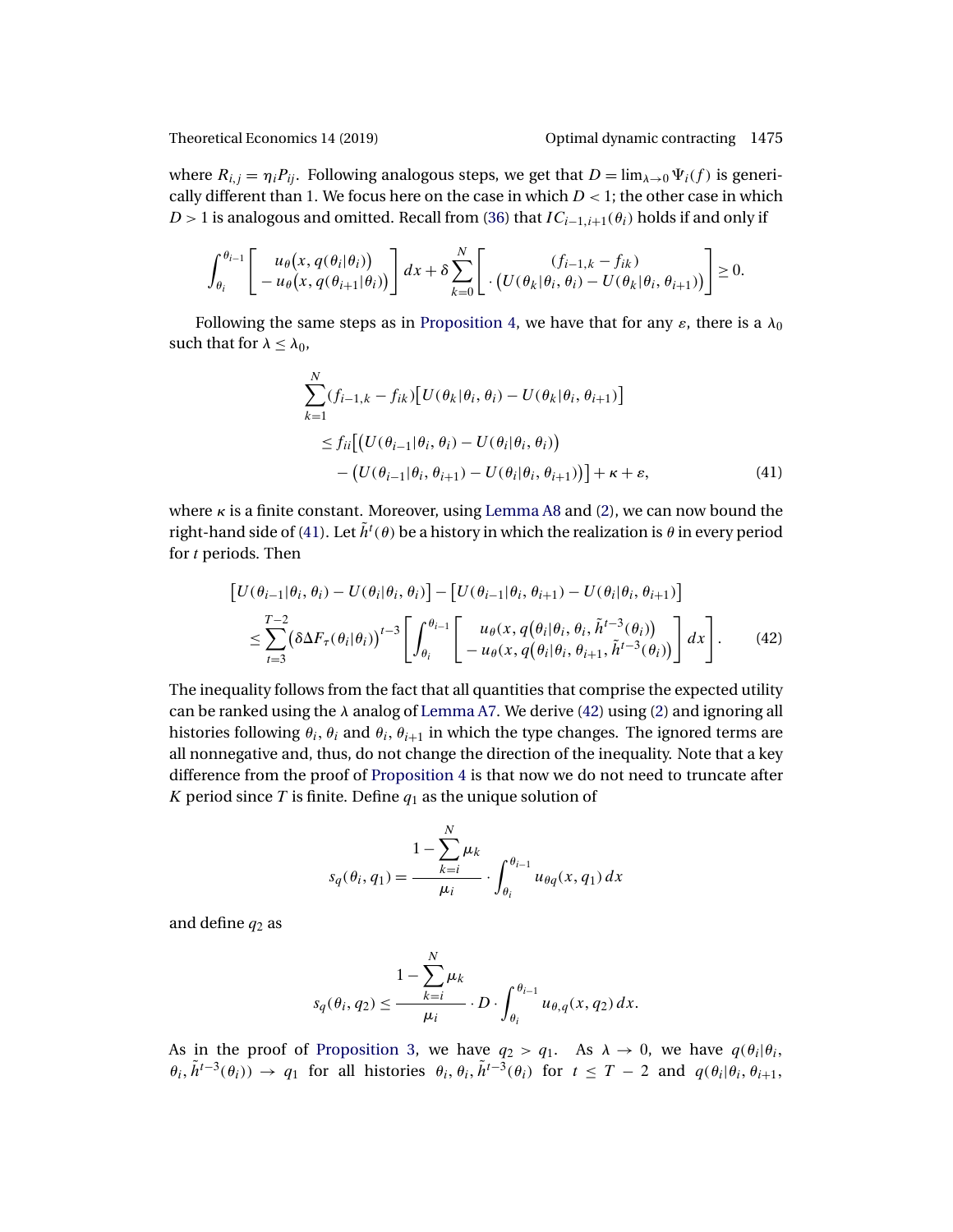$\tilde{h}^{t-3}(\theta_i)) \to q_2$  for all histories  $\theta_i, \theta_{i+1}, \tilde{h}^{t-3}(\theta_i)$  for  $t \leq T-2$ . So for any  $\varepsilon > 0$ , there must be a  $\lambda_1$  such that for  $\lambda \leq \lambda_1$ ,

$$
\sum_{t=3}^{T-2} \left( \delta \Delta F_{\tau}(\theta_i | \theta_i) \right)^{t-3} \left[ \int_{\theta_i}^{\theta_{i-1}} \left[ u_{\theta}(x, q(\theta_i | \theta_i, \theta_i, \tilde{h}^{t-3}(\theta_i)) - u_{\theta}(x, q(\theta_i | \theta_i, \theta_{i+1}, \tilde{h}^{t-3}(\theta_i)) \right] dx \right]
$$
  

$$
\leq \frac{1 - \delta^{T-2}}{1 - \delta} \int_{\theta_i}^{\theta_{i-1}} \left[ u_{\theta}(x, q_1) - u_{\theta}(x, q_2) \right] dx + \varepsilon.
$$
 (43)

It follows from [\(42\)](#page-40-0) and (43) that for any  $\varepsilon > 0$ , there must be a  $\lambda_2$  such that for  $\lambda \leq \lambda_2$ ,

$$
\delta \big[ U(\theta_{i-1}|\theta_i, \theta_i) - U(\theta_i|\theta_i, \theta_i) - U(\theta_{i-1}|\theta_i, \theta_{i+1}) - U(\theta_i|\theta_i, \theta_{i+1}) \big]
$$
  

$$
\leq \delta \frac{1 - \delta^{T-2}}{1 - \delta} \int_{\theta_i}^{\theta_{i-1}} \big[ u_\theta(x, q_1) - u_\theta(x, q_2) \big] dx + \varepsilon.
$$
 (44)

Putting together [\(36\)](#page-35-0) and [\(41\)](#page-40-0)–(44), and since  $\varepsilon$  can be chosen to be arbitrarily small,  $IC_{i-1,i+1}(\theta_i)$  holds as  $\lambda \to 0$  only if

$$
\int_{\theta_i}^{\theta_{i-1}} \left[ u_\theta(x, q(\theta_i | \theta_i)) - u_\theta(x, q(\theta_{i+1} | \theta_i)) \right] dx + \delta \frac{1 - \delta^{T-2}}{1 - \delta} \int_{\theta_i}^{\theta_{i-1}} \left[ u_\theta(x, q_1) - u_\theta(x, q_2) \right] dx \ge 0.
$$

Now note that  $\lim_{\lambda\to 0} q(\theta_i|\theta_i) = q_1$  and let  $\lim_{\lambda\to 0} q(\theta_{i+1}|\theta_i) = q_5$ . Assume that

$$
\frac{\delta(1-\delta^T)}{1-\delta} > \frac{\int_{\theta_i}^{\theta_{i-1}} [u_{\theta}(x,q_1) - u_{\theta}(x,q_5)]}{\int_{\theta_i}^{\theta_{i-1}} [u_{\theta}(x,q_2) - u_{\theta}(x,q_1)] dx} = \zeta^* \quad \text{(a constant)}.
$$

Then as  $\lambda \to 0$ , we have that  $IC_{i-1,i+1}(\theta_i)$  is violated.

It is worth observing that  $\zeta^*$  depends on the primitives of the environment sans  $\Lambda=$  $(\lambda_i)_{i=1}^N$ ; it is, in fact, independent of  $\Lambda$ . For example, if we assume  $u = \theta q$ , then

$$
\zeta^* = \frac{\int_{\theta_i}^{\theta_{i-1}} [u_{\theta}(x, q_1) - u_{\theta}(x, q_5)] dx}{\int_{\theta_i}^{\theta_{i-1}} [u_{\theta}(x, q_2) - u_{\theta}(x, q_1)] dx}
$$

$$
= \frac{\left(\theta_i - \frac{1 - \sum_{k=i}^N \mu_k}{\mu_i} \Delta \theta\right) - \left(\theta_{i+1} - \frac{1 - \sum_{k=i}^N \mu_k}{\mu_i} \tilde{D} \Delta \theta\right)}{\sum_{k=i}^N \mu_k} ,\,
$$

$$
\left(\theta_i - \frac{\sum_{k=i}^N \mu_k}{\mu_i} D \Delta \theta\right) - \left(\theta_i - \frac{\sum_{k=i}^N \mu_k}{\mu_i} \Delta \theta\right)
$$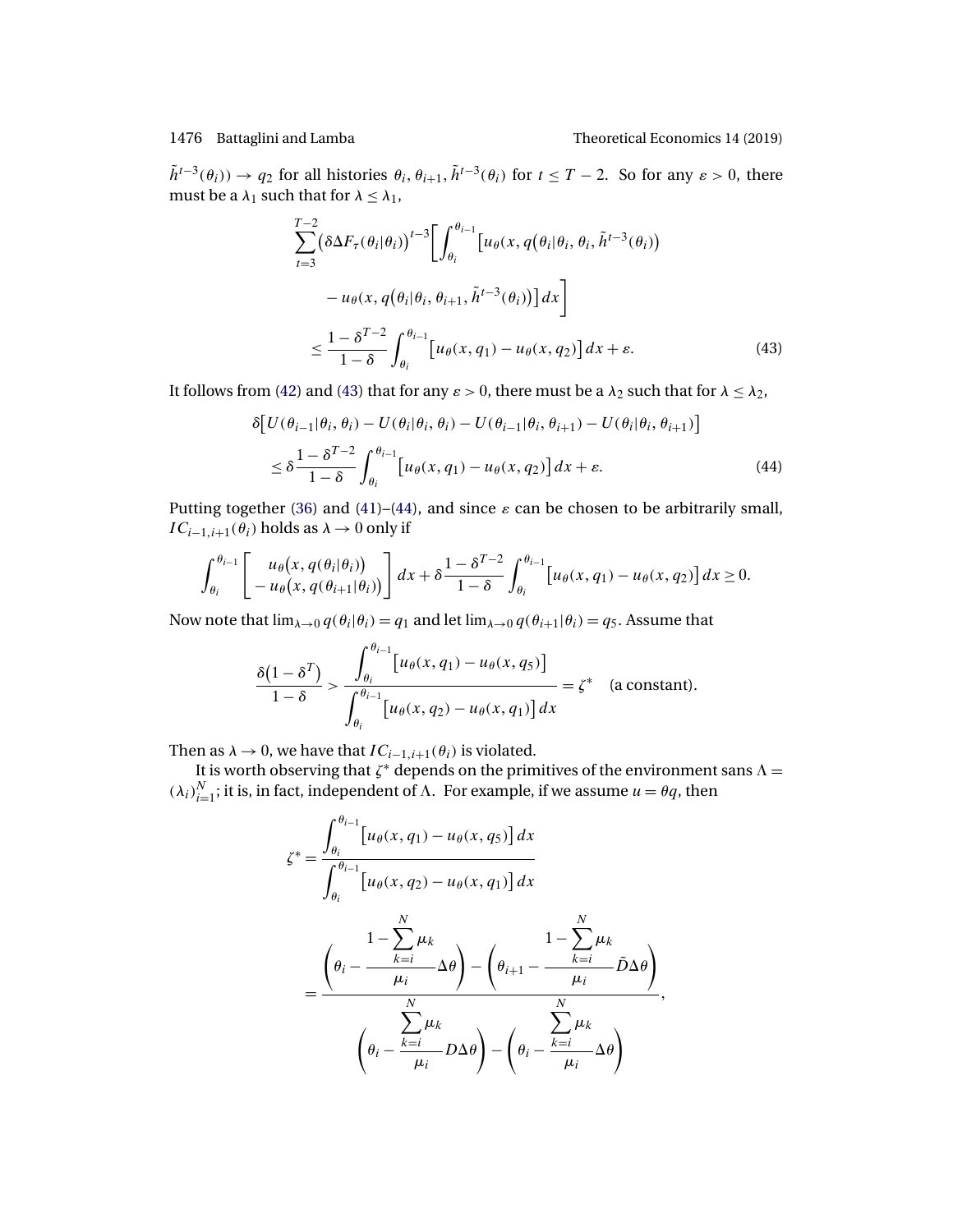<span id="page-42-0"></span>

where  $D = \lim_{\lambda \to 0} \Psi_i(f)$  and  $\tilde{D} = \lim_{\lambda \to 0} \frac{\Delta F(\theta_{i+1}|\theta_i)}{f(\theta_{i+1}|\theta_i)}$  are functions of  $(P_{ij})$  and  $(\eta_i)$ , and independent of  $\Lambda$ .

### A.7 *Proof of [Proposition 5](#page-22-0)*

For simplicity of notation, we present the proof for [Mussa and Rosen](#page-46-0) [\(1978\)](#page-46-0) preferences:  $u(\theta, q) = \theta q$  and  $c(q) = (1/2)q^2$ . The more general case follows analogously. We proceed in two steps.

*Step* 1. We say that a quantity  $q(\theta_i|h^{t-1})$  is distorted downward (respectively, upward) if  $q(\theta_i|h^{t-1}) \leq \theta_i$  (respectively,  $q(\theta_i|h^{t-1}) > \theta_i$ ). We first show that in the optimal monotonic contract, distortions are all downward. Consider the constraint set of [\(22\)](#page-21-0), as described by M. Define

$$
\Gamma(h^{t-1}) = \begin{cases} \widehat{h}^{t-1} | \exists k \leq t-1 \text{ s.t. given } h_k^{t-1} = \theta_l \text{ for some } l = 0, 1, \dots, N-1, \\ \text{we have } \widehat{h}_k^{t-1} = \theta_{l+1} \text{ and } h_j^{t-1} = \widehat{h}_j^{t-1} \ \forall j \neq k \end{cases}.
$$

Thus,  $\Gamma(h^{t-1})$  is the set of histories that differ from  $h^{t-1}$  only once; that is, the type in period  $k \le t - 1$  is replaced by the contiguous lower type. It is easy to see that a contract is monotonic if and only if, for any history  $h^{t-1}$ , (i)  $q(\theta_i|h^{t-1}) \geq q(\theta_{i+1}|h^{t-1})$  for all  $i < N$ and (ii)  $q(\theta_i|h^{t-1}) \geq q(\theta_i|\hat{h}^{t-1})$  for all *i* and for all  $\hat{h}^{t-1} \in \Gamma(h^{t-1})$ .

Next, we introduce the following complete order on the set of all histories at time t. For any two histories  $h^{t-1}$  and  $\hat{h}^{t-1}$ , let  $\tau^*(h^{t-1}, \hat{h}^{t-1})$  be the first period in which they diverge:  $\tau^*(h^{t-1}, \hat{h}^{t-1}) = \min_j\{0 \le j \le t-1 \text{ s.t. } h_j^{t-1} \ne \hat{h}_j^{t-1}\}$ , with  $\tau^*(h^{t-1}, \hat{h}^{t-1}) = t-1$  if  $h^{t-1} = \hat{h}^{t-1}$ . We say that  $h^{t-1} \ge \hat{h}^{t-1}$  if  $h^{t-1}_{\tau^*(h^{t-1}, \hat{h}^{t-1})} \ge \hat{h}^{t-1}_{\tau^*(h^{t-1}, \hat{h}^{t-1})}$ , i.e., if it is higher at the first point of divergence. It is easy to verify that the order  $\geq^*$  is complete, so without loss of generality we can order the histories at time  $t$  from largest ( $\overline{h}^{t-1}$ ) to smallest ( $\underline{h}^{t-1}$ ), where the largest (smallest) history has all realizations equal to  $\theta_0$  ( $\theta_N$ ). Also, note that  $h^{t-1}$  >\* $\widehat{h}^{t-1}$  for all  $\widehat{h}^{t-1}$  ∈  $\Gamma(h^{t-1})$ .

Consider period t and the smallest history of length  $t - 1$  (denoted  $h^{t-1}$ ) in which all the realizations are  $\theta_N.$  It is immediate to see that  $q(\theta_N|\underline{h}^{t-1})$  cannot be distorted upward. To see this, note that  $q(\theta_N|\underline{h}^{t-1})$  is on the left-hand side of no constraint. $^{39}$  If it were distorted upward, then a marginal decrease in  $q(\theta_N|\underline{h}^{t-1})$  would relax all constraints and increase surplus. Now consider  $q(\theta_{N-1}|\underline{h}^{t-1}).$  This quantity appears on the left-hand side of only one constraint,  $q(\theta_{N-1}|\underline{h}^{t-1}) \geq q(\theta_N|\underline{h}^{t-1}).$  If this constraint is not binding, then by the argument presented above,  $q(\theta_{N-1}|\underline{h}^{t-1})\leq \theta_{N-1}.$  Assume it is binding. In this case,  $q(\theta_{N-1}|\underline{h}^{t-1}) = q(\theta_N|\underline{h}^{t-1}) \leq \theta_N \leq \theta_{N-1}$ . Proceeding inductively with a similar argument, we can prove that  $q(\theta_i|\underline{h}^{t-1})\leq \theta_i$  for all  $i.$ 

Note that the case for first period quantities, when the history is just the empty set, is already covered by the above paragraph. Thus, now we consider  $t \geq 2$ . Assume, as an induction step, that there is a history  $\hat{h}^{t-1}$ , where  $\hat{h}^{t-1} \geq^* h^{t-1}$  such that  $\hat{h}^{t-1} \geq^* h^{t-1} \geq^*$  $h^{t-1}$  implies  $q(\theta_i|h^{t-1}) < \theta_i$  for all i. Let us also introduce a useful definition. For any

 $39$ We say that a quantity is on the left-hand side of a given constraint if, in that constraint, it must be larger than some other quantity.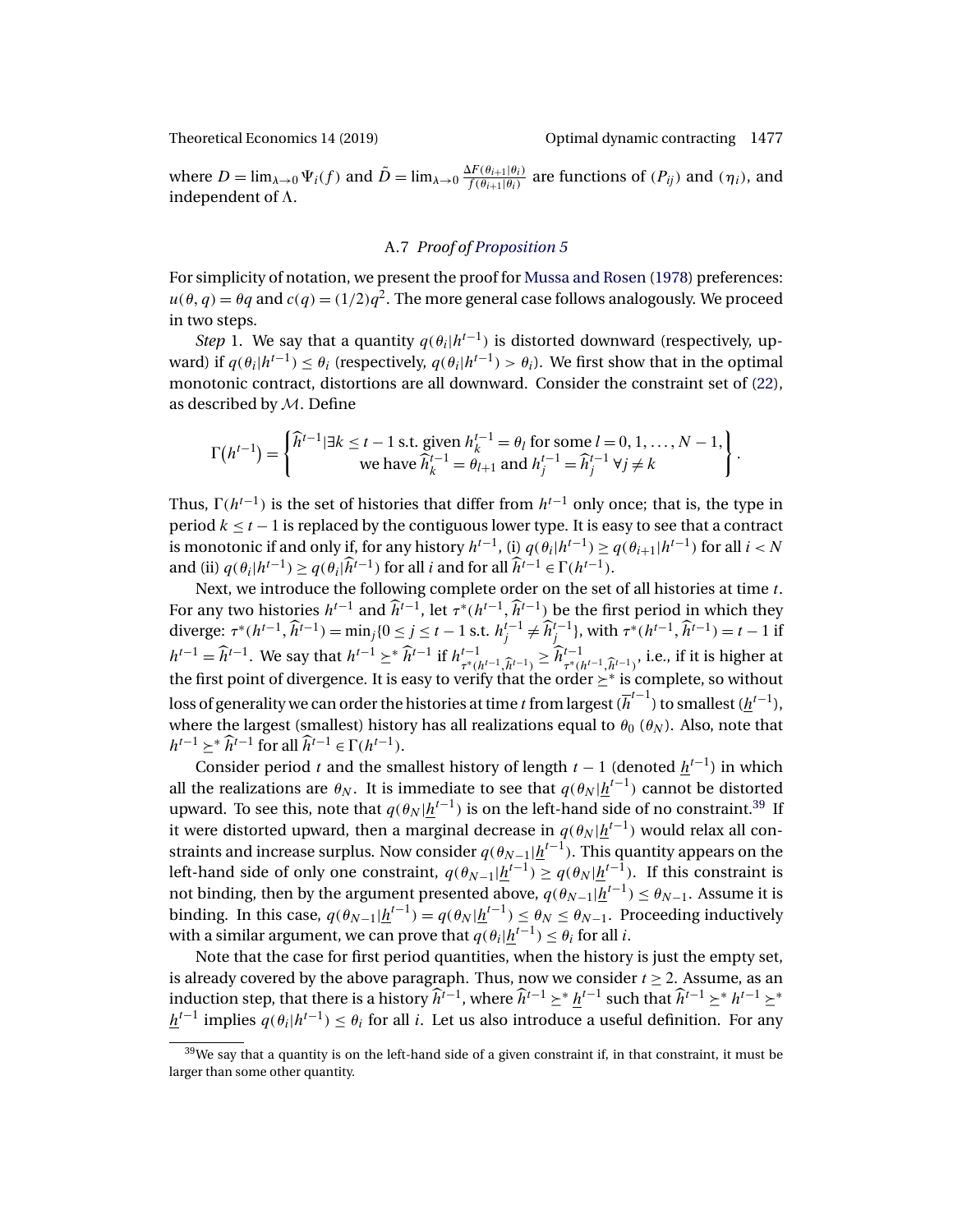$h^{t-1}$  with  $\overline{h}^{t-1} \geq^* h^{t-1}$ ,  $h^{t-1} \neq \overline{h}^{t-1}$ , and  $t \geq 2$ , define  $[h^{t-1}]^+$  to be the smallest *t*-period history larger than  $h^{t-1}$  according to the order  $\geq^*$  in the following inductive way. If  $t = 2$ , then  $[h^{t-1}]^+ = \{\kappa_{t-1}(h^{t-1}), h_{t-1}^{t-1} + \Delta\theta\}$ ; if  $t > 2$ , then

$$
\begin{bmatrix} h^{t-1} \end{bmatrix}^+ = \begin{cases} (\kappa_{t-1}(h^{t-1}), h_{t-1}^{t-1} + \Delta \theta) & \text{if } h_{t-1}^{t-1} < \theta_0, \\ \left( [\kappa_{t-1}(h^{t-1})]^+, \theta_N \right) & \text{if } h_{t-1}^{t-1} = \theta_0, \end{cases}
$$

where  $\kappa_s$  projects the first s elements of a vector.<sup>40</sup> We intend to show that  $q(\theta_i|[\hat{h}^{t-1}]^+) \le$  $\theta_i$  for all i. Now  $q(\theta_N | [\hat{h}^{t-1}]^+)$  appears on the left-hand side of  $q(\theta_N | [\hat{h}^{t-1}]^+) \ge$  $q(\theta_N | \tilde{h}^{t-1})$  for all  $\tilde{h}^{t-1} \in \Gamma((\hat{h}^{t-1})^+)$ . If none of these constraints binds, then as before, we have the desired inequality. Suppose at least one of them binds. Clearly, by the definition of  $[\hat{h}^{t-1}]^+$ , we have  $\hat{h}^{t-1} \geq^* \tilde{h}^{t-1}$  for all  $\tilde{h}^{t-1} \in \Gamma([\hat{h}^{t-1}]^+)$ . Thus, by the induction hypothesis,  $q(\theta_N | \tilde{h}^{t-1}) \leq \theta_N$  for all  $\tilde{h}^{t-1} \in \Gamma([\hat{h}^{t-1}]^+)$ . Since the inequality constraint binds for some  $\widetilde{h}^{t-1}$ , we have  $q(\theta_N | [\widetilde{h}^{t-1}]^+) = q(\theta_N | \widetilde{h}^{t-1}) \leq \theta_N$ .

Next, consider  $q(\theta_{N-1}|[\hat{h}^{t-1}]^+)$ . It appears on the left-hand side of  $q(\theta_{N-1}|[\hat{h}^{t-1}]^+) \ge$  $q(\theta_N | [\widehat{h}^{t-1}]^+)$  and  $q(\theta_{N-1} | [\widehat{h}^{t-1}]^+) \geq q(\theta_{N-1} | \widetilde{h}^{t-1})$  for all  $\widetilde{h}^{t-1} \in \Gamma([\widehat{h}^{t-1}]^+)$ . If none of these constraints binds, then as before, we have the desired inequality. If the first one binds, then  $q(\theta_{N-1} | [\hat{h}^{t-1}]^+) \leq \theta_N < \theta_{N-1}$ . If any of the latter constraints binds, then by invoking the induction hypothesis, as argued in the case above, we have the desired inequality. Proceeding inductively, we can show  $q(\theta_i|h^{t-1}) < \theta_i$  for all i and  $h^{t-1}$ .

*Step* 2. We now prove that the allocation is asymptotically efficient. Consider prob-lem [\(22\)](#page-21-0). From this problem, eliminate the constraint  $q(\theta_0|h^0) \geq q(\theta_1|h^0)$  and all the monotonicity constraints that involve quantities following a history in which the agent reports to be type  $\theta_0$ . It is easy to see that in this problem the quantities offered after the agent reports (or has reported) to be  $\theta_0$  are efficient:  $q(\theta_i|h^{t-1}) = \theta_i$  for  $i = 0$ and/or  $\forall h^{t-1} \in \overline{H}^{t-1}$ ,  $t \geq 2$ , where  $\overline{H}^{t-1} = \{h^{t-1} | \exists \tau \leq t-1 \text{ s.t. } h_{\tau}^{t-1} = \theta_0\}$ . Following the same approach as in Step 1, it can be shown that the solution of this relaxed problem is monotonic and so it coincides with the optimal monotonic contract. Since the probability of the event in which no type realization in t periods is equal to  $\theta_0$  converges to zero as  $t \to \infty$ , this solution is asymptotically efficient, and so is the optimal monotonic contract.

#### A.8 *Proof of [Proposition 6](#page-22-0)*

The first part of the result, viz.  $\lim_{r\to 0} \lim_{\lambda\to 0} \pi_m(\Lambda, r) = \lim_{r\to 0} \lim_{\lambda\to 0} \pi^*(\Lambda, r)$ , follows from the fact that for each fixed  $r$ , the optimal monotonic contract and the optimal contract both converge to the repetition of the static optimum, that is,  $\lim_{\lambda\to 0} \pi_m(\Lambda,r)$  $\lim_{\lambda\to 0} \pi^*(\Lambda,r)$ .

We now prove the second part. For a T horizon and discount factor r, let  $S^e(\Lambda, r, T)$ be the total expected surplus generated in the efficient contract, let  $S_i^e(\Lambda, r, T)$  be the surplus obtained with the efficient contract conditional on being type *i* at  $t = 1$ , let

<sup>&</sup>lt;sup>40</sup>Recollect that  $h^{t-1}$  is a vector of length  $t: h^{t-1} = (h_0^{t-1}, h_1^{t-1}, \ldots, h_{t-1}^{t-1})$ , where  $h_0^{t-1} = \emptyset$ . So,  $\kappa_{t-1}(h^{t-1}) =$  $(h_0^{t-1}, \ldots, h_{t-2}^{t-1}).$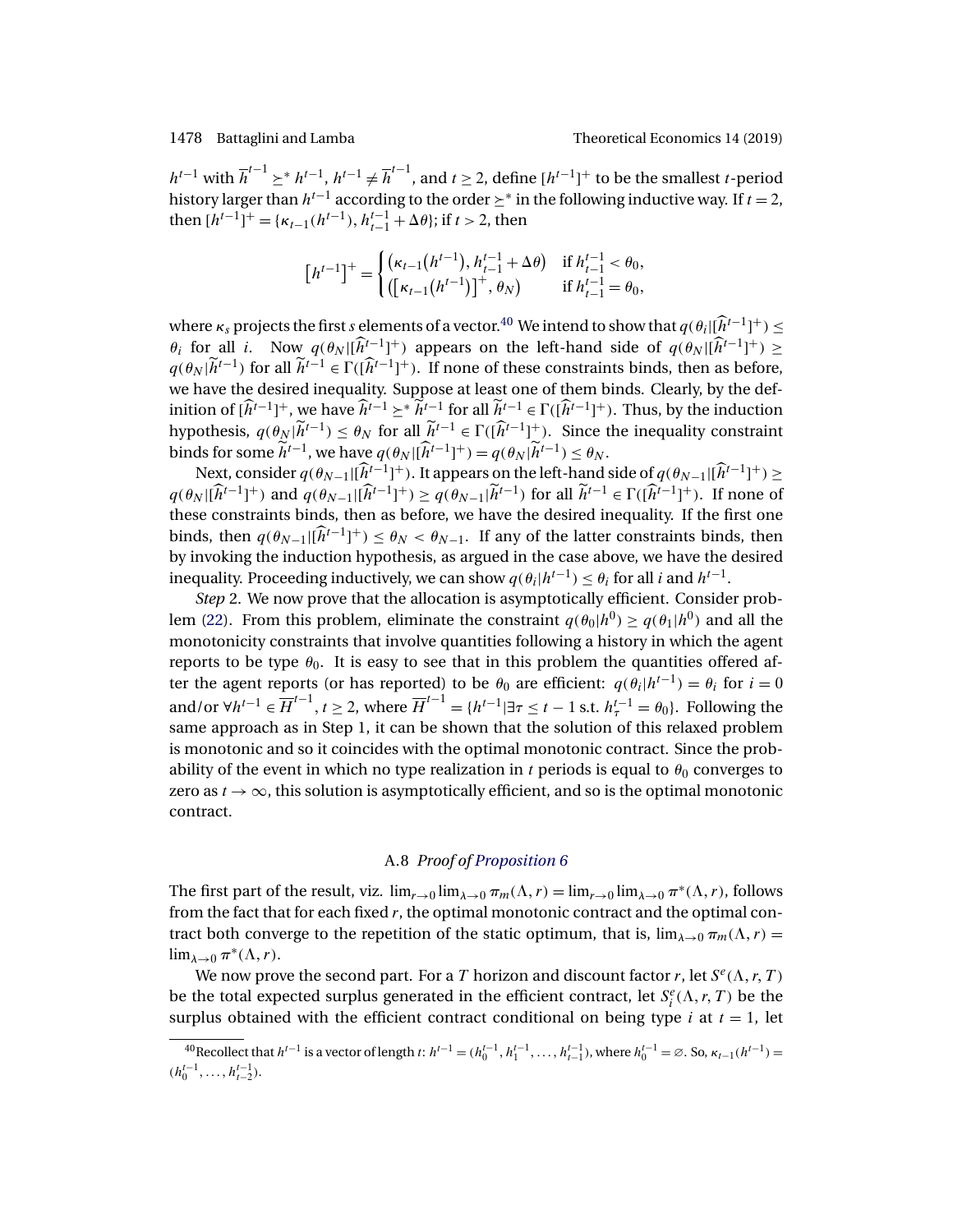<span id="page-44-0"></span>

 $\Pi^*(\Lambda, r, T)$  be the profit in the corresponding optimal contract, and let  $\Pi_m(\Lambda, r, T)$  be the profit in the corresponding optimal monotonic contract. Define also  $s^e(\Lambda, r, T) =$  $(1 - e^{-\tau r})S^e(\Lambda, r, T)$  and, similarly,  $s_i^e(\Lambda, r, T)$ ,  $\pi_m(\Lambda, r, T)$ , and  $\pi^*(\Lambda, r, T)$ . Finally, let  $s^e(\Lambda, r) = \lim_{T \to \infty} s(\Lambda, r, T), s_i^*(\Lambda, r) = \lim_{T \to \infty} s_i^*(\Lambda, r, T), \pi_m(\Lambda, r) = \lim_{T \to \infty} \pi_m(\Lambda, r, T)$ T), and  $\pi^* = \lim_{T \to \infty} \pi^*(\Lambda, r, T)$ .

Now the average per period profit  $\pi_m(\Lambda, r)$  must be larger than or equal to the average profit obtained by offering the efficient quantity at cost and charging a fixed per period "entry fee" equal to  $s_N^*(\Lambda, r)$ , since this is an incentive compatible monotonic contract. This implies

$$
\pi_m(\Lambda) = \lim_{r \to 0} \pi_m(\Lambda, r) \ge \lim_{r \to 0} s_N^*(\Lambda, r) \ge s^e(\Lambda) - \varepsilon,
$$

where  $s^e(\Lambda) = \lim_{r \to 0} s^e(\Lambda, r)$  and the last inequality follows from the fact that the process is ergodic, so  $\lim_{r\to 0} |s_i^e(\Lambda, r) - s_j^e(\Lambda, r)| \to 0$  as  $r \to 0$ . We conclude that for any  $\varepsilon$ , we can choose an  $r^*$  such that  $\pi^*(\Lambda, r) \geq \pi_m(\Lambda, r) \geq s^e(\Lambda, r) - \varepsilon$  for  $r \leq r^*$ . Since  $s^e(\Lambda, r) \geq \pi^*(\Lambda, r) \geq \pi_m(\Lambda, r)$ , we have that for any  $\varepsilon$ , we can choose an  $r^*$  such that  $|\pi^*(\Lambda, r) - \pi_m(\Lambda, r)| \leq \varepsilon$  for  $r \leq r^*$ . Thus,  $\lim_{r \to 0} \pi_m(\Lambda, r) = \lim_{r \to 0} \pi^*(\Lambda, r)$  and the second part of the result follows.

#### **REFERENCES**

[Athey, Susan and Ilya Segal \(2013\), "An efficient dynamic mechanism."](http://www.e-publications.org/srv/te/linkserver/openurl?rft_dat=bib:1/as13&rfe_id=urn:sici%2F1933-6837%28201911%2914%3A4%3C1435%3AODCTFO%3E2.0.CO%3B2-2) *Econometrica*, [81, 2463–2485.](http://www.e-publications.org/srv/te/linkserver/openurl?rft_dat=bib:1/as13&rfe_id=urn:sici%2F1933-6837%28201911%2914%3A4%3C1435%3AODCTFO%3E2.0.CO%3B2-2) [\[1458\]](#page-23-0)

[Baron, David P. and David Besanko \(1984\), "Regulation and information in a continuing](http://www.e-publications.org/srv/te/linkserver/openurl?rft_dat=bib:2/bb84&rfe_id=urn:sici%2F1933-6837%28201911%2914%3A4%3C1435%3AODCTFO%3E2.0.CO%3B2-2) relationship." *[Information Economics and Policy](http://www.e-publications.org/srv/te/linkserver/openurl?rft_dat=bib:2/bb84&rfe_id=urn:sici%2F1933-6837%28201911%2914%3A4%3C1435%3AODCTFO%3E2.0.CO%3B2-2)*, 1, 267–302. [\[1436,](#page-1-0) [1442,](#page-7-0) [1445,](#page-10-0) [1458\]](#page-23-0)

[Battaglini, Marco \(2005\), "Long-term contracting with Markovian consumers."](http://www.e-publications.org/srv/te/linkserver/openurl?rft_dat=bib:3/b05&rfe_id=urn:sici%2F1933-6837%28201911%2914%3A4%3C1435%3AODCTFO%3E2.0.CO%3B2-2) *Ameri[can Economic Review](http://www.e-publications.org/srv/te/linkserver/openurl?rft_dat=bib:3/b05&rfe_id=urn:sici%2F1933-6837%28201911%2914%3A4%3C1435%3AODCTFO%3E2.0.CO%3B2-2)*, 95, 637–658. [\[1436,](#page-1-0) [1441,](#page-6-0) [1442,](#page-7-0) [1443,](#page-8-0) [1444,](#page-9-0) [1446,](#page-11-0) [1447,](#page-12-0) [1458\]](#page-23-0)

[Battaglini, Marco \(2007\), "Optimality and renegotiation in dynamic contracting."](http://www.e-publications.org/srv/te/linkserver/openurl?rft_dat=bib:4/b07&rfe_id=urn:sici%2F1933-6837%28201911%2914%3A4%3C1435%3AODCTFO%3E2.0.CO%3B2-2) *Games [and Economic Behavior](http://www.e-publications.org/srv/te/linkserver/openurl?rft_dat=bib:4/b07&rfe_id=urn:sici%2F1933-6837%28201911%2914%3A4%3C1435%3AODCTFO%3E2.0.CO%3B2-2)*, 60, 213–246. [\[1458\]](#page-23-0)

[Battaglini, Marco and Stephen Coate \(2008\), "Pareto efficient income taxation with](http://www.e-publications.org/srv/te/linkserver/openurl?rft_dat=bib:5/BaCo08&rfe_id=urn:sici%2F1933-6837%28201911%2914%3A4%3C1435%3AODCTFO%3E2.0.CO%3B2-2) stochastic abilities." *[Journal of Public Economics](http://www.e-publications.org/srv/te/linkserver/openurl?rft_dat=bib:5/BaCo08&rfe_id=urn:sici%2F1933-6837%28201911%2914%3A4%3C1435%3AODCTFO%3E2.0.CO%3B2-2)*, 92, 844–868. [\[1455\]](#page-20-0)

Battaglini, Marco and Rohit Lamba (2015), "Optimal dynamic contracting: The firstorder approach and beyond." Unpublished paper, SSRN 2697589. [\[1437,](#page-2-0) [1446\]](#page-11-0)

Bergemann, Dirk and Maher Said (2011), "Dynamic auctions: A survey." In *Wiley Encyclopedia of Operations Research and Management Science* (James J. Cochran, Louis Anthony Cox Jr., Pinar Keskinocak, Jeffrey P. Kharoufeh, and J. Cole Smith, eds.), 1511–1522, John Wiley and Sons Ltd., Hoboken, United States. [\[1458\]](#page-23-0)

[Bergemann, Dirk and Juuso Välimäki \(2010\), "The dynamic pivot mechanism."](http://www.e-publications.org/srv/te/linkserver/openurl?rft_dat=bib:8/dv10&rfe_id=urn:sici%2F1933-6837%28201911%2914%3A4%3C1435%3AODCTFO%3E2.0.CO%3B2-2) *Econometrica*[, 78, 771–789.](http://www.e-publications.org/srv/te/linkserver/openurl?rft_dat=bib:8/dv10&rfe_id=urn:sici%2F1933-6837%28201911%2914%3A4%3C1435%3AODCTFO%3E2.0.CO%3B2-2) [\[1458\]](#page-23-0)

[Besanko, David \(1985\), "Multiperiod contracts between principal and agent with ad](http://www.e-publications.org/srv/te/linkserver/openurl?rft_dat=bib:9/b85&rfe_id=urn:sici%2F1933-6837%28201911%2914%3A4%3C1435%3AODCTFO%3E2.0.CO%3B2-2)verse selection." *[Economic Letters](http://www.e-publications.org/srv/te/linkserver/openurl?rft_dat=bib:9/b85&rfe_id=urn:sici%2F1933-6837%28201911%2914%3A4%3C1435%3AODCTFO%3E2.0.CO%3B2-2)*, 17, 33–37. [\[1436,](#page-1-0) [1441,](#page-6-0) [1442,](#page-7-0) [1446,](#page-11-0) [1447,](#page-12-0) [1458\]](#page-23-0)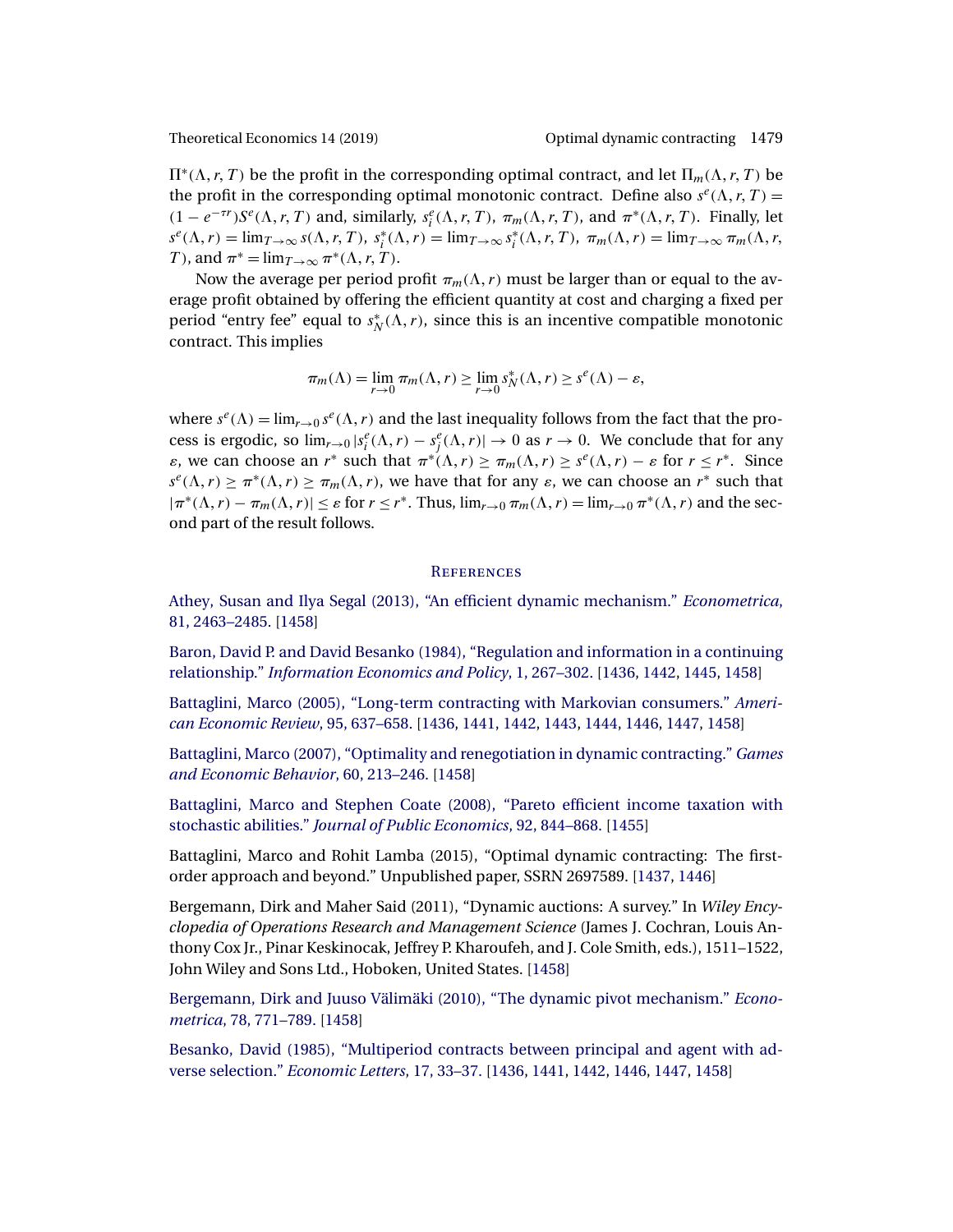<span id="page-45-0"></span>

Bolton, Patrick and Mathias Dewatripont (2005), *Contract Theory*. MIT press, Cambridge, Massachusetts. [\[1458\]](#page-23-0)

[Chassang, Sylvain \(2013\), "Calibrating incentive contracts."](http://www.e-publications.org/srv/te/linkserver/openurl?rft_dat=bib:11/c13&rfe_id=urn:sici%2F1933-6837%28201911%2914%3A4%3C1435%3AODCTFO%3E2.0.CO%3B2-2) *Econometrica*, 81, 1935– [1971.](http://www.e-publications.org/srv/te/linkserver/openurl?rft_dat=bib:11/c13&rfe_id=urn:sici%2F1933-6837%28201911%2914%3A4%3C1435%3AODCTFO%3E2.0.CO%3B2-2) [\[1459\]](#page-24-0)

[Clementi, Gian Luca and Hugo A. Hopenhayn \(2006\), "A theory of financing constraints](http://www.e-publications.org/srv/te/linkserver/openurl?rft_dat=bib:12/ch06&rfe_id=urn:sici%2F1933-6837%28201911%2914%3A4%3C1435%3AODCTFO%3E2.0.CO%3B2-2) and firm dynamics." *[Quarterly Journal of Economics](http://www.e-publications.org/srv/te/linkserver/openurl?rft_dat=bib:12/ch06&rfe_id=urn:sici%2F1933-6837%28201911%2914%3A4%3C1435%3AODCTFO%3E2.0.CO%3B2-2)*, 121, 229–265. [\[1458\]](#page-23-0)

[Courty, Pascal and Hao Li \(2000\), "Sequential screening."](http://www.e-publications.org/srv/te/linkserver/openurl?rft_dat=bib:13/cl00&rfe_id=urn:sici%2F1933-6837%28201911%2914%3A4%3C1435%3AODCTFO%3E2.0.CO%3B2-2) *Review of Economic Studies*, [67, 697–717.](http://www.e-publications.org/srv/te/linkserver/openurl?rft_dat=bib:13/cl00&rfe_id=urn:sici%2F1933-6837%28201911%2914%3A4%3C1435%3AODCTFO%3E2.0.CO%3B2-2) [\[1436,](#page-1-0) [1441,](#page-6-0) [1458\]](#page-23-0)

[Dewatripont, Mathias \(1989\), "Renegotiation and information revelation over time: The](http://www.e-publications.org/srv/te/linkserver/openurl?rft_dat=bib:14/d89&rfe_id=urn:sici%2F1933-6837%28201911%2914%3A4%3C1435%3AODCTFO%3E2.0.CO%3B2-2) [case of optimal labor contracts."](http://www.e-publications.org/srv/te/linkserver/openurl?rft_dat=bib:14/d89&rfe_id=urn:sici%2F1933-6837%28201911%2914%3A4%3C1435%3AODCTFO%3E2.0.CO%3B2-2) *Quarterly Journal of Economics*, 104, 589–619. [\[1458\]](#page-23-0)

[Esö, Péter and Balázs Szentes \(2007\), "Optimal information disclosure in auctions and](http://www.e-publications.org/srv/te/linkserver/openurl?rft_dat=bib:15/es07&rfe_id=urn:sici%2F1933-6837%28201911%2914%3A4%3C1435%3AODCTFO%3E2.0.CO%3B2-2) the handicap auction." *[Review of Economic Studies](http://www.e-publications.org/srv/te/linkserver/openurl?rft_dat=bib:15/es07&rfe_id=urn:sici%2F1933-6837%28201911%2914%3A4%3C1435%3AODCTFO%3E2.0.CO%3B2-2)*, 74, 705–731. [\[1459\]](#page-24-0)

[Esö, Péter and Balász Szentes \(2017\), "Dynamic contracting: An irrelevance result."](http://www.e-publications.org/srv/te/linkserver/openurl?rft_dat=bib:16/es17&rfe_id=urn:sici%2F1933-6837%28201911%2914%3A4%3C1435%3AODCTFO%3E2.0.CO%3B2-2) *The[oretical Economics](http://www.e-publications.org/srv/te/linkserver/openurl?rft_dat=bib:16/es17&rfe_id=urn:sici%2F1933-6837%28201911%2914%3A4%3C1435%3AODCTFO%3E2.0.CO%3B2-2)*, 12, 109–139. [\[1454\]](#page-19-0)

[Farhi, Emmanuel and Iván Werning \(2013\), "Insurance and taxation over the life cycle."](http://www.e-publications.org/srv/te/linkserver/openurl?rft_dat=bib:17/fw13&rfe_id=urn:sici%2F1933-6837%28201911%2914%3A4%3C1435%3AODCTFO%3E2.0.CO%3B2-2) *[Review of Economic Studies](http://www.e-publications.org/srv/te/linkserver/openurl?rft_dat=bib:17/fw13&rfe_id=urn:sici%2F1933-6837%28201911%2914%3A4%3C1435%3AODCTFO%3E2.0.CO%3B2-2)*, 80, 596–635. [\[1455,](#page-20-0) [1459\]](#page-24-0)

[Garrett, Daniel and Alessandro Pavan \(2012\), "Managerial turnover in a changing](http://www.e-publications.org/srv/te/linkserver/openurl?rft_dat=bib:18/gp12&rfe_id=urn:sici%2F1933-6837%28201911%2914%3A4%3C1435%3AODCTFO%3E2.0.CO%3B2-2) world." *[Journal of Political Economy](http://www.e-publications.org/srv/te/linkserver/openurl?rft_dat=bib:18/gp12&rfe_id=urn:sici%2F1933-6837%28201911%2914%3A4%3C1435%3AODCTFO%3E2.0.CO%3B2-2)*, 120, 879–925. [\[1458\]](#page-23-0)

[Golosov, Mikhail, Maxim Troshkin, and Aleh Tsyvinski \(2016\), "Redistribution and social](http://www.e-publications.org/srv/te/linkserver/openurl?rft_dat=bib:19/gtt16&rfe_id=urn:sici%2F1933-6837%28201911%2914%3A4%3C1435%3AODCTFO%3E2.0.CO%3B2-2) insurance." *[American Economic Review](http://www.e-publications.org/srv/te/linkserver/openurl?rft_dat=bib:19/gtt16&rfe_id=urn:sici%2F1933-6837%28201911%2914%3A4%3C1435%3AODCTFO%3E2.0.CO%3B2-2)*, 106, 359–386. [\[1455\]](#page-20-0)

Guvenen, Fatih, Fatih Karahan, Serdar Ozkan, and Jae Song (2016), "What do data on millions of U.S. workers reveal about life-cycle earnings risk?" Unpublished paper, University of Minnesota, FRB of Minneapolis, and NBER. [\[1454,](#page-19-0) [1459\]](#page-24-0)

[Guvenen, Fatih, Serdar Ozkan, and Jae Song \(2014\), "The nature of countercyclical in](http://www.e-publications.org/srv/te/linkserver/openurl?rft_dat=bib:21/gos14&rfe_id=urn:sici%2F1933-6837%28201911%2914%3A4%3C1435%3AODCTFO%3E2.0.CO%3B2-2)come risk." *[Journal of Political Economy](http://www.e-publications.org/srv/te/linkserver/openurl?rft_dat=bib:21/gos14&rfe_id=urn:sici%2F1933-6837%28201911%2914%3A4%3C1435%3AODCTFO%3E2.0.CO%3B2-2)*, 122, 621–660. [\[1454\]](#page-19-0)

[Hart, Oliver and Jean Tirole \(1988\), "Contract renegotiation and coasian dynamics."](http://www.e-publications.org/srv/te/linkserver/openurl?rft_dat=bib:22/HaTi88&rfe_id=urn:sici%2F1933-6837%28201911%2914%3A4%3C1435%3AODCTFO%3E2.0.CO%3B2-2) *Re[view of Economic Studies](http://www.e-publications.org/srv/te/linkserver/openurl?rft_dat=bib:22/HaTi88&rfe_id=urn:sici%2F1933-6837%28201911%2914%3A4%3C1435%3AODCTFO%3E2.0.CO%3B2-2)*, 55, 509–540. [\[1458\]](#page-23-0)

[Hartline, Jason \(2012\), "Approximation in mechanism design."](http://www.e-publications.org/srv/te/linkserver/openurl?rft_dat=bib:23/h12&rfe_id=urn:sici%2F1933-6837%28201911%2914%3A4%3C1435%3AODCTFO%3E2.0.CO%3B2-2) *American Economic Re[view: Papers & Proceedings](http://www.e-publications.org/srv/te/linkserver/openurl?rft_dat=bib:23/h12&rfe_id=urn:sici%2F1933-6837%28201911%2914%3A4%3C1435%3AODCTFO%3E2.0.CO%3B2-2)*, 102, 330–336. [\[1459\]](#page-24-0)

Kapička, Marek (2013), "Efficient allocations in dynamic private information economies [with persistent shocks: A first-order approach."](http://www.e-publications.org/srv/te/linkserver/openurl?rft_dat=bib:24/k13&rfe_id=urn:sici%2F1933-6837%28201911%2914%3A4%3C1435%3AODCTFO%3E2.0.CO%3B2-2) *Review of Economic Studies*, 80, 1027– [1054.](http://www.e-publications.org/srv/te/linkserver/openurl?rft_dat=bib:24/k13&rfe_id=urn:sici%2F1933-6837%28201911%2914%3A4%3C1435%3AODCTFO%3E2.0.CO%3B2-2) [\[1455,](#page-20-0) [1459\]](#page-24-0)

[Krähmer, Daniel and Roland Strausz \(2015\), "Optimal sales contracts with withdrawal](http://www.e-publications.org/srv/te/linkserver/openurl?rft_dat=bib:25/ks15&rfe_id=urn:sici%2F1933-6837%28201911%2914%3A4%3C1435%3AODCTFO%3E2.0.CO%3B2-2) rights." *[Review of Economic Studies](http://www.e-publications.org/srv/te/linkserver/openurl?rft_dat=bib:25/ks15&rfe_id=urn:sici%2F1933-6837%28201911%2914%3A4%3C1435%3AODCTFO%3E2.0.CO%3B2-2)*, 82, 762–790. [\[1459\]](#page-24-0)

Laffont, Jean-Jacques and David Martimort (2002), *The Theory of Incentives: The Principal-Agent Model*. Princeton University Press, Princeton, New Jersey. [\[1458\]](#page-23-0)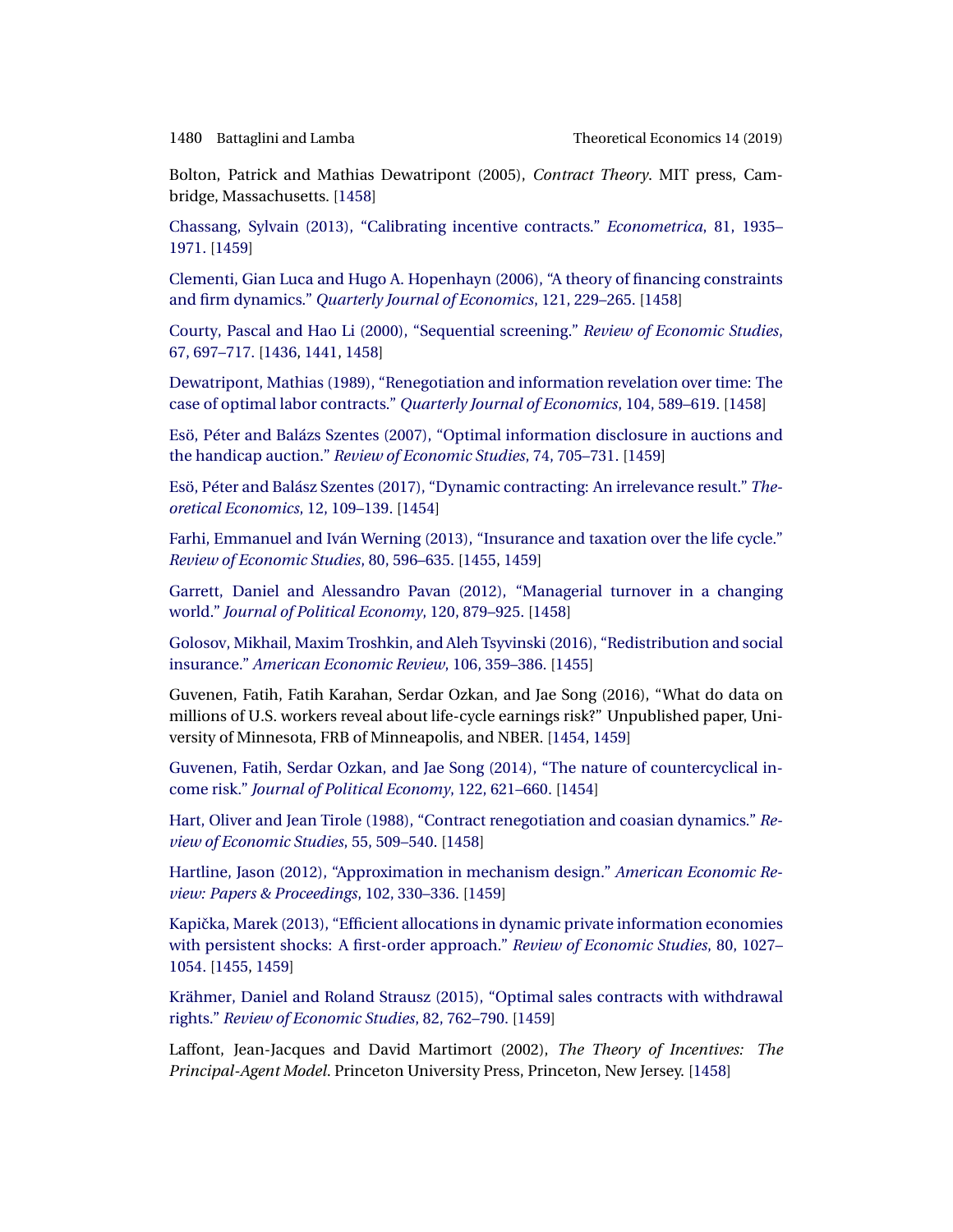<span id="page-46-0"></span>

[Laffont, Jean-Jacques and Jean Tirole \(1990\), "Adverse selection and renegotiation in](http://www.e-publications.org/srv/te/linkserver/openurl?rft_dat=bib:27/jt90&rfe_id=urn:sici%2F1933-6837%28201911%2914%3A4%3C1435%3AODCTFO%3E2.0.CO%3B2-2) procurement." *[Review of Economic Studies](http://www.e-publications.org/srv/te/linkserver/openurl?rft_dat=bib:27/jt90&rfe_id=urn:sici%2F1933-6837%28201911%2914%3A4%3C1435%3AODCTFO%3E2.0.CO%3B2-2)*, 57, 597–625. [\[1458\]](#page-23-0)

[Laffont, Jean-Jacques and Jean Tirole \(1996\), "Pollution permits and compliance strate](http://www.e-publications.org/srv/te/linkserver/openurl?rft_dat=bib:28/jt96&rfe_id=urn:sici%2F1933-6837%28201911%2914%3A4%3C1435%3AODCTFO%3E2.0.CO%3B2-2)gies." *[Journal of Public Economics](http://www.e-publications.org/srv/te/linkserver/openurl?rft_dat=bib:28/jt96&rfe_id=urn:sici%2F1933-6837%28201911%2914%3A4%3C1435%3AODCTFO%3E2.0.CO%3B2-2)*, 62, 85–125. [\[1436,](#page-1-0) [1458\]](#page-23-0)

[Li, Hao and Xianwen Shi \(2017\), "Discriminatory information disclosure."](http://www.e-publications.org/srv/te/linkserver/openurl?rft_dat=bib:29/LiSh17&rfe_id=urn:sici%2F1933-6837%28201911%2914%3A4%3C1435%3AODCTFO%3E2.0.CO%3B2-2) *American Economic Review*[, 107, 3363–3385.](http://www.e-publications.org/srv/te/linkserver/openurl?rft_dat=bib:29/LiSh17&rfe_id=urn:sici%2F1933-6837%28201911%2914%3A4%3C1435%3AODCTFO%3E2.0.CO%3B2-2) [\[1459\]](#page-24-0)

[Madarász, Kristóf and Andrea Prat \(2017\), "Sellers with misspecified models."](http://www.e-publications.org/srv/te/linkserver/openurl?rft_dat=bib:30/mp14&rfe_id=urn:sici%2F1933-6837%28201911%2914%3A4%3C1435%3AODCTFO%3E2.0.CO%3B2-2) *Review of [Economic Studies](http://www.e-publications.org/srv/te/linkserver/openurl?rft_dat=bib:30/mp14&rfe_id=urn:sici%2F1933-6837%28201911%2914%3A4%3C1435%3AODCTFO%3E2.0.CO%3B2-2)*, 84, 790–815. [\[1459\]](#page-24-0)

[Maestri, Lucas \(2017\), "Dynamic contracting under adverse selection and renegotia](http://www.e-publications.org/srv/te/linkserver/openurl?rft_dat=bib:31/m13&rfe_id=urn:sici%2F1933-6837%28201911%2914%3A4%3C1435%3AODCTFO%3E2.0.CO%3B2-2)tion." *[Journal of Economic Theory](http://www.e-publications.org/srv/te/linkserver/openurl?rft_dat=bib:31/m13&rfe_id=urn:sici%2F1933-6837%28201911%2914%3A4%3C1435%3AODCTFO%3E2.0.CO%3B2-2)*, 171, 136–173. [\[1458\]](#page-23-0)

Milgrom, Paul (2004), *[Putting Auction Theory to Work](http://www.e-publications.org/srv/te/linkserver/openurl?rft_dat=bib:32/m04&rfe_id=urn:sici%2F1933-6837%28201911%2914%3A4%3C1435%3AODCTFO%3E2.0.CO%3B2-2)*. Cambridge University Press. [\[1458\]](#page-23-0)

[Mussa, Michael and Sherwin Rosen \(1978\), "Monopoly and product quality."](http://www.e-publications.org/srv/te/linkserver/openurl?rft_dat=bib:33/mr78&rfe_id=urn:sici%2F1933-6837%28201911%2914%3A4%3C1435%3AODCTFO%3E2.0.CO%3B2-2) *Journal of [Economic Theory](http://www.e-publications.org/srv/te/linkserver/openurl?rft_dat=bib:33/mr78&rfe_id=urn:sici%2F1933-6837%28201911%2914%3A4%3C1435%3AODCTFO%3E2.0.CO%3B2-2)*, 18, 301–317. [\[1438,](#page-3-0) [1443,](#page-8-0) [1447,](#page-12-0) [1456,](#page-21-0) [1477\]](#page-42-0)

[Myerson, Roger \(1986\), "Multistage games with communication."](http://www.e-publications.org/srv/te/linkserver/openurl?rft_dat=bib:34/r86&rfe_id=urn:sici%2F1933-6837%28201911%2914%3A4%3C1435%3AODCTFO%3E2.0.CO%3B2-2) *Econometrica*, 54, [323–358.](http://www.e-publications.org/srv/te/linkserver/openurl?rft_dat=bib:34/r86&rfe_id=urn:sici%2F1933-6837%28201911%2914%3A4%3C1435%3AODCTFO%3E2.0.CO%3B2-2) [\[1439\]](#page-4-0)

[Myerson, Roger B. \(1981\), "Optimal auction design."](http://www.e-publications.org/srv/te/linkserver/openurl?rft_dat=bib:35/r81&rfe_id=urn:sici%2F1933-6837%28201911%2914%3A4%3C1435%3AODCTFO%3E2.0.CO%3B2-2) *Mathematics of Operations Research*[, 6, 58–73.](http://www.e-publications.org/srv/te/linkserver/openurl?rft_dat=bib:35/r81&rfe_id=urn:sici%2F1933-6837%28201911%2914%3A4%3C1435%3AODCTFO%3E2.0.CO%3B2-2) [\[1442,](#page-7-0) [1456\]](#page-21-0)

[Pavan, Alessandro, Ilya Segal, and Juuso Toikka \(2014\), "Dynamic mechanism design:](http://www.e-publications.org/srv/te/linkserver/openurl?rft_dat=bib:36/pst14&rfe_id=urn:sici%2F1933-6837%28201911%2914%3A4%3C1435%3AODCTFO%3E2.0.CO%3B2-2) [A Myersonian approach."](http://www.e-publications.org/srv/te/linkserver/openurl?rft_dat=bib:36/pst14&rfe_id=urn:sici%2F1933-6837%28201911%2914%3A4%3C1435%3AODCTFO%3E2.0.CO%3B2-2) *Econometrica*, 82, 601–653. [\[1436,](#page-1-0) [1442,](#page-7-0) [1444,](#page-9-0) [1458\]](#page-23-0)

[Rey, Patrick and Bernard Salanie \(1990\), "Long-term, short-term and renegotiation: On](http://www.e-publications.org/srv/te/linkserver/openurl?rft_dat=bib:37/rs90&rfe_id=urn:sici%2F1933-6837%28201911%2914%3A4%3C1435%3AODCTFO%3E2.0.CO%3B2-2) [the value of commitment in contracting."](http://www.e-publications.org/srv/te/linkserver/openurl?rft_dat=bib:37/rs90&rfe_id=urn:sici%2F1933-6837%28201911%2914%3A4%3C1435%3AODCTFO%3E2.0.CO%3B2-2) *Econometrica*, 58, 597–619. [\[1458\]](#page-23-0)

Ross, Sheldon M. (2014), *[Introduction to Probability Models](http://www.e-publications.org/srv/te/linkserver/openurl?rft_dat=bib:38/r14&rfe_id=urn:sici%2F1933-6837%28201911%2914%3A4%3C1435%3AODCTFO%3E2.0.CO%3B2-2)*, 11th edition. Academic [Press, Amsterdam, The Netherlands.](http://www.e-publications.org/srv/te/linkserver/openurl?rft_dat=bib:38/r14&rfe_id=urn:sici%2F1933-6837%28201911%2914%3A4%3C1435%3AODCTFO%3E2.0.CO%3B2-2) [\[1466\]](#page-31-0)

Royden, Halsey L. (1988), *Real Analysis*[, third edition. Macmillan, New York.](http://www.e-publications.org/srv/te/linkserver/openurl?rft_dat=bib:39/r88&rfe_id=urn:sici%2F1933-6837%28201911%2914%3A4%3C1435%3AODCTFO%3E2.0.CO%3B2-2) [\[1450\]](#page-15-0)

[Rustichini, Aldo and Asher Wolinsky \(1995\), "Learning about variable demand in the](http://www.e-publications.org/srv/te/linkserver/openurl?rft_dat=bib:40/rw95&rfe_id=urn:sici%2F1933-6837%28201911%2914%3A4%3C1435%3AODCTFO%3E2.0.CO%3B2-2) long run." *[Journal of Economic Dynamics and Control](http://www.e-publications.org/srv/te/linkserver/openurl?rft_dat=bib:40/rw95&rfe_id=urn:sici%2F1933-6837%28201911%2914%3A4%3C1435%3AODCTFO%3E2.0.CO%3B2-2)*, 19, 1283–1292. [\[1458\]](#page-23-0)

Stole, Lars (2001), "Lectures on the theory of contracts and organizations." Unpublished paper, University of Chicago, Booth School of Business. [\[1438,](#page-3-0) [1441,](#page-6-0) [1443,](#page-8-0) [1458\]](#page-23-0)

Strulovici, Bruno (2011), "Renegotiation-proof contracts with moral hazard and persistent private information." Unpublished paper, Department of Economics, Northwestern University. [\[1458\]](#page-23-0)

[Townsend, Robert M. \(1982\), "Optimal multiperiod contracts and the gain from endur](http://www.e-publications.org/srv/te/linkserver/openurl?rft_dat=bib:43/t82&rfe_id=urn:sici%2F1933-6837%28201911%2914%3A4%3C1435%3AODCTFO%3E2.0.CO%3B2-2)[ing relationships under private information."](http://www.e-publications.org/srv/te/linkserver/openurl?rft_dat=bib:43/t82&rfe_id=urn:sici%2F1933-6837%28201911%2914%3A4%3C1435%3AODCTFO%3E2.0.CO%3B2-2) *Journal of Political Economy*, 90, 1166– [1186.](http://www.e-publications.org/srv/te/linkserver/openurl?rft_dat=bib:43/t82&rfe_id=urn:sici%2F1933-6837%28201911%2914%3A4%3C1435%3AODCTFO%3E2.0.CO%3B2-2) [\[1458\]](#page-23-0)

[Williams, Noah \(2011\), "Persistent private information."](http://www.e-publications.org/srv/te/linkserver/openurl?rft_dat=bib:44/w11&rfe_id=urn:sici%2F1933-6837%28201911%2914%3A4%3C1435%3AODCTFO%3E2.0.CO%3B2-2) *Econometrica*, 79, 1233–1275. [\[1458,](#page-23-0) [1459\]](#page-24-0)